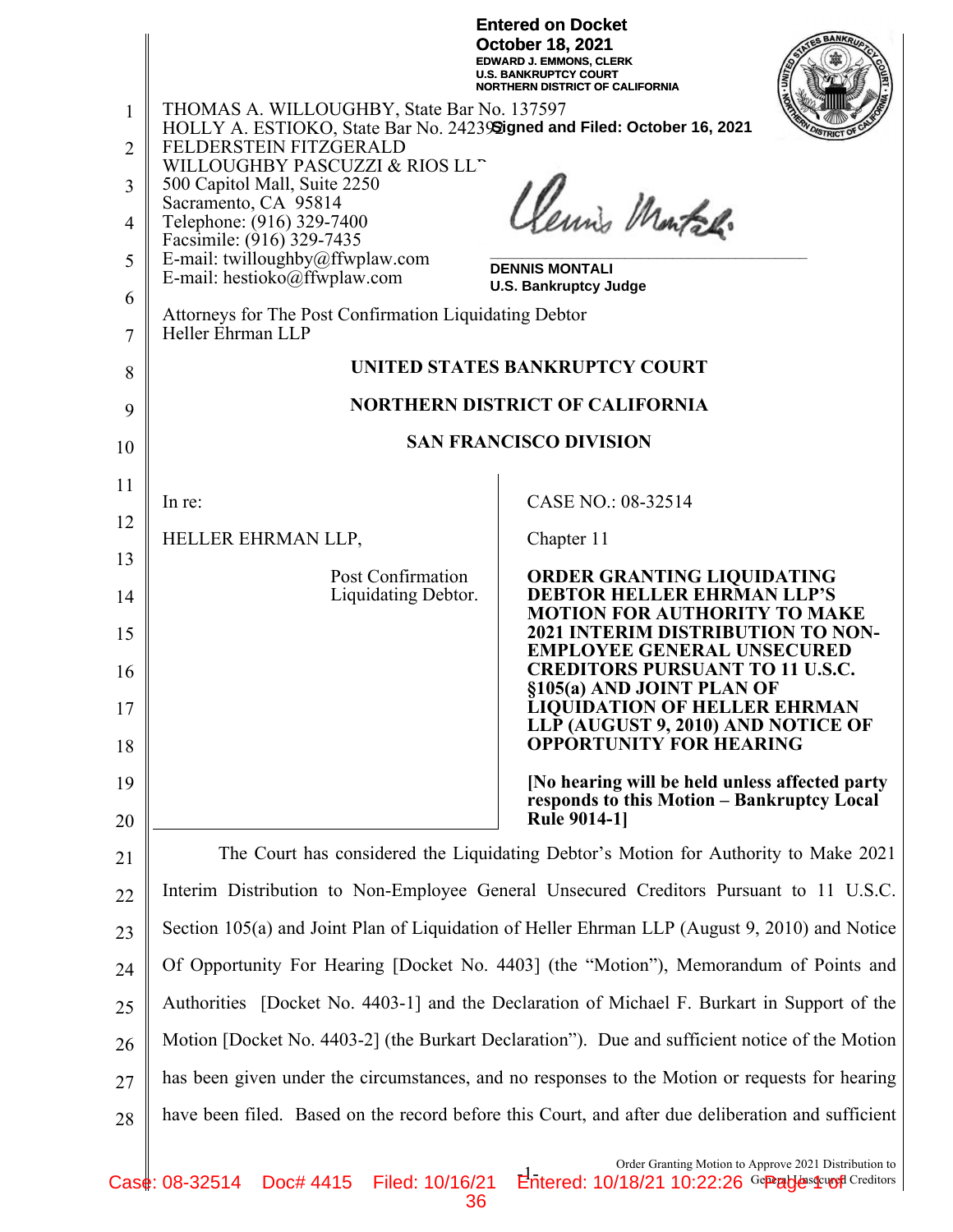$\parallel$  cause shown

| $\mathbf{I}$   | Cause Silowii,                                                                                                                                            |
|----------------|-----------------------------------------------------------------------------------------------------------------------------------------------------------|
| $\overline{2}$ | IT IS HEREBY ORDERED THAT:                                                                                                                                |
| 3              | The Motion is GRANTED;<br>1.                                                                                                                              |
| 4              | The Debtor is authorized to:<br>2.                                                                                                                        |
| 5              | Make an interim distribution of 4% to the Debtor's Allowed Non-<br>a.                                                                                     |
| 6              | Employee GUC Claimants (the "2021 GUC Distribution") as set forth on Exhibit 1                                                                            |
| 7              | attached to this Order (including the added claim of Ikaria, Inc.);                                                                                       |
| 8              | Make the 2021 GUC Distribution via checks;<br>$\mathbf b$ .                                                                                               |
| 9              | Mail the distribution checks to the addresses approved in the Order to the<br>$\mathbf{c}$ .                                                              |
| 10             | First Distribution Motion, unless such address has been, or subsequently is, modified by a                                                                |
| 11             | change of address form duly filed with the Court and mailed to the Debtor and actually                                                                    |
| 12             | received by the Debtor ten (10) business days prior to the date a distribution check is                                                                   |
| 13             | mailed; and                                                                                                                                               |
| 14             | d.<br>Comply with the Plan with respect to Disputed Claims, De Minimus                                                                                    |
| 15             | Claims, Late-Filed Claims, and Unliquidated Claims including but not limited to                                                                           |
| 16             | authorizing the Debtor to redistribute funds once held in reserve accounts relating to such                                                               |
| 17             | claims (if any) to holders of allowed General Unsecured Claims in the Distribution.                                                                       |
| 18             | *** END OF ORDER***                                                                                                                                       |
| 19             |                                                                                                                                                           |
| 20             |                                                                                                                                                           |
| 21             |                                                                                                                                                           |
| 22             |                                                                                                                                                           |
| 23             |                                                                                                                                                           |
| 24             |                                                                                                                                                           |
| 25             |                                                                                                                                                           |
| 26             |                                                                                                                                                           |
| 27             |                                                                                                                                                           |
| 28             |                                                                                                                                                           |
|                | Order Granting Motion to Approve 2021 Distribution to<br>Doc# 4415 Filed: 10/16/21 Entered: 10/18/21 10:22:26 Gepatdes 2 upfl Creditors<br>Case: 08-32514 |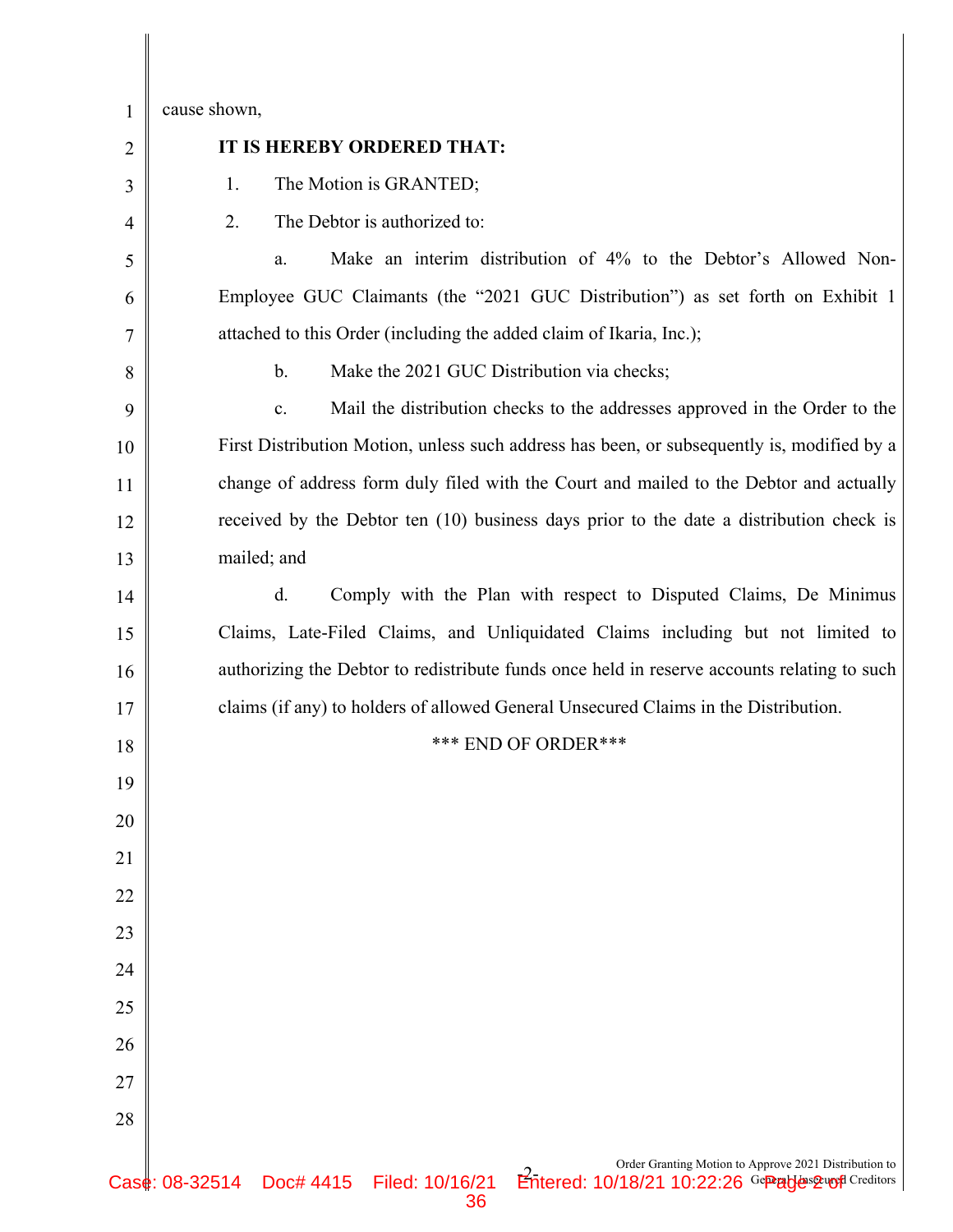| $\,1$          |                 |  | COURT SERVICE LIST                                                                                                       |
|----------------|-----------------|--|--------------------------------------------------------------------------------------------------------------------------|
| $\overline{2}$ | All ECF Parties |  |                                                                                                                          |
| $\mathfrak{Z}$ |                 |  |                                                                                                                          |
| $\overline{4}$ |                 |  |                                                                                                                          |
| $\mathfrak{S}$ |                 |  |                                                                                                                          |
| 6              |                 |  |                                                                                                                          |
| $\tau$         |                 |  |                                                                                                                          |
| $8\,$          |                 |  |                                                                                                                          |
| $\overline{9}$ |                 |  |                                                                                                                          |
| $10\,$         |                 |  |                                                                                                                          |
| $11\,$         |                 |  |                                                                                                                          |
| $12\,$         |                 |  |                                                                                                                          |
| 13             |                 |  |                                                                                                                          |
| $14$           |                 |  |                                                                                                                          |
| 15             |                 |  |                                                                                                                          |
| $16\,$         |                 |  |                                                                                                                          |
| $17\,$         |                 |  |                                                                                                                          |
| $18\,$         |                 |  |                                                                                                                          |
| 19             |                 |  |                                                                                                                          |
| $20\,$         |                 |  |                                                                                                                          |
| $21\,$         |                 |  |                                                                                                                          |
| $22\,$         |                 |  |                                                                                                                          |
| $23\,$         |                 |  |                                                                                                                          |
| $24\,$         |                 |  |                                                                                                                          |
| $25\,$         |                 |  |                                                                                                                          |
| $26\,$         |                 |  |                                                                                                                          |
| $27\,$         |                 |  |                                                                                                                          |
| $28\,$         |                 |  |                                                                                                                          |
|                | Case: 08-32514  |  | Order Granting Motion to Approve 2021 Distribution to<br>Doc# 4415 Filed: 10/16/21 Entered: 10/18/21 10:22:26 Gepradices |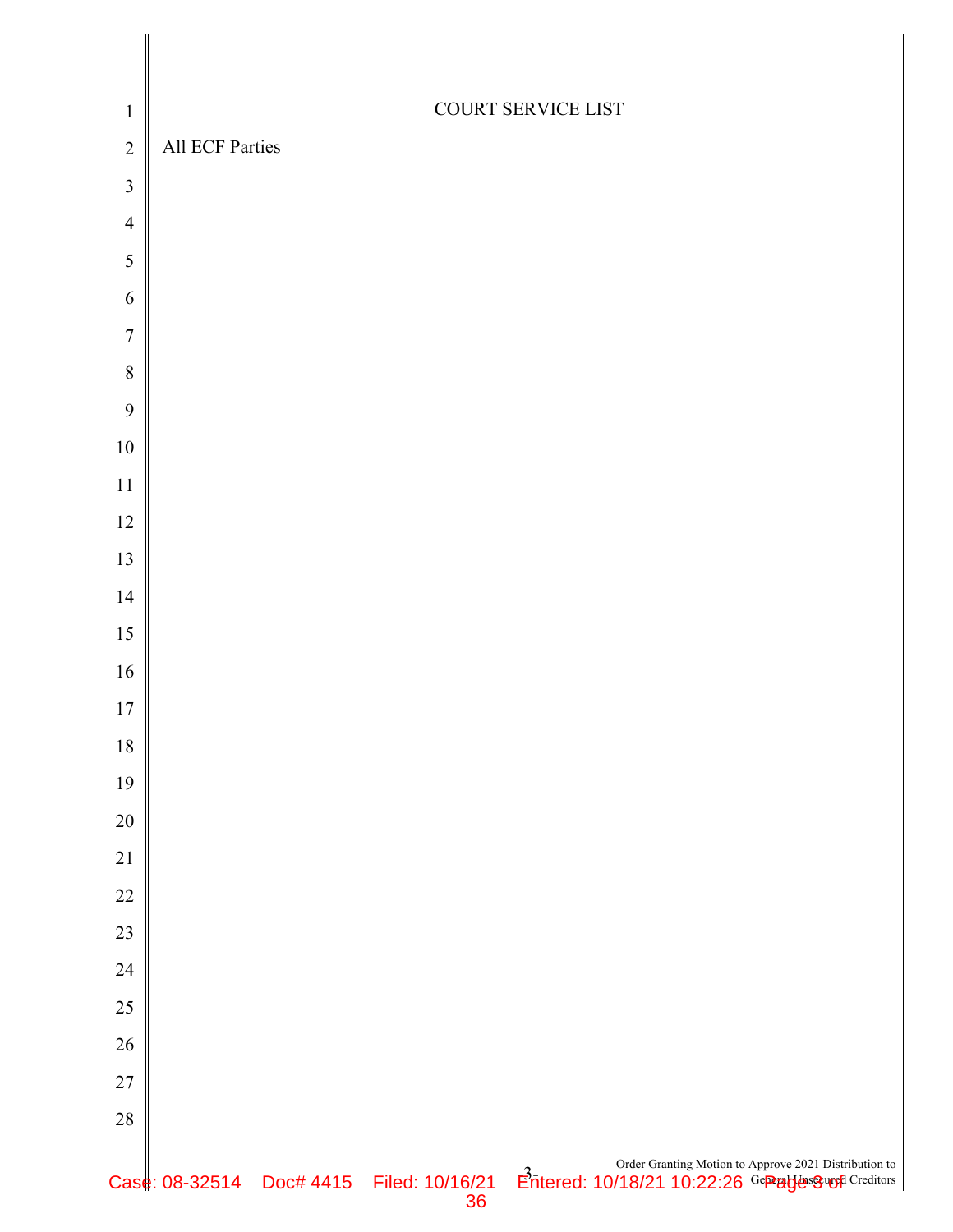## **EXHIBIT 1**

Case: 08-32514 Doc# 4415 Filed: 10/16/21 Entered: 10/18/21 10:22:26 Page 4 of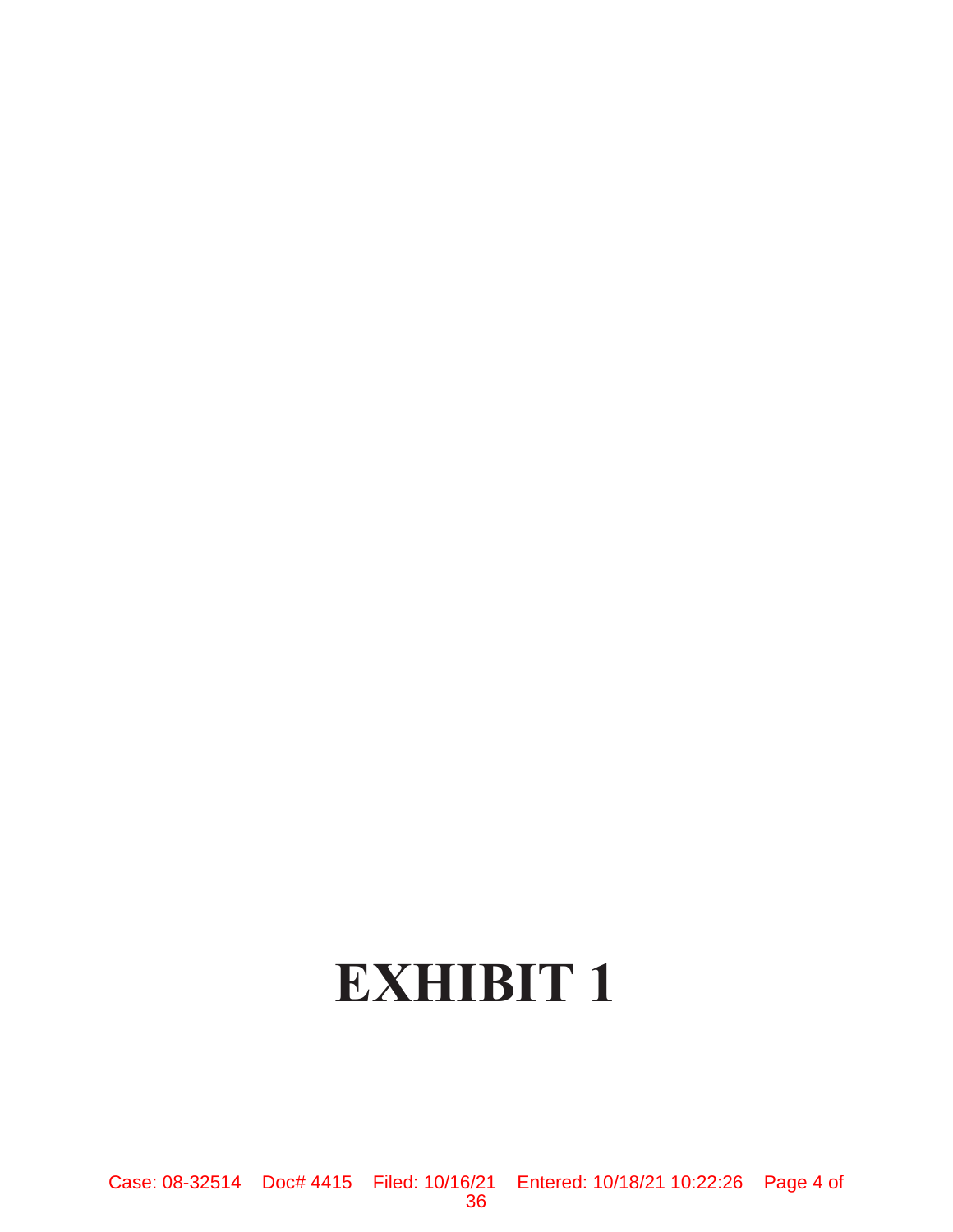| <b>Current</b>                           | <b>Payee Address</b>                                                                                                                           | Claim     | <b>GUC</b>     | <b>GUC</b>   | Est GUC             |
|------------------------------------------|------------------------------------------------------------------------------------------------------------------------------------------------|-----------|----------------|--------------|---------------------|
| Payee                                    |                                                                                                                                                |           | Allowed        | Paid         | <b>Distribution</b> |
| 1620 K Street Associates, LLP            | 1620 K Street Associates, LLP<br>c/o Charles Smith Real Estate Services<br>2345 Crystal Drive                                                  | 243       | \$1,291,357.58 | \$774,814.55 | \$51,654.30         |
| 4350 La Jolla Village LLC                | Arlington, VA 22202-4801<br>4350 La Jolla Village LLC<br>Law Office of Dean P. Sterling<br>114 Pacifica, Suite 250<br>Irvine, CA 92618         | 176       | \$64,951.89    | \$38,971.13  | \$2,598.08          |
| Abovenet Communications Inc.             | Abovenet Communications Inc.<br>c/o Zayo Group, LLC<br>1805 29th St.<br><b>Suite 2050</b><br>Boulder, CO 80301                                 | 1188-1    | \$700,000.00   | \$420,000.00 | \$28,000.00         |
| Acon Laboratories, Inc.                  | Acon Laboratories, Inc.<br>10125 Mesa Rim Road<br>San Diego, CA 92121-2915                                                                     | Scheduled | \$2,149.42     | \$1,289.65   | \$85.98             |
| <b>AcroMetrix</b>                        | AcroMetrix<br>6058 Egret Court<br>Benicia, CA 94510-1255                                                                                       | Scheduled | \$619.00       | \$328.07     | \$68.09             |
| ACS of Oregon                            | ACS of Oregon<br>Barbara Jungling<br>12815 E. Sprague Avenue, Suite 200<br>Spokane Valley, WA 99216-0742                                       | 107       | \$17,298.50    | \$10,379.10  | \$691.94            |
| Acterna Corporation                      | Acterna Corporation<br>One Milestone Center Court M/S MC2<br>Germantown, MD 20876-7106                                                         | Scheduled | \$1,967.00     | \$1,180.20   | \$78.68             |
| ActivIdentity Corp.                      | ActivIdentity Corp.<br>6623 Dumbarton Circle<br>Fremont, CA 94555                                                                              | Scheduled | \$15,781.88    | \$9,469.13   | \$631.27            |
| Acumen Sciences, LLC                     | Acumen Sciences, LLC<br>275 Sacramento St STE 400<br>San Francisco, CA 94111                                                                   | Scheduled | \$7,884.90     | \$4,730.94   | \$315.40            |
| Adams, Cassandra                         | Adams, Cassandra<br>114 St. Marks Pl. Apt 2                                                                                                    | 1103      | \$3,780.64     | \$2,268.38   | \$151.23            |
| Aderant fka Solution 6                   | New York, NY 10009<br>Aderant fka Solution 6<br>Cecila Lopez<br>1650 Summit Lake Drive, Suite 200<br>Tallahassee, FL 32317-7937                | 13        | \$28,334.34    | \$17,000.60  | \$1,133.38          |
| Adfero Group                             | Adfero Group<br>James Dowd<br>1666 K Street NW, Ste 250<br>Washington, DC 20006-1259                                                           | 653       | \$368,180.04   | \$220,908.02 | \$14,727.21         |
| Adobe Systems Incorporated               | Adobe Systems Incorporated<br>A. W. Greenwood, Credit Super.<br>345 Park Avenue MS A16<br>San Jose, CA 95110-2704                              | Scheduled | \$1,680.17     | \$1,008.10   | \$67.21             |
| <b>Advanced Discovery Services</b>       | <b>Advanced Discovery Services</b><br>P.O. Box 415018<br>Kansas City, MO 64141-5018                                                            | 54        | \$10,235.86    | \$6,141.52   | \$409.43            |
| Adventist Health System/Sunbelt INC.     | Adventist Health System/Sunbelt INC.<br>Attn: Legal Department, J. Bromme<br>900 Hope Way<br>Altamonte Springs, FL 32714-1502                  | Scheduled | \$6,056.56     | \$3,633.94   | \$242.26            |
| Advertising Magic, Inc.                  | Advertising Magic, Inc.<br>1966 Tice Valley Blvd #131<br>Walnut Creek, CA 94595                                                                | 354       | \$17,315.06    | \$10,389.04  | \$692.60            |
| Aerojet General Corporation              | Aerojet General Corporation<br>P.O. Box 13222<br>Sacramento, CA 95813-6000                                                                     | Scheduled | \$100,599.73   | \$53,317.86  | \$11,065.97         |
| Aesculap                                 | Aesculap<br>Mark Kilroy<br>3773 Corporate Parkway<br>Center Valley, PA 18034-8217                                                              | Scheduled | \$592.64       | \$314.10     | \$65.19             |
| Affymetrix, Inc.                         | Affymetrix, Inc.<br>3380 Central Expressway<br>Santa Clara, CA 95051-0704                                                                      | Scheduled | \$1,326.46     | \$795.88     | \$53.05             |
| <b>AFL-CIO Building Investment Trust</b> | AFL-CIO Building Investment Trust<br>c/o Ballard Spahr Andrews & Ingersoll LLP<br>300 E. Lombard Street, 19th Flr.<br>Baltimore, MD 21202-3219 | Scheduled | \$2,011.50     | \$1,206.90   | \$80.46             |

 $36$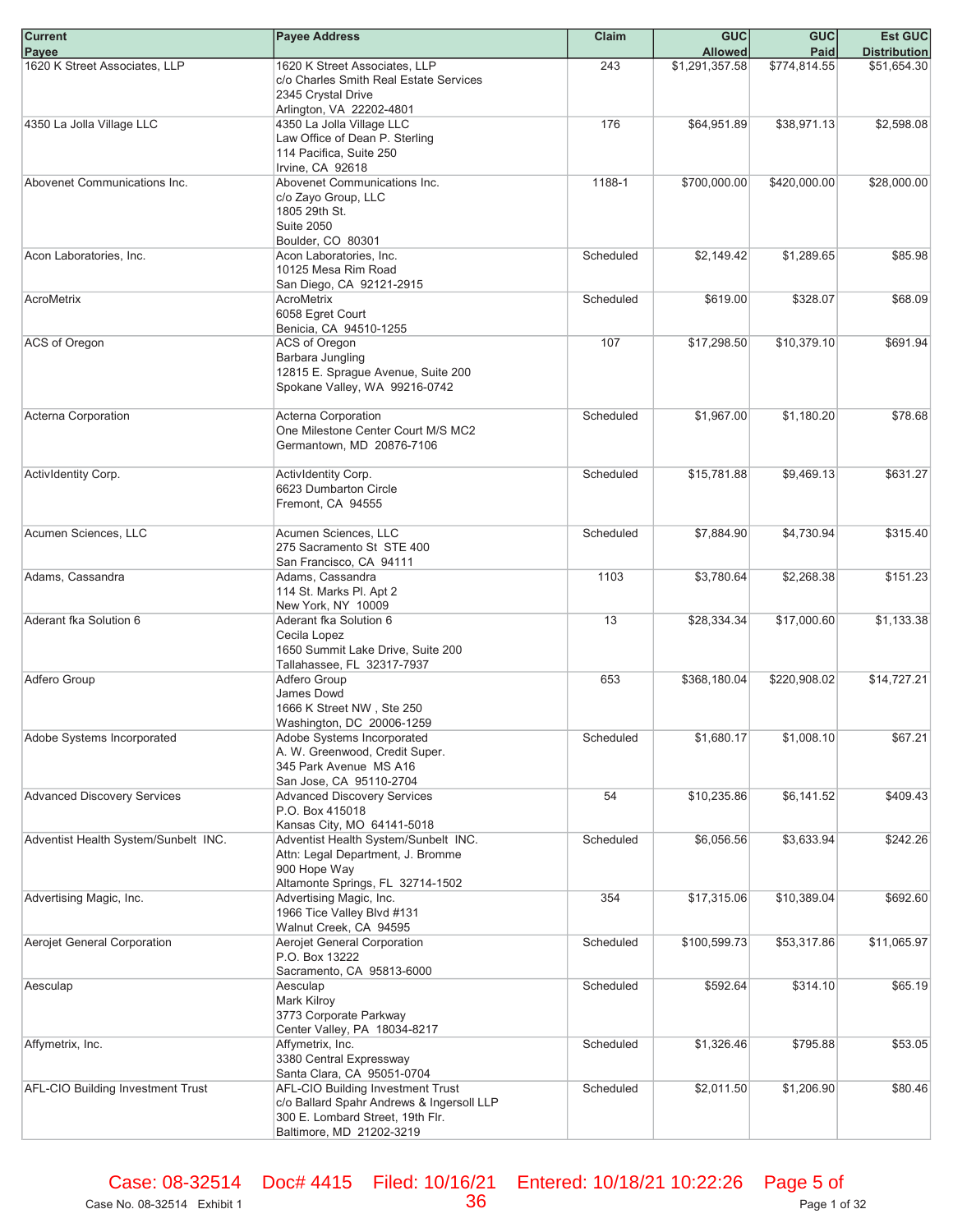| <b>Current</b>                         | <b>Payee Address</b>                                           | Claim                   | <b>GUC</b>            | <b>GUC</b>                                                                                                                                                                                                                                                                         | <b>Est GUC</b>                 |
|----------------------------------------|----------------------------------------------------------------|-------------------------|-----------------------|------------------------------------------------------------------------------------------------------------------------------------------------------------------------------------------------------------------------------------------------------------------------------------|--------------------------------|
| Payee<br>Alacra, Inc.                  | Alacra, Inc.                                                   | 207                     | Allowed<br>\$1,702.19 | Paid<br>\$1,021.31                                                                                                                                                                                                                                                                 | <b>Distribution</b><br>\$68.09 |
|                                        | <b>Craig Kissel</b>                                            |                         |                       |                                                                                                                                                                                                                                                                                    |                                |
|                                        | 100 Broadway, 11th Floor                                       |                         |                       |                                                                                                                                                                                                                                                                                    |                                |
|                                        | New York, NY 10005-4504                                        |                         |                       |                                                                                                                                                                                                                                                                                    |                                |
| Alaska Electric Light & Power Company  | Alaska Electric Light & Power Company                          | Scheduled               | \$14,859.61           | \$8,915.77                                                                                                                                                                                                                                                                         | \$594.38                       |
|                                        | 5601 Tonsgard Court<br>Juneau, AK 99801-7201                   |                         |                       |                                                                                                                                                                                                                                                                                    |                                |
| Alaska Permanent Fund Corporation      | Alaska Permanent Fund Corporation                              | 961                     | \$16,041.03           | \$9,624.62                                                                                                                                                                                                                                                                         | \$641.64                       |
|                                        | <b>General Counsel</b>                                         |                         |                       |                                                                                                                                                                                                                                                                                    |                                |
|                                        | P.O. Box 115500                                                |                         |                       |                                                                                                                                                                                                                                                                                    |                                |
|                                        | Juneau, AK 99811-5500                                          |                         |                       |                                                                                                                                                                                                                                                                                    |                                |
| Albanese Organization                  | Albanese Organization                                          | Scheduled               | \$4,344.81            |                                                                                                                                                                                                                                                                                    | \$173.79                       |
|                                        | 1050 Franklin Avenue<br>Garden City, NY 11530-2975             |                         |                       |                                                                                                                                                                                                                                                                                    |                                |
| Albany International Corp.             | Albany International Corp.                                     | Scheduled               | \$704.86              |                                                                                                                                                                                                                                                                                    | \$77.53                        |
|                                        | Post Office Box 1907                                           |                         |                       |                                                                                                                                                                                                                                                                                    |                                |
|                                        | Albany, NY 12201                                               |                         |                       |                                                                                                                                                                                                                                                                                    |                                |
| ALC Legal Technologies SD              | ALC Legal Technologies SD                                      | 190                     | \$38,924.09           |                                                                                                                                                                                                                                                                                    | \$1,556.97                     |
|                                        | <b>ATTN: Teris LLC</b>                                         |                         |                       |                                                                                                                                                                                                                                                                                    |                                |
|                                        | 600 West Broadway #300<br>San Diego, CA 92101                  |                         |                       |                                                                                                                                                                                                                                                                                    |                                |
| ALC Legal Technologies SE              | ALC Legal Technologies SE                                      | 147                     | \$12,569.33           |                                                                                                                                                                                                                                                                                    | \$502.77                       |
|                                        | 1001 Fourth Ave., Ste 2110                                     |                         |                       |                                                                                                                                                                                                                                                                                    |                                |
|                                        | Seattle, WA 98154                                              |                         |                       |                                                                                                                                                                                                                                                                                    |                                |
| Ali's Contracting Elite, LLC           | Ali's Contracting Elite, LLC                                   | 1029                    | \$1,684.51            |                                                                                                                                                                                                                                                                                    | \$67.38                        |
|                                        | 1220 L. Street, NW, Suite 100-514<br>Washington, DC 20005-4018 |                         |                       |                                                                                                                                                                                                                                                                                    |                                |
| Allen & Company LLC                    | Allen & Company LLC                                            | Scheduled               | \$2,330.65            |                                                                                                                                                                                                                                                                                    | \$93.23                        |
|                                        | 711 Fifth Avenue                                               |                         |                       |                                                                                                                                                                                                                                                                                    |                                |
|                                        | New York, NY 10022-3111                                        |                         |                       |                                                                                                                                                                                                                                                                                    |                                |
| Allergan, Inc.                         | Allergan, Inc.                                                 | Scheduled               | \$7,509.82            | \$4,505.89                                                                                                                                                                                                                                                                         | \$300.39                       |
|                                        | 2525 Dupont Drive                                              |                         |                       |                                                                                                                                                                                                                                                                                    |                                |
|                                        | Irvine, CA 92612-1599<br>Alpha Therapeutic Corporation         | Scheduled               |                       |                                                                                                                                                                                                                                                                                    | \$330.03                       |
| Alpha Therapeutic Corporation          | 2401 Lillyvale Ave                                             |                         |                       |                                                                                                                                                                                                                                                                                    |                                |
|                                        | Los Angeles, CA 90032-3514                                     |                         |                       |                                                                                                                                                                                                                                                                                    |                                |
| Alumax, Inc.                           | Alumax, Inc.                                                   | Scheduled               | \$46,245.77           | \$27,747.46                                                                                                                                                                                                                                                                        | \$1,849.83                     |
|                                        | c/o Sapa Extrusions, Inc                                       |                         |                       |                                                                                                                                                                                                                                                                                    |                                |
|                                        | 9600 W. Bryn Mawr Avenue, Suite 250                            |                         |                       |                                                                                                                                                                                                                                                                                    |                                |
| American Airlines, Inc.                | Rosemont, IL 60018-5240<br>American Airlines, Inc.             |                         |                       |                                                                                                                                                                                                                                                                                    | \$118.81                       |
|                                        | Legal Department                                               | Scheduled<br>\$2,970.17 |                       |                                                                                                                                                                                                                                                                                    |                                |
|                                        | Mail Drop 5675 P.O. Box                                        |                         |                       |                                                                                                                                                                                                                                                                                    |                                |
|                                        | Dallas/Fort Worth Airport, TX 75261-9616                       |                         |                       |                                                                                                                                                                                                                                                                                    |                                |
| American International Specialty Lines | American International Specialty Lines                         | Scheduled               | \$637.60              |                                                                                                                                                                                                                                                                                    | \$70.13                        |
|                                        | 70 Pine Street<br>New York, NY 10270-0002                      |                         |                       |                                                                                                                                                                                                                                                                                    |                                |
| Amgen Fremont, Inc.                    | Amgen Fremont, Inc.                                            | Scheduled               | \$18,076.16           |                                                                                                                                                                                                                                                                                    | \$723.04                       |
|                                        | Linda Louie, Accounts Payable                                  |                         |                       |                                                                                                                                                                                                                                                                                    |                                |
|                                        | PO Box 100909                                                  |                         |                       |                                                                                                                                                                                                                                                                                    |                                |
|                                        | Pasadena, CA 91189-0909                                        |                         |                       |                                                                                                                                                                                                                                                                                    |                                |
| Amylin Pharmaceuticals, Inc.           | Amylin Pharmaceuticals, Inc.                                   | Scheduled               | \$7,430.95            | \$2,606.89<br>\$373.58<br>\$23,354.45<br>\$7,541.60<br>\$1,010.71<br>\$1,398.39<br>\$4,950.49<br>\$8,250.81<br>\$1,782.10<br>\$337.93<br>\$10,845.70<br>\$4,458.57<br>\$1,290.00<br>\$5,348.42<br>\$8,914.03<br>\$6,000.00<br>\$3,034.80<br>\$18,079.90<br>\$1,485.85<br>Page 6 of | \$297.24                       |
|                                        | Sandy Calvin, Director, Acctg.<br>9625 Towne Centre Drive      |                         |                       |                                                                                                                                                                                                                                                                                    |                                |
|                                        | San Diego, CA 92121-1964                                       |                         |                       |                                                                                                                                                                                                                                                                                    |                                |
| Applied Materials, Inc.                | Applied Materials, Inc.                                        | Scheduled               | \$2,150.00            |                                                                                                                                                                                                                                                                                    | \$86.00                        |
|                                        | NASSC Accounts Payable M/S 4200-Law                            |                         |                       |                                                                                                                                                                                                                                                                                    |                                |
|                                        | 3050 Bowers Avenue                                             |                         |                       |                                                                                                                                                                                                                                                                                    |                                |
|                                        | P.O. Box 58039                                                 |                         |                       |                                                                                                                                                                                                                                                                                    |                                |
| Aragon Surgical, Inc.                  | Santa Clara, CA 95054-3299<br>Aragon Surgical, Inc.            | 316                     |                       |                                                                                                                                                                                                                                                                                    | \$356.56                       |
|                                        | Alan Cremers, CFO                                              |                         |                       |                                                                                                                                                                                                                                                                                    |                                |
|                                        | 3830 East Lake Way                                             |                         |                       |                                                                                                                                                                                                                                                                                    |                                |
|                                        | Redwood City, CA 94062-3405                                    |                         |                       |                                                                                                                                                                                                                                                                                    |                                |
| Arens, Edward                          | Arens, Edward                                                  | Scheduled               | \$10,000.00           |                                                                                                                                                                                                                                                                                    | \$400.00                       |
|                                        | 716 Longridge Road                                             |                         |                       |                                                                                                                                                                                                                                                                                    |                                |
| Arent Fox LLP                          | Oakland, CA 94610<br>Arent Fox LLP                             | 106                     | \$5,058.00            |                                                                                                                                                                                                                                                                                    | \$202.32                       |
|                                        | 1050 Connecticut Avenue NW                                     |                         |                       |                                                                                                                                                                                                                                                                                    |                                |
|                                        | Washington, DC 20036                                           |                         |                       |                                                                                                                                                                                                                                                                                    |                                |
| Argo Partners                          | Argo Partners                                                  | $35 - 2$                | \$30,133.16           |                                                                                                                                                                                                                                                                                    | \$1,205.32                     |
|                                        | 12 West 37th Street, 9th Floor                                 |                         |                       |                                                                                                                                                                                                                                                                                    |                                |
|                                        | New York, NY 10018                                             |                         |                       |                                                                                                                                                                                                                                                                                    |                                |
| Argo Partners                          | <b>Argo Partners</b><br>12 West 37th Street, 9th Floor         | Scheduled               | \$2,476.42            |                                                                                                                                                                                                                                                                                    | \$99.06                        |
|                                        | New York, NY 10018                                             |                         |                       |                                                                                                                                                                                                                                                                                    |                                |
|                                        | Filed: 10/16/21   Entered: 10/18/21  10:22:26                  |                         |                       |                                                                                                                                                                                                                                                                                    |                                |
| Case: 08-32514                         | Doc# 4415                                                      |                         |                       |                                                                                                                                                                                                                                                                                    |                                |

 $36$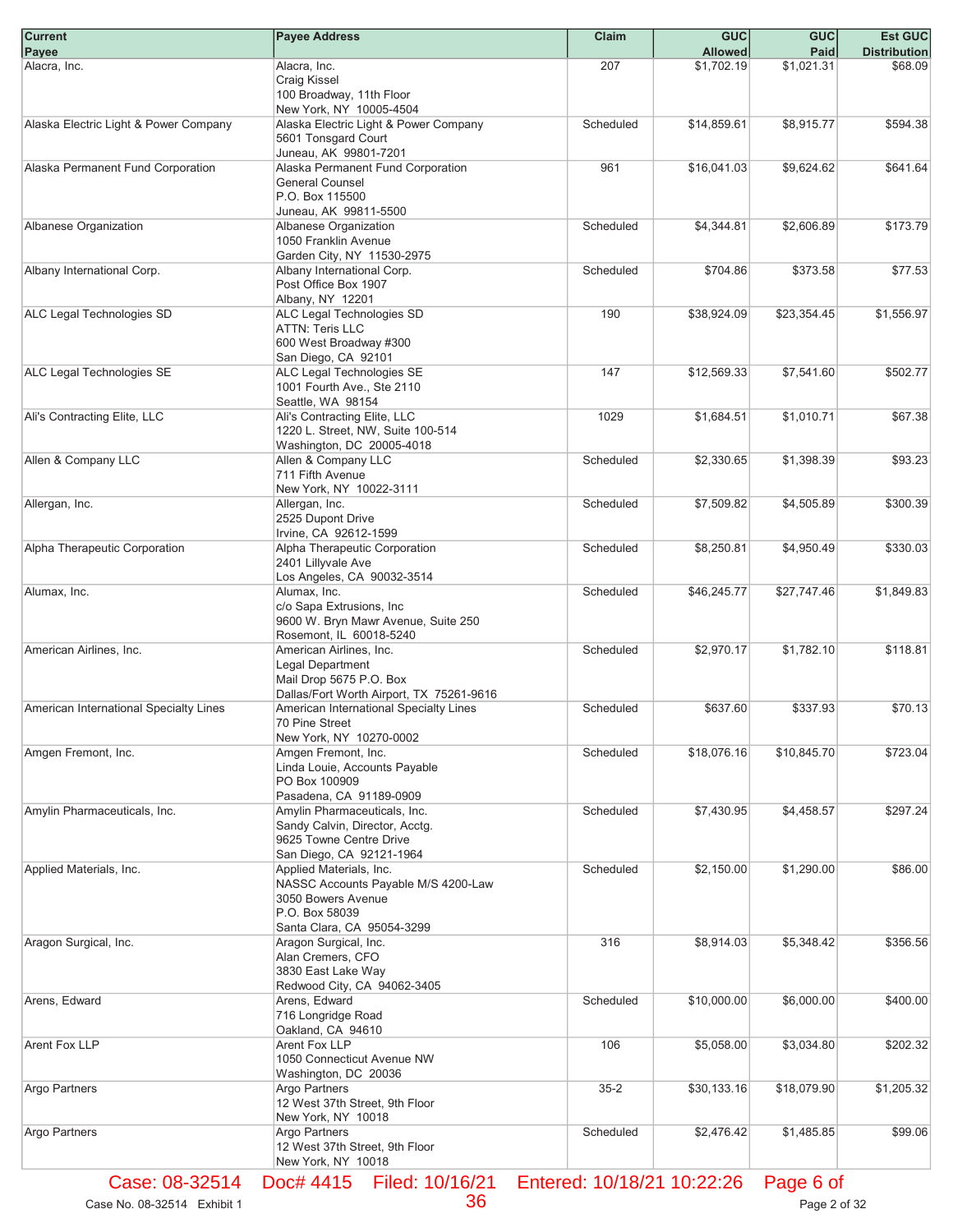| <b>Current</b>           | <b>Payee Address</b>                                                 | Claim     | <b>GUC</b>                                                            | <b>GUC</b>                                                                                                                                                                                                                                                                                                                                                                                                     | <b>Est GUC</b>      |
|--------------------------|----------------------------------------------------------------------|-----------|-----------------------------------------------------------------------|----------------------------------------------------------------------------------------------------------------------------------------------------------------------------------------------------------------------------------------------------------------------------------------------------------------------------------------------------------------------------------------------------------------|---------------------|
| Payee                    |                                                                      |           | Allowed                                                               | Paid                                                                                                                                                                                                                                                                                                                                                                                                           | <b>Distribution</b> |
| <b>Argo Partners</b>     | Argo Partners<br>12 West 37th Street, 9th Floor                      | 804       |                                                                       |                                                                                                                                                                                                                                                                                                                                                                                                                | \$1,200.00          |
| Argo Partners            | New York, NY 10018<br>Argo Partners                                  | 812       |                                                                       | \$18,000.00<br>\$52,610.92<br>\$4,530.72<br>\$6,000.00<br>\$5,000.00<br>\$3,000.00<br>\$7,383.79<br>\$8,065.33<br>\$5,741.36<br>\$3,444.82<br>\$5,275.00<br>\$3,165.00<br>\$8,664.19<br>\$180,000.00<br>\$3,750.00<br>\$6,250.00<br>\$874.29<br>\$1,457.15<br>\$620.56<br>\$328.90<br>\$790.22<br>\$1,317.03<br>\$1,440.44<br>\$1,091.49<br>\$2,465.80<br>\$1,354.69<br>\$6,000.00<br>\$6,023.00<br>\$3,613.80 | \$3,507.39          |
|                          | 12 West 37th Street, 9th Floor                                       |           |                                                                       |                                                                                                                                                                                                                                                                                                                                                                                                                |                     |
| <b>Argo Partners</b>     | New York, NY 10018<br>Argo Partners                                  | Scheduled |                                                                       |                                                                                                                                                                                                                                                                                                                                                                                                                | \$302.05            |
|                          | 12 West 37th Street, 9th Floor<br>New York, NY 10018                 |           |                                                                       |                                                                                                                                                                                                                                                                                                                                                                                                                |                     |
| Argo Partners            | Argo Partners                                                        | 240       |                                                                       |                                                                                                                                                                                                                                                                                                                                                                                                                | \$400.00            |
|                          | 12 West 37th Street, 9th Floor                                       |           |                                                                       |                                                                                                                                                                                                                                                                                                                                                                                                                |                     |
| Argo Partners            | New York, NY 10018<br>Argo Partners                                  | 275       |                                                                       |                                                                                                                                                                                                                                                                                                                                                                                                                | \$200.00            |
|                          | 12 West 37th Street, 9th Floor<br>New York, NY 10018                 |           |                                                                       |                                                                                                                                                                                                                                                                                                                                                                                                                |                     |
| <b>Argo Partners</b>     | Argo Partners                                                        | Scheduled |                                                                       |                                                                                                                                                                                                                                                                                                                                                                                                                | \$492.25            |
|                          | 12 West 37th Street, 9th Floor<br>New York, NY 10018                 |           |                                                                       |                                                                                                                                                                                                                                                                                                                                                                                                                |                     |
| Argo Partners            | Argo Partners                                                        | Scheduled |                                                                       |                                                                                                                                                                                                                                                                                                                                                                                                                | \$537.69            |
|                          | 12 West 37th Street, 9th Floor<br>New York, NY 10018                 |           |                                                                       |                                                                                                                                                                                                                                                                                                                                                                                                                |                     |
| Argo Partners            | Argo Partners                                                        | Scheduled |                                                                       |                                                                                                                                                                                                                                                                                                                                                                                                                | \$229.65            |
|                          | 12 West 37th Street, 9th Floor<br>New York, NY 10018                 |           |                                                                       |                                                                                                                                                                                                                                                                                                                                                                                                                |                     |
| Argo Partners            | Argo Partners                                                        | Scheduled |                                                                       |                                                                                                                                                                                                                                                                                                                                                                                                                | \$211.00            |
|                          | 12 West 37th Street, 9th Floor<br>New York, NY 10018                 |           |                                                                       |                                                                                                                                                                                                                                                                                                                                                                                                                |                     |
| Ariba Inc.               | Ariba Inc.                                                           | Scheduled |                                                                       |                                                                                                                                                                                                                                                                                                                                                                                                                | \$577.61            |
|                          | <b>Accounts Payable</b>                                              |           |                                                                       |                                                                                                                                                                                                                                                                                                                                                                                                                |                     |
|                          | 210 Sixth Avenue<br>Pittsburgh, PA 15222-2602                        |           |                                                                       |                                                                                                                                                                                                                                                                                                                                                                                                                |                     |
| Arista Networks, Inc.    | Arista Networks, Inc.                                                | 294       |                                                                       |                                                                                                                                                                                                                                                                                                                                                                                                                | \$12,000.00         |
|                          | 5470 Great America Parkway<br>Santa Clara, CA 95054-3644             |           |                                                                       |                                                                                                                                                                                                                                                                                                                                                                                                                |                     |
| Arlengroup Inc.          | Arlengroup Inc.                                                      | 1074      |                                                                       |                                                                                                                                                                                                                                                                                                                                                                                                                | \$250.00            |
|                          | 2121 North California Boulevard #1000<br>Walnut Creek, CA 94596-7309 |           |                                                                       |                                                                                                                                                                                                                                                                                                                                                                                                                |                     |
| <b>Aspect Software</b>   | <b>Aspect Software</b>                                               | Scheduled |                                                                       |                                                                                                                                                                                                                                                                                                                                                                                                                | \$58.29             |
|                          | Ivars Jakobsons<br>300 Apollo Drive                                  |           |                                                                       |                                                                                                                                                                                                                                                                                                                                                                                                                |                     |
|                          | Chelmsford, MA 01824-3629                                            |           |                                                                       |                                                                                                                                                                                                                                                                                                                                                                                                                |                     |
| Associated Services Co.  | Associated Services Co.                                              | 22        |                                                                       |                                                                                                                                                                                                                                                                                                                                                                                                                | \$68.26             |
|                          | Jeanne Marchetti                                                     |           |                                                                       |                                                                                                                                                                                                                                                                                                                                                                                                                |                     |
|                          | 2021 N. Capitol Avenue                                               |           |                                                                       |                                                                                                                                                                                                                                                                                                                                                                                                                |                     |
| Astro Pak Corporation    | San Jose, CA 95132-1058<br>Astro Pak Corporation                     | Scheduled |                                                                       |                                                                                                                                                                                                                                                                                                                                                                                                                | \$52.68             |
|                          | 270 Baker Street, East Suite 100<br>Costa Mesa, CA 92626-4582        |           |                                                                       |                                                                                                                                                                                                                                                                                                                                                                                                                |                     |
| AT&T Corp.               | AT&T Corp.                                                           | 236       |                                                                       |                                                                                                                                                                                                                                                                                                                                                                                                                | \$96.03             |
|                          | James Grudus, Esq.<br>One AT&T Way, Room 3A218                       |           |                                                                       |                                                                                                                                                                                                                                                                                                                                                                                                                |                     |
|                          | Bedminster, NJ 07921-2694                                            |           | \$14,440.32<br>\$300,000.00<br>\$2,400.74<br>\$2,059.41<br>\$4,109.67 |                                                                                                                                                                                                                                                                                                                                                                                                                |                     |
| <b>AT&amp;T Mobility</b> | <b>AT&amp;T Mobility</b>                                             | Scheduled |                                                                       | \$30,000.00<br>\$87,684.86<br>\$7,551.20<br>\$10,000.00<br>\$12,306.31<br>\$13,442.22<br>\$2,257.82<br>\$10,000.00<br>\$1,662.50<br>\$997.50                                                                                                                                                                                                                                                                   | \$226.53            |
|                          | P.O. Box 6463                                                        |           |                                                                       |                                                                                                                                                                                                                                                                                                                                                                                                                |                     |
|                          | Carol Stream, IL 60197-6463                                          |           |                                                                       |                                                                                                                                                                                                                                                                                                                                                                                                                |                     |
| <b>ATMEL Corporation</b> | <b>ATMEL Corporation</b>                                             | Scheduled |                                                                       |                                                                                                                                                                                                                                                                                                                                                                                                                | \$164.39            |
|                          | Mark Sheft                                                           |           |                                                                       |                                                                                                                                                                                                                                                                                                                                                                                                                |                     |
|                          | 1600 Technology Drive                                                |           |                                                                       |                                                                                                                                                                                                                                                                                                                                                                                                                |                     |
| Aventis Pharma S.A.      | San Jose, CA 95110-1382<br>Aventis Pharma S.A.                       | Scheduled |                                                                       |                                                                                                                                                                                                                                                                                                                                                                                                                | \$90.31             |
|                          | Jean-Luc Renard                                                      |           |                                                                       |                                                                                                                                                                                                                                                                                                                                                                                                                |                     |
|                          | Account Department / Tri Courrier DO / 409                           |           |                                                                       |                                                                                                                                                                                                                                                                                                                                                                                                                |                     |
|                          | 20, Avenue Raymond Aron                                              |           |                                                                       |                                                                                                                                                                                                                                                                                                                                                                                                                |                     |
|                          | Antony 92160                                                         |           |                                                                       |                                                                                                                                                                                                                                                                                                                                                                                                                |                     |
|                          | <b>FRANCE</b>                                                        |           |                                                                       |                                                                                                                                                                                                                                                                                                                                                                                                                |                     |
| Aviad, Nimrod            | Aviad, Nimrod                                                        | Scheduled |                                                                       |                                                                                                                                                                                                                                                                                                                                                                                                                | \$400.00            |
|                          | 1841 Outpost Drive                                                   |           |                                                                       |                                                                                                                                                                                                                                                                                                                                                                                                                |                     |
|                          | Los Angeles, CA 90068-3721                                           |           |                                                                       |                                                                                                                                                                                                                                                                                                                                                                                                                |                     |
| Axway Inc                | Axway Inc                                                            | Scheduled |                                                                       |                                                                                                                                                                                                                                                                                                                                                                                                                | \$240.92            |
|                          | Pat Smith, Director of Accounting<br>6811 E. Mayo Blvd, Suite 400    |           |                                                                       |                                                                                                                                                                                                                                                                                                                                                                                                                |                     |
|                          | Phoenix, AZ 85054-3132                                               |           |                                                                       |                                                                                                                                                                                                                                                                                                                                                                                                                |                     |
| Baker & Mckenzie         | Baker & Mckenzie                                                     | Scheduled |                                                                       |                                                                                                                                                                                                                                                                                                                                                                                                                | \$66.50             |
|                          | 130 East Randolph Drive                                              |           |                                                                       |                                                                                                                                                                                                                                                                                                                                                                                                                |                     |
|                          | Chicago, IL 60601                                                    |           |                                                                       |                                                                                                                                                                                                                                                                                                                                                                                                                |                     |

Case: 08-32514 Doc# 4415 Filed: 10/16/21 Entered: 10/18/21 10:22:26 Page 7 of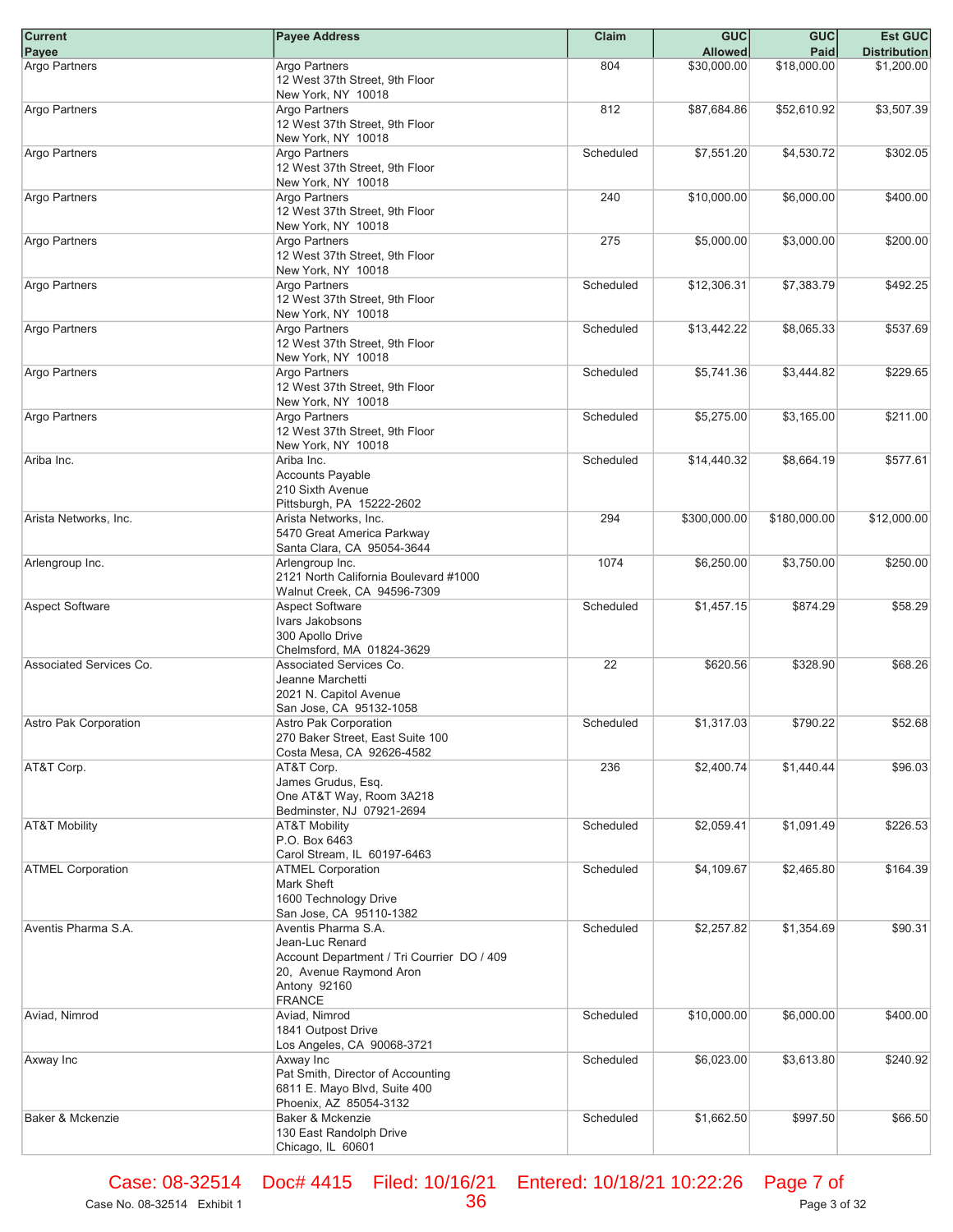| <b>Current</b>                                                                                                                                                                                                                                                                                                           | <b>Payee Address</b>                                                                                                                                                                                                                                                                                                                                    | Claim                                                                                                                                                    | <b>GUC</b>                                                                                                                                                                                                                                                                                                                                                                                                                                                                                      | GUC         | <b>Est GUC</b>      |
|--------------------------------------------------------------------------------------------------------------------------------------------------------------------------------------------------------------------------------------------------------------------------------------------------------------------------|---------------------------------------------------------------------------------------------------------------------------------------------------------------------------------------------------------------------------------------------------------------------------------------------------------------------------------------------------------|----------------------------------------------------------------------------------------------------------------------------------------------------------|-------------------------------------------------------------------------------------------------------------------------------------------------------------------------------------------------------------------------------------------------------------------------------------------------------------------------------------------------------------------------------------------------------------------------------------------------------------------------------------------------|-------------|---------------------|
| Payee                                                                                                                                                                                                                                                                                                                    |                                                                                                                                                                                                                                                                                                                                                         |                                                                                                                                                          | Allowed                                                                                                                                                                                                                                                                                                                                                                                                                                                                                         | Paid        | <b>Distribution</b> |
| Bank of Nova Scotia                                                                                                                                                                                                                                                                                                      | <b>Bank of Nova Scotia</b>                                                                                                                                                                                                                                                                                                                              | Scheduled                                                                                                                                                | \$2,368.60                                                                                                                                                                                                                                                                                                                                                                                                                                                                                      | \$1,421.16  | \$94.74             |
|                                                                                                                                                                                                                                                                                                                          | Diane Emanuel                                                                                                                                                                                                                                                                                                                                           |                                                                                                                                                          |                                                                                                                                                                                                                                                                                                                                                                                                                                                                                                 |             |                     |
|                                                                                                                                                                                                                                                                                                                          | 650 West Georgia Street                                                                                                                                                                                                                                                                                                                                 |                                                                                                                                                          |                                                                                                                                                                                                                                                                                                                                                                                                                                                                                                 |             |                     |
|                                                                                                                                                                                                                                                                                                                          | 18th Floor, Vancouver Centre                                                                                                                                                                                                                                                                                                                            |                                                                                                                                                          |                                                                                                                                                                                                                                                                                                                                                                                                                                                                                                 |             |                     |
|                                                                                                                                                                                                                                                                                                                          | Vancouver, BC V6B 4N7                                                                                                                                                                                                                                                                                                                                   |                                                                                                                                                          |                                                                                                                                                                                                                                                                                                                                                                                                                                                                                                 |             |                     |
|                                                                                                                                                                                                                                                                                                                          | CANADA<br>Bank of the West                                                                                                                                                                                                                                                                                                                              |                                                                                                                                                          |                                                                                                                                                                                                                                                                                                                                                                                                                                                                                                 |             | \$149.51            |
|                                                                                                                                                                                                                                                                                                                          | Legal Department Mail Sort CP6-3                                                                                                                                                                                                                                                                                                                        |                                                                                                                                                          |                                                                                                                                                                                                                                                                                                                                                                                                                                                                                                 |             |                     |
|                                                                                                                                                                                                                                                                                                                          | 300 S Grand Avenue                                                                                                                                                                                                                                                                                                                                      |                                                                                                                                                          |                                                                                                                                                                                                                                                                                                                                                                                                                                                                                                 |             |                     |
|                                                                                                                                                                                                                                                                                                                          | Los Angeles, CA 90017-3109                                                                                                                                                                                                                                                                                                                              |                                                                                                                                                          |                                                                                                                                                                                                                                                                                                                                                                                                                                                                                                 |             |                     |
|                                                                                                                                                                                                                                                                                                                          | Barbara Grajski                                                                                                                                                                                                                                                                                                                                         |                                                                                                                                                          |                                                                                                                                                                                                                                                                                                                                                                                                                                                                                                 |             | \$452.40            |
|                                                                                                                                                                                                                                                                                                                          | 102 Fort Park Cove                                                                                                                                                                                                                                                                                                                                      |                                                                                                                                                          |                                                                                                                                                                                                                                                                                                                                                                                                                                                                                                 |             |                     |
|                                                                                                                                                                                                                                                                                                                          | Georgetown, TX 78633                                                                                                                                                                                                                                                                                                                                    |                                                                                                                                                          |                                                                                                                                                                                                                                                                                                                                                                                                                                                                                                 |             |                     |
| <b>Barclays Capital</b>                                                                                                                                                                                                                                                                                                  | <b>Barclays Capital</b>                                                                                                                                                                                                                                                                                                                                 | Scheduled                                                                                                                                                | \$21,387.00                                                                                                                                                                                                                                                                                                                                                                                                                                                                                     | \$12,832.20 | \$855.48            |
|                                                                                                                                                                                                                                                                                                                          | Dimple Wadhwa                                                                                                                                                                                                                                                                                                                                           |                                                                                                                                                          |                                                                                                                                                                                                                                                                                                                                                                                                                                                                                                 |             |                     |
|                                                                                                                                                                                                                                                                                                                          | 200 Park Avenue                                                                                                                                                                                                                                                                                                                                         |                                                                                                                                                          |                                                                                                                                                                                                                                                                                                                                                                                                                                                                                                 |             |                     |
|                                                                                                                                                                                                                                                                                                                          | New York, NY 10166-0005                                                                                                                                                                                                                                                                                                                                 |                                                                                                                                                          |                                                                                                                                                                                                                                                                                                                                                                                                                                                                                                 |             |                     |
|                                                                                                                                                                                                                                                                                                                          | <b>Barker Brettell</b>                                                                                                                                                                                                                                                                                                                                  |                                                                                                                                                          |                                                                                                                                                                                                                                                                                                                                                                                                                                                                                                 |             | \$151.13            |
|                                                                                                                                                                                                                                                                                                                          | 100 Hagley Road                                                                                                                                                                                                                                                                                                                                         |                                                                                                                                                          |                                                                                                                                                                                                                                                                                                                                                                                                                                                                                                 |             |                     |
|                                                                                                                                                                                                                                                                                                                          | Edgbaston, Birmingham B16 8QQ                                                                                                                                                                                                                                                                                                                           |                                                                                                                                                          |                                                                                                                                                                                                                                                                                                                                                                                                                                                                                                 |             |                     |
|                                                                                                                                                                                                                                                                                                                          | United Kingdom<br>Bartel & Evans LLP                                                                                                                                                                                                                                                                                                                    |                                                                                                                                                          |                                                                                                                                                                                                                                                                                                                                                                                                                                                                                                 |             | \$291.67            |
|                                                                                                                                                                                                                                                                                                                          | 4695 MacArthur Court, Ste 1550                                                                                                                                                                                                                                                                                                                          |                                                                                                                                                          |                                                                                                                                                                                                                                                                                                                                                                                                                                                                                                 |             |                     |
|                                                                                                                                                                                                                                                                                                                          | Newport Beach, CA 92660-8858                                                                                                                                                                                                                                                                                                                            |                                                                                                                                                          |                                                                                                                                                                                                                                                                                                                                                                                                                                                                                                 |             |                     |
|                                                                                                                                                                                                                                                                                                                          | Baumel, William R.                                                                                                                                                                                                                                                                                                                                      |                                                                                                                                                          | \$2,242.61<br>\$3,737.68<br>\$6,786.00<br>\$11,310.00<br>\$3,778.30<br>\$2,266.98<br>\$4,375.01<br>\$7,291.69<br>\$6,579.00<br>\$10,965.00<br>\$647.50<br>\$343.18<br>\$803.71<br>\$1,516.43<br>\$16,745.65<br>\$27,909.42<br>\$3,962.40<br>\$6,604.00<br>\$17,055.00<br>\$10,233.00<br>\$1,446.57<br>\$2,410.95<br>\$215,435.99<br>\$129,261.59<br>\$1,556.36<br>\$2,593.93<br>\$25,000.00<br>\$15,000.00<br>\$1,723.57<br>\$913.49<br>\$35,748.56<br>\$21,449.14<br>\$8,208.43<br>\$13,680.71 | \$438.60    |                     |
|                                                                                                                                                                                                                                                                                                                          |                                                                                                                                                                                                                                                                                                                                                         | Scheduled<br>1139<br>129<br>446<br>Scheduled<br>Scheduled<br>Scheduled<br>Scheduled<br>205<br>864<br>113<br>679-1<br>Scheduled<br>Scheduled<br>Scheduled |                                                                                                                                                                                                                                                                                                                                                                                                                                                                                                 |             |                     |
|                                                                                                                                                                                                                                                                                                                          | 15931 Camino Del Cerro<br>Los Gatos, CA 95032-4830<br><b>Bayer Healthcare LLC</b><br>100 Bayer Blvd<br>Whippany, NJ 07981<br><b>Bayer Healthcare LLC</b><br>100 Bayer Blvd.<br>Whippany, NJ 07981<br>BCE Inc.<br>Bell Canada Attn: Lucie Legault<br>Corporate Secretary's Office<br>1 Carrefour Alexander-Graham-Bell Bldg A7<br>Verdun, Quebec H3E 3B3 |                                                                                                                                                          |                                                                                                                                                                                                                                                                                                                                                                                                                                                                                                 |             |                     |
| <b>Bayer Healthcare LLC</b>                                                                                                                                                                                                                                                                                              |                                                                                                                                                                                                                                                                                                                                                         |                                                                                                                                                          |                                                                                                                                                                                                                                                                                                                                                                                                                                                                                                 |             | \$71.22             |
|                                                                                                                                                                                                                                                                                                                          |                                                                                                                                                                                                                                                                                                                                                         |                                                                                                                                                          |                                                                                                                                                                                                                                                                                                                                                                                                                                                                                                 |             |                     |
|                                                                                                                                                                                                                                                                                                                          |                                                                                                                                                                                                                                                                                                                                                         |                                                                                                                                                          |                                                                                                                                                                                                                                                                                                                                                                                                                                                                                                 |             |                     |
| <b>Bayer Healthcare LLC</b>                                                                                                                                                                                                                                                                                              |                                                                                                                                                                                                                                                                                                                                                         |                                                                                                                                                          |                                                                                                                                                                                                                                                                                                                                                                                                                                                                                                 |             | \$166.81            |
|                                                                                                                                                                                                                                                                                                                          |                                                                                                                                                                                                                                                                                                                                                         |                                                                                                                                                          |                                                                                                                                                                                                                                                                                                                                                                                                                                                                                                 |             |                     |
|                                                                                                                                                                                                                                                                                                                          |                                                                                                                                                                                                                                                                                                                                                         |                                                                                                                                                          |                                                                                                                                                                                                                                                                                                                                                                                                                                                                                                 |             |                     |
|                                                                                                                                                                                                                                                                                                                          |                                                                                                                                                                                                                                                                                                                                                         |                                                                                                                                                          |                                                                                                                                                                                                                                                                                                                                                                                                                                                                                                 |             | \$1,116.38          |
|                                                                                                                                                                                                                                                                                                                          |                                                                                                                                                                                                                                                                                                                                                         |                                                                                                                                                          |                                                                                                                                                                                                                                                                                                                                                                                                                                                                                                 |             |                     |
|                                                                                                                                                                                                                                                                                                                          |                                                                                                                                                                                                                                                                                                                                                         |                                                                                                                                                          |                                                                                                                                                                                                                                                                                                                                                                                                                                                                                                 |             |                     |
|                                                                                                                                                                                                                                                                                                                          |                                                                                                                                                                                                                                                                                                                                                         |                                                                                                                                                          |                                                                                                                                                                                                                                                                                                                                                                                                                                                                                                 |             |                     |
|                                                                                                                                                                                                                                                                                                                          | Canada                                                                                                                                                                                                                                                                                                                                                  |                                                                                                                                                          |                                                                                                                                                                                                                                                                                                                                                                                                                                                                                                 |             |                     |
|                                                                                                                                                                                                                                                                                                                          | <b>Beck Greener</b>                                                                                                                                                                                                                                                                                                                                     |                                                                                                                                                          |                                                                                                                                                                                                                                                                                                                                                                                                                                                                                                 |             | \$264.16            |
|                                                                                                                                                                                                                                                                                                                          | <b>Fulwood House</b>                                                                                                                                                                                                                                                                                                                                    |                                                                                                                                                          |                                                                                                                                                                                                                                                                                                                                                                                                                                                                                                 |             |                     |
|                                                                                                                                                                                                                                                                                                                          | 12 Fulwood Place                                                                                                                                                                                                                                                                                                                                        |                                                                                                                                                          |                                                                                                                                                                                                                                                                                                                                                                                                                                                                                                 |             |                     |
|                                                                                                                                                                                                                                                                                                                          | London WC1V 6HR                                                                                                                                                                                                                                                                                                                                         |                                                                                                                                                          |                                                                                                                                                                                                                                                                                                                                                                                                                                                                                                 |             |                     |
|                                                                                                                                                                                                                                                                                                                          | <b>United Kingdom</b>                                                                                                                                                                                                                                                                                                                                   |                                                                                                                                                          |                                                                                                                                                                                                                                                                                                                                                                                                                                                                                                 |             |                     |
| Benvenutti, Peter                                                                                                                                                                                                                                                                                                        | Benvenutti, Peter                                                                                                                                                                                                                                                                                                                                       |                                                                                                                                                          |                                                                                                                                                                                                                                                                                                                                                                                                                                                                                                 |             | \$682.20            |
|                                                                                                                                                                                                                                                                                                                          | Keller, Benevenutti KIM LLP                                                                                                                                                                                                                                                                                                                             |                                                                                                                                                          |                                                                                                                                                                                                                                                                                                                                                                                                                                                                                                 |             |                     |
|                                                                                                                                                                                                                                                                                                                          | 650 California Street, FL 19                                                                                                                                                                                                                                                                                                                            |                                                                                                                                                          |                                                                                                                                                                                                                                                                                                                                                                                                                                                                                                 |             |                     |
|                                                                                                                                                                                                                                                                                                                          | San Francisco, CA 94108                                                                                                                                                                                                                                                                                                                                 |                                                                                                                                                          |                                                                                                                                                                                                                                                                                                                                                                                                                                                                                                 |             |                     |
| Bank of the West<br>Barbara Grajski<br><b>Barker Brettell</b><br>Bartel & Evans LLP<br>Baumel, William R.<br>BCE Inc.<br><b>Beck Greener</b><br>Best Messenger, Inc.<br>Betzina, Keith<br>BigMachines, Inc.<br><b>BIO</b><br><b>BioPartners Gmbh</b><br>Biotechnology Research and Development C<br>Bivio Networks, Inc. | Best Messenger, Inc.                                                                                                                                                                                                                                                                                                                                    |                                                                                                                                                          |                                                                                                                                                                                                                                                                                                                                                                                                                                                                                                 |             | \$96.44             |
|                                                                                                                                                                                                                                                                                                                          | P.O. Box 33122                                                                                                                                                                                                                                                                                                                                          |                                                                                                                                                          |                                                                                                                                                                                                                                                                                                                                                                                                                                                                                                 |             |                     |
|                                                                                                                                                                                                                                                                                                                          | Washington, DC 20033-0122                                                                                                                                                                                                                                                                                                                               |                                                                                                                                                          |                                                                                                                                                                                                                                                                                                                                                                                                                                                                                                 |             |                     |
|                                                                                                                                                                                                                                                                                                                          | Betzina, Keith<br>2630 Chestnut Street                                                                                                                                                                                                                                                                                                                  |                                                                                                                                                          |                                                                                                                                                                                                                                                                                                                                                                                                                                                                                                 |             | \$8,617.44          |
|                                                                                                                                                                                                                                                                                                                          | San Francisco, CA 94123-2408                                                                                                                                                                                                                                                                                                                            |                                                                                                                                                          |                                                                                                                                                                                                                                                                                                                                                                                                                                                                                                 |             |                     |
|                                                                                                                                                                                                                                                                                                                          | BigMachines, Inc.                                                                                                                                                                                                                                                                                                                                       |                                                                                                                                                          |                                                                                                                                                                                                                                                                                                                                                                                                                                                                                                 |             | \$103.76            |
|                                                                                                                                                                                                                                                                                                                          | Farah Siddiquel                                                                                                                                                                                                                                                                                                                                         |                                                                                                                                                          |                                                                                                                                                                                                                                                                                                                                                                                                                                                                                                 |             |                     |
|                                                                                                                                                                                                                                                                                                                          | 570 Lake Cook Road, #225                                                                                                                                                                                                                                                                                                                                |                                                                                                                                                          |                                                                                                                                                                                                                                                                                                                                                                                                                                                                                                 |             |                     |
|                                                                                                                                                                                                                                                                                                                          | Deerfield, IL 60015-4955                                                                                                                                                                                                                                                                                                                                |                                                                                                                                                          |                                                                                                                                                                                                                                                                                                                                                                                                                                                                                                 |             |                     |
|                                                                                                                                                                                                                                                                                                                          | <b>BIO</b>                                                                                                                                                                                                                                                                                                                                              |                                                                                                                                                          |                                                                                                                                                                                                                                                                                                                                                                                                                                                                                                 |             | \$1,000.00          |
|                                                                                                                                                                                                                                                                                                                          | Attn: Scott Whitaker                                                                                                                                                                                                                                                                                                                                    |                                                                                                                                                          |                                                                                                                                                                                                                                                                                                                                                                                                                                                                                                 |             |                     |
|                                                                                                                                                                                                                                                                                                                          | 1201 Maryland Avenue SW, Suite 900                                                                                                                                                                                                                                                                                                                      |                                                                                                                                                          |                                                                                                                                                                                                                                                                                                                                                                                                                                                                                                 |             |                     |
|                                                                                                                                                                                                                                                                                                                          | Washington, DC 20024-6129                                                                                                                                                                                                                                                                                                                               |                                                                                                                                                          |                                                                                                                                                                                                                                                                                                                                                                                                                                                                                                 |             |                     |
|                                                                                                                                                                                                                                                                                                                          | <b>BioPartners Gmbh</b>                                                                                                                                                                                                                                                                                                                                 |                                                                                                                                                          |                                                                                                                                                                                                                                                                                                                                                                                                                                                                                                 |             | \$189.59            |
|                                                                                                                                                                                                                                                                                                                          | c/o Suter Howald Attorneys at Law                                                                                                                                                                                                                                                                                                                       |                                                                                                                                                          |                                                                                                                                                                                                                                                                                                                                                                                                                                                                                                 |             |                     |
|                                                                                                                                                                                                                                                                                                                          | Stampfenbachstrasse 52                                                                                                                                                                                                                                                                                                                                  |                                                                                                                                                          |                                                                                                                                                                                                                                                                                                                                                                                                                                                                                                 |             |                     |
|                                                                                                                                                                                                                                                                                                                          | P.O. Box 1926                                                                                                                                                                                                                                                                                                                                           |                                                                                                                                                          |                                                                                                                                                                                                                                                                                                                                                                                                                                                                                                 |             |                     |
|                                                                                                                                                                                                                                                                                                                          | Zurich CH-8021                                                                                                                                                                                                                                                                                                                                          |                                                                                                                                                          |                                                                                                                                                                                                                                                                                                                                                                                                                                                                                                 |             |                     |
|                                                                                                                                                                                                                                                                                                                          | Switzerland<br>Biotechnology Research and Development C                                                                                                                                                                                                                                                                                                 | Scheduled                                                                                                                                                |                                                                                                                                                                                                                                                                                                                                                                                                                                                                                                 |             | \$1,429.94          |
|                                                                                                                                                                                                                                                                                                                          | Barbara Getz, Treasurer                                                                                                                                                                                                                                                                                                                                 |                                                                                                                                                          |                                                                                                                                                                                                                                                                                                                                                                                                                                                                                                 |             |                     |
|                                                                                                                                                                                                                                                                                                                          | 801 W. Main Street, Suite B119                                                                                                                                                                                                                                                                                                                          |                                                                                                                                                          |                                                                                                                                                                                                                                                                                                                                                                                                                                                                                                 |             |                     |
|                                                                                                                                                                                                                                                                                                                          | Peoria, IL 61606-1877                                                                                                                                                                                                                                                                                                                                   |                                                                                                                                                          |                                                                                                                                                                                                                                                                                                                                                                                                                                                                                                 |             |                     |
|                                                                                                                                                                                                                                                                                                                          | Bivio Networks, Inc.                                                                                                                                                                                                                                                                                                                                    | Scheduled                                                                                                                                                |                                                                                                                                                                                                                                                                                                                                                                                                                                                                                                 |             | \$547.22            |
|                                                                                                                                                                                                                                                                                                                          | 4457 Willow Road, Ste 240                                                                                                                                                                                                                                                                                                                               |                                                                                                                                                          |                                                                                                                                                                                                                                                                                                                                                                                                                                                                                                 |             |                     |
|                                                                                                                                                                                                                                                                                                                          | Pleasanton, CA 94588                                                                                                                                                                                                                                                                                                                                    |                                                                                                                                                          |                                                                                                                                                                                                                                                                                                                                                                                                                                                                                                 |             |                     |

 $36$ 

Case No. 08-32514 Exhibit 1

Case: 08-32514 Doc# 4415 Filed: 10/16/21 Entered: 10/18/21 10:22:26 Page 8 of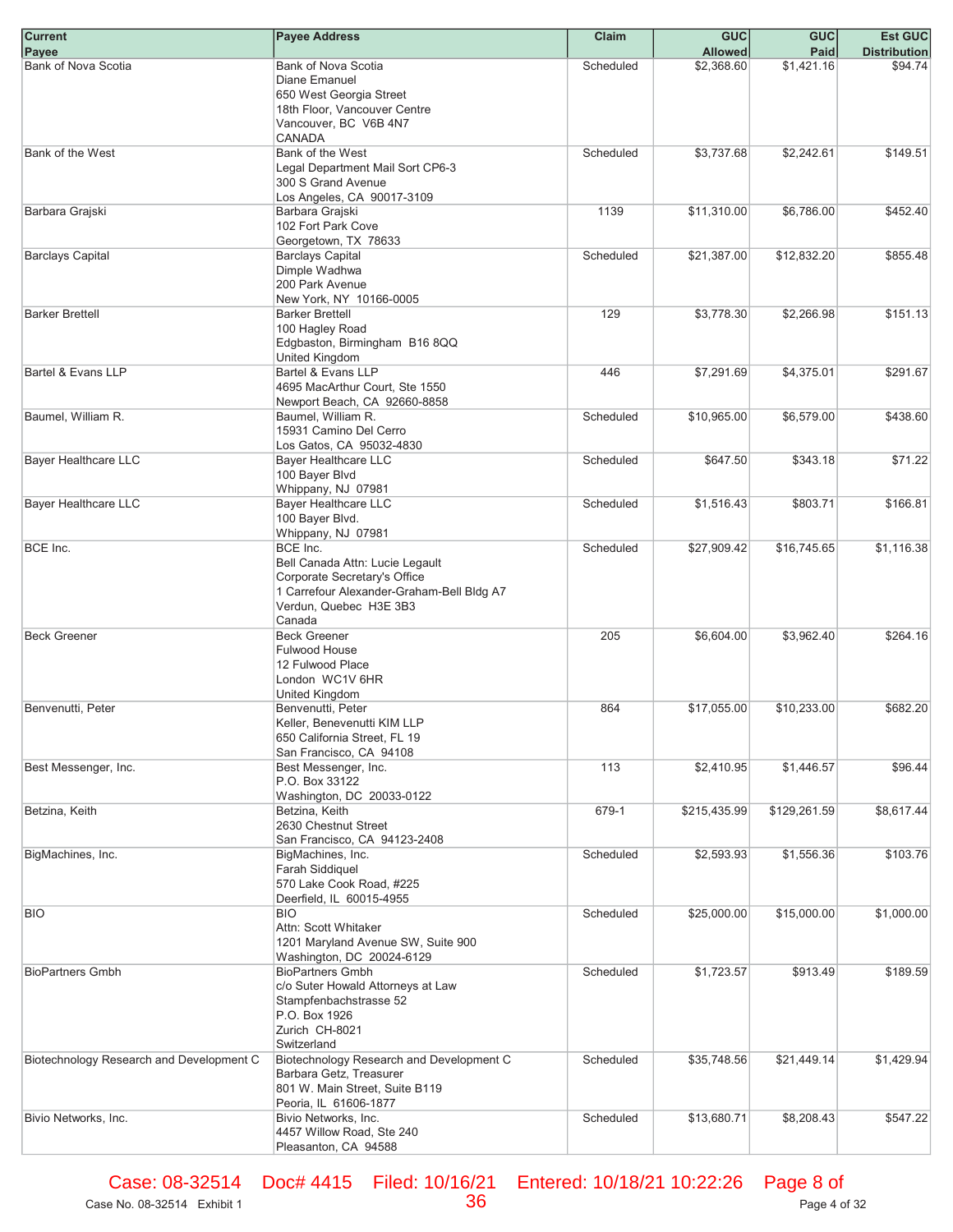| Current                               | <b>Payee Address</b>                  | Claim     | <b>GUC</b>   | GUC          | <b>Est GUC</b>      |
|---------------------------------------|---------------------------------------|-----------|--------------|--------------|---------------------|
| Payee                                 |                                       |           | Allowed      | Paid         | <b>Distribution</b> |
| <b>Black &amp; Decker Corporation</b> | <b>Black &amp; Decker Corporation</b> | Scheduled | \$2,923.24   | \$1,753.94   | \$116.93            |
|                                       | <b>Beverly Deleyer</b>                |           |              |              |                     |
|                                       | 701 East Joppa Rd.                    |           |              |              |                     |
|                                       | Towson, MD 21286-5502                 |           |              |              |                     |
| Blake, Jr., John K.                   | Blake, Jr., John K.                   | Scheduled | \$10,000.00  | \$6,000.00   | \$400.00            |
|                                       | 4120 Marsten Avenue                   |           |              |              |                     |
|                                       | Belmont, CA 94002                     |           |              |              |                     |
| Bluways USA, Inc.                     | Bluways USA, Inc.                     | Scheduled | \$11,751.96  | \$7,051.18   | \$470.07            |
|                                       | Harry Meyer, VP. Operations           |           |              |              |                     |
|                                       | 13000 Danielson Street, Suite A       |           |              |              |                     |
|                                       | Poway, CA 92064-6827                  |           |              |              |                     |
| Borton, Robert                        | Borton, Robert                        | $135 - 1$ | \$281,417.88 | \$168,850.73 | \$11,256.71         |
|                                       | 2829 Benvenue Avenue                  |           |              |              |                     |
|                                       | Berkeley, CA 94705-2103               |           |              |              |                     |
| Boyle, Jr., Michael                   | Boyle, Jr., Michael                   | Scheduled | \$10,000.00  | \$6,000.00   | \$400.00            |
|                                       | 3840 D Turnock Glen                   |           |              |              |                     |
|                                       | Columbus, OH 43230                    |           |              |              |                     |
| <b>BP</b>                             | <b>BP</b>                             | Scheduled | \$24,499.45  | \$14,699.67  | \$979.98            |
|                                       | William J. Noble                      |           |              |              |                     |
|                                       | 501 Westlake Park Blvd.               |           |              |              |                     |
|                                       | Houston, TX 77079-2604                |           |              |              |                     |
| <b>Brain Fuel LLC</b>                 | <b>Brain Fuel LLC</b>                 | Scheduled | \$5,495.05   | \$3,297.03   | \$219.80            |
|                                       | c/o Tom Maliska                       |           |              |              |                     |
|                                       | 6642 Prairie Ridge Drive NE           |           |              |              |                     |
|                                       | Olympia, WA 98516-6251                |           |              |              |                     |
| BrightSource Energy, Inc.             | BrightSource Energy, Inc.             | Scheduled | \$5,500.00   | \$3,300.00   | \$220.00            |
|                                       | 1999 Harrison Street Suite 2150       |           |              |              |                     |
|                                       | Oakland, CA 94612                     |           |              |              |                     |
| Brij M. Chandok & Neeru Grover        | Brij M. Chandok & Neeru Grover        | Scheduled | \$13,742.08  | \$8,245.25   | \$549.68            |
|                                       | 915 Corporate Way                     |           |              |              |                     |
|                                       | Fremont, CA 94539-6118                |           |              |              |                     |
| Brobeck, Phlegler, & Harrison LLP     | Brobeck, Phlegler, & Harrison LLP     | 821       | \$470,988.00 | \$282,592.80 | \$18,839.52         |
|                                       | PO Box 1033                           |           |              |              |                     |
|                                       | Northbrook, IL 60065                  |           |              |              |                     |
| <b>Brocade Communications Systems</b> | <b>Brocade Communications Systems</b> | Scheduled | \$1,290.65   | \$774.39     | \$51.63             |
|                                       | Viviana Walker                        |           |              |              |                     |
|                                       | 130 Holger Way                        |           |              |              |                     |
|                                       | San Jose, CA 95134-1376               |           |              |              |                     |
| Brockland, Paul                       | Brockland, Paul                       | 542       | \$7,500.00   | \$4,500.00   | \$300.00            |
|                                       | 2143 Bacon Street                     |           |              |              |                     |
|                                       | San Diego, CA 92107-2128              |           |              |              |                     |
| Bronfman, Meredith                    | Bronfman, Meredith                    | Scheduled | \$10,000.00  | \$6,000.00   | \$400.00            |
|                                       | 151 W. 16th St., Apt. 2B              |           |              |              |                     |
|                                       | New York, NY 10011-6227               |           |              |              |                     |
| Buckley, Theresa                      | Buckley, Theresa                      | Scheduled | \$10,000.00  | \$6,000.00   | \$400.00            |
|                                       | 36 Escanvo Drive                      |           |              |              |                     |
|                                       | South San Francisco, CA 94080-4132    |           |              |              |                     |
| Bureau Of National Affairs Dba BNA    | Bureau Of National Affairs Dba BNA    | 1238      | \$118,488.71 | \$71,093.23  | \$4,739.54          |
|                                       | <b>Accounts Receivable</b>            |           |              |              |                     |
|                                       | 1801 South Bell Street                |           |              |              |                     |
|                                       | Arlington, VA 22202-4506              |           |              |              |                     |
| Byrnes & Keller LLP                   | <b>Byrnes &amp; Keller LLP</b>        | 111       | \$2,747.12   | \$1,648.27   | \$109.89            |
|                                       | 1000 Second Avenue, 38Th Floor        |           |              |              |                     |
|                                       | Seattle, WA 98104-1094                |           |              |              |                     |
| Cahan & Associates                    | Cahan & Associates                    | 447       | \$6,500.00   | \$3,900.00   | \$260.00            |
|                                       | 2446 Washington Street                |           |              |              |                     |
|                                       | San Francisco, CA 94115-1817          |           |              |              |                     |
| CARCO Group, Inc.                     | CARCO Group, Inc.                     | Scheduled | \$4,647.00   | \$2,788.20   | \$185.88            |
|                                       | 5000 Corporate Ct Suite 203           |           |              |              |                     |
|                                       | Holtsville, NY 11742                  |           |              |              |                     |
| Carecounsel                           | CARCO Group, Inc.                     | 145       | \$2,600.00   | \$1,560.00   | \$104.00            |
|                                       | 5000 Corporate Ct Suite 203           |           |              |              |                     |
|                                       | Holtsville, NY 11742                  |           |              |              |                     |
| Carpmaels & Ransford                  | Carpmaels & Ransford                  | Scheduled | \$1,748.59   | \$1,049.15   | \$69.95             |
|                                       | 43 Bloomsbury Square                  |           |              |              |                     |
|                                       | London WC1A 2RA                       |           |              |              |                     |
|                                       | United Kingdom                        |           |              |              |                     |
| Carr, Al                              | Carr, Al                              | 905       | \$6,687.50   | \$4,012.50   | \$267.50            |
|                                       | <b>PO DWR 893</b>                     |           |              |              |                     |
|                                       | 315 Overhill Dr.                      |           |              |              |                     |
|                                       | Lexington, VA 24450-1737              |           |              |              |                     |
| Catalyst Biosciences, Inc.            | <b>Catalyst Biosciences</b>           | Scheduled | \$2,277.00   | \$1,206.81   | \$250.47            |
|                                       | 611 Gateway Blvd., Suite 710          |           |              |              |                     |
|                                       | South San Francisco, CA 94080-6902    |           |              |              |                     |

 $36$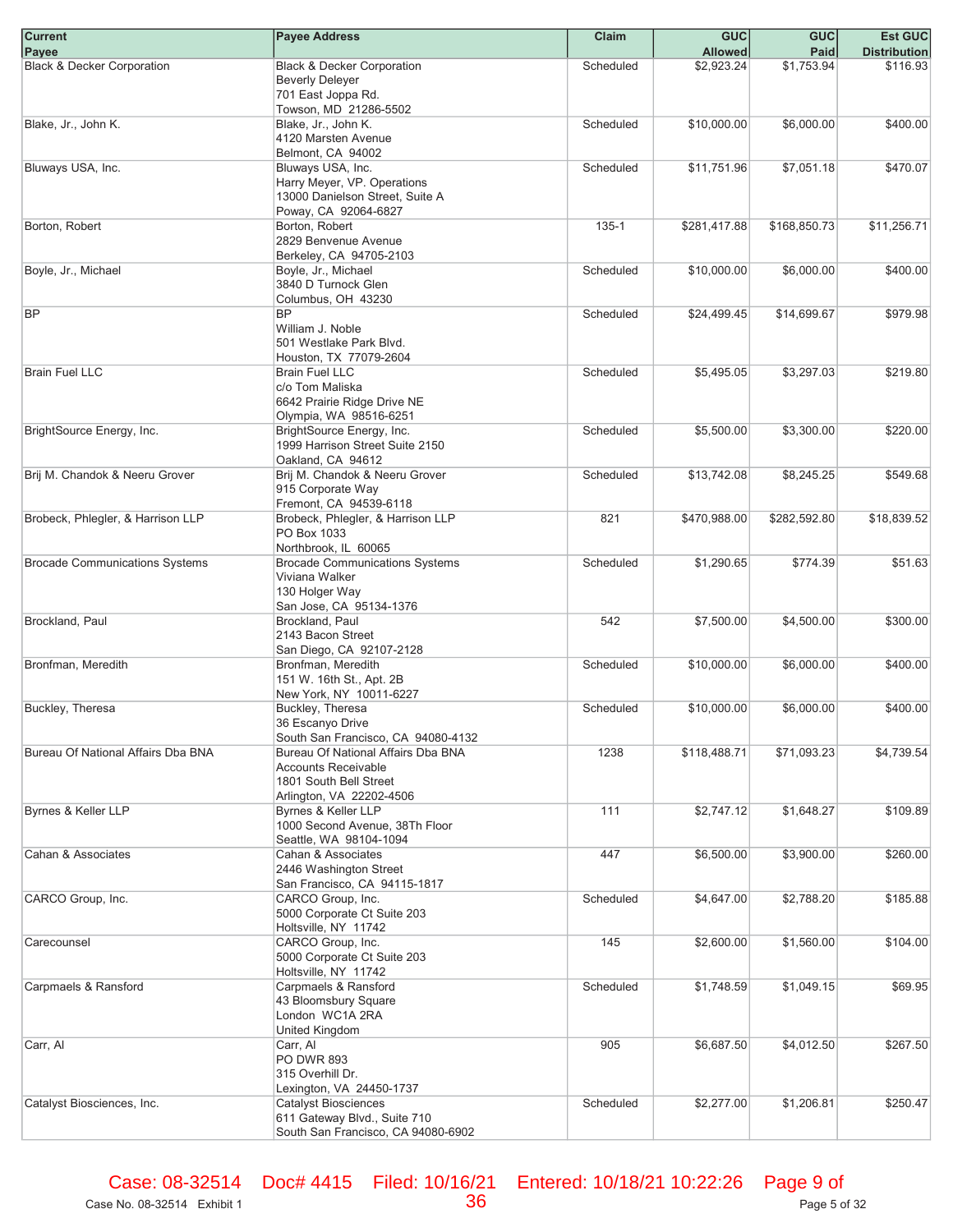| Current                                      | <b>Payee Address</b>                                         | Claim     | <b>GUC</b>     | <b>GUC</b>                                                                                                                                                                                                                                                                          | Est GUC             |
|----------------------------------------------|--------------------------------------------------------------|-----------|----------------|-------------------------------------------------------------------------------------------------------------------------------------------------------------------------------------------------------------------------------------------------------------------------------------|---------------------|
| Pavee                                        |                                                              |           | <b>Allowed</b> | Paid                                                                                                                                                                                                                                                                                | <b>Distribution</b> |
| Cathedral Hill Associates, Inc.              | Cathedral Hill Associates, Inc.                              | Scheduled |                |                                                                                                                                                                                                                                                                                     | \$80.48             |
|                                              | c/o Holiday Inn La Mirada                                    |           |                |                                                                                                                                                                                                                                                                                     |                     |
|                                              | 14299 Firestone Blvd.<br>La Mirada, CA 90638-5523            |           |                | \$1,207.20<br>\$223,174.20<br>\$585.00<br>\$310.05<br>\$1,161.84<br>\$6,000.00<br>\$6,000.00<br>\$2,300.40<br>\$30,000.00<br>\$575.04<br>\$304.77<br>\$1,471.40<br>\$6,000.00<br>\$640.00<br>\$339.20<br>\$14,058.32                                                                |                     |
| <b>CB Richard Ellis</b>                      | <b>CB Richard Ellis</b>                                      | 792       |                |                                                                                                                                                                                                                                                                                     | \$14,878.28         |
|                                              | Laurie Gomez, Esq.                                           |           |                |                                                                                                                                                                                                                                                                                     |                     |
|                                              | 200 Park Ave.                                                |           |                |                                                                                                                                                                                                                                                                                     |                     |
|                                              | New York, NY 10166-0005                                      |           |                |                                                                                                                                                                                                                                                                                     |                     |
| <b>CCH</b> Incorporated                      | <b>CCH</b> Incorporated                                      | Scheduled |                |                                                                                                                                                                                                                                                                                     | \$64.35             |
|                                              | P.O. Box 4307                                                |           |                |                                                                                                                                                                                                                                                                                     |                     |
|                                              | Carol Stream, IL 60197-4307                                  |           |                |                                                                                                                                                                                                                                                                                     |                     |
| <b>CCPIT Patent and Trademark Law Office</b> | <b>CCPIT Patent and Trademark Law Office</b>                 | 1234-1    |                |                                                                                                                                                                                                                                                                                     | \$77.46             |
|                                              | 10/F. Ocean Plaza                                            |           |                |                                                                                                                                                                                                                                                                                     |                     |
|                                              | 158 Fuxingmennei Street                                      |           |                |                                                                                                                                                                                                                                                                                     |                     |
|                                              | Beijing 100031<br>China                                      |           |                |                                                                                                                                                                                                                                                                                     |                     |
| Ceresia, Scott                               | Ceresia, Scott                                               | Scheduled |                |                                                                                                                                                                                                                                                                                     | \$400.00            |
|                                              | 2218 Jackson Ave., Apt 909                                   |           |                |                                                                                                                                                                                                                                                                                     |                     |
|                                              | Long Island City, NY 11101                                   |           |                |                                                                                                                                                                                                                                                                                     |                     |
| Chang Amato, Yuo-Fong                        | Chang Amato, Yuo-Fong                                        | Scheduled |                |                                                                                                                                                                                                                                                                                     | \$400.00            |
|                                              | 6163 Fairway Lane                                            |           |                | \$2,012.00<br>\$371,957.00<br>\$1,936.40<br>\$10,000.00<br>\$10,000.00<br>\$3,834.00<br>\$50,000.00<br>\$2,776.23<br>\$10,000.00<br>\$23,430.54<br>\$2,038.97<br>\$1,223.38<br>\$57,263.52<br>\$95,439.20<br>\$19,697.61<br>\$11,818.57<br>\$168,628.82<br>\$4,760.02<br>\$2,856.01 |                     |
|                                              | Allentown, PA 18106-9611                                     |           |                |                                                                                                                                                                                                                                                                                     |                     |
| Charles Schwab & Company, Inc.               | Charles Schwab & Company, Inc.                               | Scheduled |                |                                                                                                                                                                                                                                                                                     | \$153.36            |
|                                              | <b>Accounts Payable</b>                                      |           |                |                                                                                                                                                                                                                                                                                     |                     |
|                                              | The Schwab Building                                          |           |                |                                                                                                                                                                                                                                                                                     |                     |
|                                              | 101 Montgomery Street                                        |           |                |                                                                                                                                                                                                                                                                                     |                     |
|                                              | San Francisco, CA 94104-4151                                 |           |                |                                                                                                                                                                                                                                                                                     |                     |
| <b>Chartis Financial Lines Claims</b>        | <b>Chartis Financial Lines Claims</b><br>Robert Brown        | 1100      |                |                                                                                                                                                                                                                                                                                     | \$2,000.00          |
|                                              | c/o Law Offices of Dennis P. Isaac                           |           |                |                                                                                                                                                                                                                                                                                     |                     |
|                                              | 121 Spear Street, Suite 410                                  |           |                |                                                                                                                                                                                                                                                                                     |                     |
|                                              | San Francisco, CA 94105-5100                                 |           |                |                                                                                                                                                                                                                                                                                     |                     |
| Chasya Nicolle Jones                         | Chasya Nicolle Jones                                         | 743       |                |                                                                                                                                                                                                                                                                                     | \$63.26             |
|                                              | 1237 Graves Ave., Apt. 408                                   |           |                |                                                                                                                                                                                                                                                                                     |                     |
|                                              | El Cahon, CA 92021                                           |           |                |                                                                                                                                                                                                                                                                                     |                     |
| Chen, Chi-kiong                              | Chen, Chi-kiong                                              | Scheduled |                |                                                                                                                                                                                                                                                                                     | \$305.39            |
|                                              | 2 Blachford Court                                            |           |                |                                                                                                                                                                                                                                                                                     |                     |
|                                              | Oakland, CA 94611-2534                                       |           |                |                                                                                                                                                                                                                                                                                     |                     |
| Chen, Sophia                                 | Chen, Sophia                                                 | Scheduled |                |                                                                                                                                                                                                                                                                                     | \$400.00            |
|                                              | 48785 Amarillo Court                                         |           |                |                                                                                                                                                                                                                                                                                     |                     |
| China Shipping                               | Fremont, CA 94539<br>China Shipping                          | Scheduled |                |                                                                                                                                                                                                                                                                                     | \$70.40             |
|                                              | 11 Philips Parkway                                           |           |                |                                                                                                                                                                                                                                                                                     |                     |
|                                              | Montvale, NJ 07645                                           |           |                |                                                                                                                                                                                                                                                                                     |                     |
| Cibola Systems                               | Cibola Systems                                               | 86        |                |                                                                                                                                                                                                                                                                                     | \$937.23            |
|                                              | 180 S. Cypress Street                                        |           |                |                                                                                                                                                                                                                                                                                     |                     |
|                                              | Orange, CA 92866-1314                                        |           |                |                                                                                                                                                                                                                                                                                     |                     |
| <b>Cinqular Wireless</b>                     | <b>Cinqular Wireless</b>                                     | Scheduled |                |                                                                                                                                                                                                                                                                                     | \$81.56             |
|                                              | P.O. Box 97061                                               |           |                | \$13,125.45                                                                                                                                                                                                                                                                         |                     |
|                                              | Redmond, WA 98073-9761                                       |           |                |                                                                                                                                                                                                                                                                                     |                     |
| Cisco Systems Capital Corporation            | Cisco Systems Capital Corporation                            | 359       |                |                                                                                                                                                                                                                                                                                     | \$3,817.57          |
|                                              | c/o Bialson, Bergen & Schwab<br>2600 El Camino Real, Ste 300 |           |                |                                                                                                                                                                                                                                                                                     |                     |
|                                              | Palo Alto, CA 94306-1720                                     |           |                |                                                                                                                                                                                                                                                                                     |                     |
| City of Seattle                              | City of Seattle                                              | Scheduled |                |                                                                                                                                                                                                                                                                                     | \$787.90            |
|                                              | Laura Wishik Esq.                                            |           |                |                                                                                                                                                                                                                                                                                     |                     |
|                                              | Seattle City Attorney's Office                               |           |                |                                                                                                                                                                                                                                                                                     |                     |
|                                              | 701 Fifth Ave, Suite 2050                                    |           |                |                                                                                                                                                                                                                                                                                     |                     |
|                                              | Seattle, WA 98124-4769                                       |           |                |                                                                                                                                                                                                                                                                                     |                     |
| <b>Clifford Family Trust</b>                 | <b>Clifford Family Trust</b>                                 | $341 - 1$ | \$281,048.04   |                                                                                                                                                                                                                                                                                     | \$11,241.93         |
|                                              | Caroline Mowlds & Charles Clifford, Jr.                      |           |                |                                                                                                                                                                                                                                                                                     |                     |
|                                              | 455 Wyndgate Road                                            |           |                |                                                                                                                                                                                                                                                                                     |                     |
| CMIC Co., Ltd.                               | Sacramento, CA 95864<br>CMIC Co., Ltd.                       | Scheduled |                |                                                                                                                                                                                                                                                                                     | \$190.40            |
|                                              | Wataru Mochizuki                                             |           |                |                                                                                                                                                                                                                                                                                     |                     |
|                                              | 7-10-4 Nishi-Gotanda                                         |           |                |                                                                                                                                                                                                                                                                                     |                     |
|                                              | Shinagawa-ku                                                 |           |                |                                                                                                                                                                                                                                                                                     |                     |
|                                              | Tokyo 141                                                    |           |                |                                                                                                                                                                                                                                                                                     |                     |
|                                              | Japan                                                        |           |                |                                                                                                                                                                                                                                                                                     |                     |
| Coastal Contacts Inc.                        | Coastal Contacts Inc.                                        | Scheduled | \$21,875.75    |                                                                                                                                                                                                                                                                                     | \$875.03            |
|                                              | 2985 Virtual Way, Suite 320                                  |           |                |                                                                                                                                                                                                                                                                                     |                     |
|                                              | Vancouver, BC V5M 4X7                                        |           |                |                                                                                                                                                                                                                                                                                     |                     |
|                                              | Canada                                                       |           |                |                                                                                                                                                                                                                                                                                     |                     |

Page 6 of 32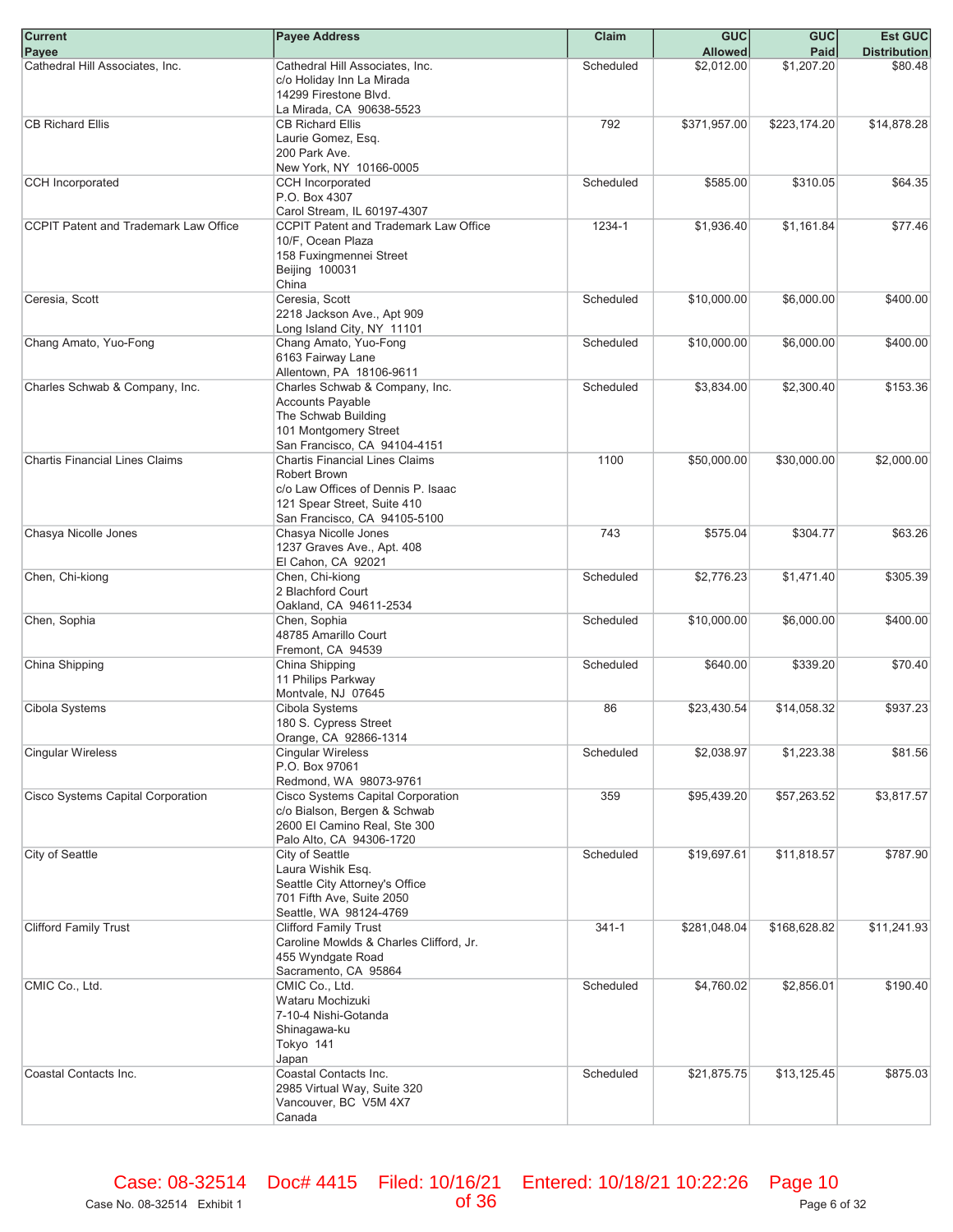| <b>Current</b>                                                                                                                                                                                                                                                                                                                                                                                                                                                                                                                                                                                                                                                                                                                                                                                                                                                                                                                                                                                                                                                                                                                                                                                                                                                                                                                                                                                                                                                                                                                                                                                                                                                                          | <b>Payee Address</b>                                                | Claim     | <b>GUC</b>   | <b>GUC</b>   | <b>Est GUC</b>      |
|-----------------------------------------------------------------------------------------------------------------------------------------------------------------------------------------------------------------------------------------------------------------------------------------------------------------------------------------------------------------------------------------------------------------------------------------------------------------------------------------------------------------------------------------------------------------------------------------------------------------------------------------------------------------------------------------------------------------------------------------------------------------------------------------------------------------------------------------------------------------------------------------------------------------------------------------------------------------------------------------------------------------------------------------------------------------------------------------------------------------------------------------------------------------------------------------------------------------------------------------------------------------------------------------------------------------------------------------------------------------------------------------------------------------------------------------------------------------------------------------------------------------------------------------------------------------------------------------------------------------------------------------------------------------------------------------|---------------------------------------------------------------------|-----------|--------------|--------------|---------------------|
| Payee                                                                                                                                                                                                                                                                                                                                                                                                                                                                                                                                                                                                                                                                                                                                                                                                                                                                                                                                                                                                                                                                                                                                                                                                                                                                                                                                                                                                                                                                                                                                                                                                                                                                                   |                                                                     |           | Allowed      | Paid         | <b>Distribution</b> |
| <b>Computer Patent Annuities</b>                                                                                                                                                                                                                                                                                                                                                                                                                                                                                                                                                                                                                                                                                                                                                                                                                                                                                                                                                                                                                                                                                                                                                                                                                                                                                                                                                                                                                                                                                                                                                                                                                                                        | <b>Computer Patent Annuities</b><br>Liberation House, Castle Street | Scheduled | \$7,167.54   | \$4,300.52   | \$286.71            |
|                                                                                                                                                                                                                                                                                                                                                                                                                                                                                                                                                                                                                                                                                                                                                                                                                                                                                                                                                                                                                                                                                                                                                                                                                                                                                                                                                                                                                                                                                                                                                                                                                                                                                         | <b>St Helier</b>                                                    |           |              |              |                     |
|                                                                                                                                                                                                                                                                                                                                                                                                                                                                                                                                                                                                                                                                                                                                                                                                                                                                                                                                                                                                                                                                                                                                                                                                                                                                                                                                                                                                                                                                                                                                                                                                                                                                                         | Jersey JE1 1BL                                                      |           |              |              |                     |
|                                                                                                                                                                                                                                                                                                                                                                                                                                                                                                                                                                                                                                                                                                                                                                                                                                                                                                                                                                                                                                                                                                                                                                                                                                                                                                                                                                                                                                                                                                                                                                                                                                                                                         | Channel Islands                                                     |           |              |              |                     |
| <b>Connecticut General Life</b>                                                                                                                                                                                                                                                                                                                                                                                                                                                                                                                                                                                                                                                                                                                                                                                                                                                                                                                                                                                                                                                                                                                                                                                                                                                                                                                                                                                                                                                                                                                                                                                                                                                         | <b>Connecticut General Life</b><br>Denise Robillard                 | 897       | \$520,750.67 | \$312,450.40 | \$20,830.03         |
|                                                                                                                                                                                                                                                                                                                                                                                                                                                                                                                                                                                                                                                                                                                                                                                                                                                                                                                                                                                                                                                                                                                                                                                                                                                                                                                                                                                                                                                                                                                                                                                                                                                                                         | 900 Cottage Grove Rd. B6LPA                                         |           |              |              |                     |
|                                                                                                                                                                                                                                                                                                                                                                                                                                                                                                                                                                                                                                                                                                                                                                                                                                                                                                                                                                                                                                                                                                                                                                                                                                                                                                                                                                                                                                                                                                                                                                                                                                                                                         | Hartford, CT 06152-0001                                             |           |              |              |                     |
| Consolidated Electrical Distributors, Inc.                                                                                                                                                                                                                                                                                                                                                                                                                                                                                                                                                                                                                                                                                                                                                                                                                                                                                                                                                                                                                                                                                                                                                                                                                                                                                                                                                                                                                                                                                                                                                                                                                                              | Consolidated Electrical Distributors, Inc                           | 55        | \$39,941.86  | \$23,965.12  | \$1,597.67          |
|                                                                                                                                                                                                                                                                                                                                                                                                                                                                                                                                                                                                                                                                                                                                                                                                                                                                                                                                                                                                                                                                                                                                                                                                                                                                                                                                                                                                                                                                                                                                                                                                                                                                                         | David T. Bradford                                                   |           |              |              |                     |
|                                                                                                                                                                                                                                                                                                                                                                                                                                                                                                                                                                                                                                                                                                                                                                                                                                                                                                                                                                                                                                                                                                                                                                                                                                                                                                                                                                                                                                                                                                                                                                                                                                                                                         | 1920 Westridge Drive<br>Irving, TX 75038-2901                       |           |              |              |                     |
| Constellation Newenergy, Inc.                                                                                                                                                                                                                                                                                                                                                                                                                                                                                                                                                                                                                                                                                                                                                                                                                                                                                                                                                                                                                                                                                                                                                                                                                                                                                                                                                                                                                                                                                                                                                                                                                                                           | Constellation Newenergy, Inc.                                       | 893       | \$65,767.33  | \$39,460.40  | \$2,630.69          |
|                                                                                                                                                                                                                                                                                                                                                                                                                                                                                                                                                                                                                                                                                                                                                                                                                                                                                                                                                                                                                                                                                                                                                                                                                                                                                                                                                                                                                                                                                                                                                                                                                                                                                         | 111 Market Place 12th Fl                                            |           |              |              |                     |
|                                                                                                                                                                                                                                                                                                                                                                                                                                                                                                                                                                                                                                                                                                                                                                                                                                                                                                                                                                                                                                                                                                                                                                                                                                                                                                                                                                                                                                                                                                                                                                                                                                                                                         | Baltimore, MD 21202-4035                                            |           |              |              |                     |
|                                                                                                                                                                                                                                                                                                                                                                                                                                                                                                                                                                                                                                                                                                                                                                                                                                                                                                                                                                                                                                                                                                                                                                                                                                                                                                                                                                                                                                                                                                                                                                                                                                                                                         | Conyers Dill & Pearman<br>Boundary Hall, 2nd Floor                  | Scheduled | \$8,049.20   | \$4,829.52   | \$321.97            |
|                                                                                                                                                                                                                                                                                                                                                                                                                                                                                                                                                                                                                                                                                                                                                                                                                                                                                                                                                                                                                                                                                                                                                                                                                                                                                                                                                                                                                                                                                                                                                                                                                                                                                         | Cricket Square P.O. Box 2681                                        |           |              |              |                     |
|                                                                                                                                                                                                                                                                                                                                                                                                                                                                                                                                                                                                                                                                                                                                                                                                                                                                                                                                                                                                                                                                                                                                                                                                                                                                                                                                                                                                                                                                                                                                                                                                                                                                                         | Grand Cayman KY1-1111                                               |           |              |              |                     |
|                                                                                                                                                                                                                                                                                                                                                                                                                                                                                                                                                                                                                                                                                                                                                                                                                                                                                                                                                                                                                                                                                                                                                                                                                                                                                                                                                                                                                                                                                                                                                                                                                                                                                         | Cayman Islands                                                      |           |              |              |                     |
| Conyers Dill & Pearman<br>Copeland, Michelle                                                                                                                                                                                                                                                                                                                                                                                                                                                                                                                                                                                                                                                                                                                                                                                                                                                                                                                                                                                                                                                                                                                                                                                                                                                                                                                                                                                                                                                                                                                                                                                                                                            | Copeland, Michelle                                                  | Scheduled | \$714.00     | \$378.42     | \$78.54             |
|                                                                                                                                                                                                                                                                                                                                                                                                                                                                                                                                                                                                                                                                                                                                                                                                                                                                                                                                                                                                                                                                                                                                                                                                                                                                                                                                                                                                                                                                                                                                                                                                                                                                                         | 1001 Fifth Avenue                                                   |           |              |              |                     |
|                                                                                                                                                                                                                                                                                                                                                                                                                                                                                                                                                                                                                                                                                                                                                                                                                                                                                                                                                                                                                                                                                                                                                                                                                                                                                                                                                                                                                                                                                                                                                                                                                                                                                         |                                                                     |           | \$10,000.00  | \$6,000.00   | \$400.00            |
|                                                                                                                                                                                                                                                                                                                                                                                                                                                                                                                                                                                                                                                                                                                                                                                                                                                                                                                                                                                                                                                                                                                                                                                                                                                                                                                                                                                                                                                                                                                                                                                                                                                                                         | 1352 N Marion St                                                    |           |              |              |                     |
|                                                                                                                                                                                                                                                                                                                                                                                                                                                                                                                                                                                                                                                                                                                                                                                                                                                                                                                                                                                                                                                                                                                                                                                                                                                                                                                                                                                                                                                                                                                                                                                                                                                                                         | Denver, CO 80218                                                    |           |              |              |                     |
|                                                                                                                                                                                                                                                                                                                                                                                                                                                                                                                                                                                                                                                                                                                                                                                                                                                                                                                                                                                                                                                                                                                                                                                                                                                                                                                                                                                                                                                                                                                                                                                                                                                                                         |                                                                     |           | \$26,518.30  | \$15,910.98  | \$1,060.73          |
|                                                                                                                                                                                                                                                                                                                                                                                                                                                                                                                                                                                                                                                                                                                                                                                                                                                                                                                                                                                                                                                                                                                                                                                                                                                                                                                                                                                                                                                                                                                                                                                                                                                                                         |                                                                     |           |              |              |                     |
|                                                                                                                                                                                                                                                                                                                                                                                                                                                                                                                                                                                                                                                                                                                                                                                                                                                                                                                                                                                                                                                                                                                                                                                                                                                                                                                                                                                                                                                                                                                                                                                                                                                                                         |                                                                     |           |              |              |                     |
| Corporate Express, Inc.                                                                                                                                                                                                                                                                                                                                                                                                                                                                                                                                                                                                                                                                                                                                                                                                                                                                                                                                                                                                                                                                                                                                                                                                                                                                                                                                                                                                                                                                                                                                                                                                                                                                 | Corporate Express, Inc.                                             | 12        | \$55,865.00  | \$33,519.00  | \$2,234.60          |
|                                                                                                                                                                                                                                                                                                                                                                                                                                                                                                                                                                                                                                                                                                                                                                                                                                                                                                                                                                                                                                                                                                                                                                                                                                                                                                                                                                                                                                                                                                                                                                                                                                                                                         | Dannen Kastanek                                                     |           |              |              |                     |
|                                                                                                                                                                                                                                                                                                                                                                                                                                                                                                                                                                                                                                                                                                                                                                                                                                                                                                                                                                                                                                                                                                                                                                                                                                                                                                                                                                                                                                                                                                                                                                                                                                                                                         |                                                                     |           |              |              |                     |
|                                                                                                                                                                                                                                                                                                                                                                                                                                                                                                                                                                                                                                                                                                                                                                                                                                                                                                                                                                                                                                                                                                                                                                                                                                                                                                                                                                                                                                                                                                                                                                                                                                                                                         |                                                                     |           |              | \$4,792.94   | \$319.53            |
|                                                                                                                                                                                                                                                                                                                                                                                                                                                                                                                                                                                                                                                                                                                                                                                                                                                                                                                                                                                                                                                                                                                                                                                                                                                                                                                                                                                                                                                                                                                                                                                                                                                                                         | 2711 Centerville Rd                                                 |           |              |              |                     |
|                                                                                                                                                                                                                                                                                                                                                                                                                                                                                                                                                                                                                                                                                                                                                                                                                                                                                                                                                                                                                                                                                                                                                                                                                                                                                                                                                                                                                                                                                                                                                                                                                                                                                         | Wilmington, DE 19808-1660                                           |           |              |              |                     |
|                                                                                                                                                                                                                                                                                                                                                                                                                                                                                                                                                                                                                                                                                                                                                                                                                                                                                                                                                                                                                                                                                                                                                                                                                                                                                                                                                                                                                                                                                                                                                                                                                                                                                         |                                                                     | 237       | \$9,868.75   | \$5,921.25   | \$394.75            |
|                                                                                                                                                                                                                                                                                                                                                                                                                                                                                                                                                                                                                                                                                                                                                                                                                                                                                                                                                                                                                                                                                                                                                                                                                                                                                                                                                                                                                                                                                                                                                                                                                                                                                         |                                                                     |           |              |              |                     |
|                                                                                                                                                                                                                                                                                                                                                                                                                                                                                                                                                                                                                                                                                                                                                                                                                                                                                                                                                                                                                                                                                                                                                                                                                                                                                                                                                                                                                                                                                                                                                                                                                                                                                         |                                                                     |           | \$645.00     | \$341.85     | \$70.95             |
|                                                                                                                                                                                                                                                                                                                                                                                                                                                                                                                                                                                                                                                                                                                                                                                                                                                                                                                                                                                                                                                                                                                                                                                                                                                                                                                                                                                                                                                                                                                                                                                                                                                                                         | PO Box 320009                                                       |           |              |              |                     |
|                                                                                                                                                                                                                                                                                                                                                                                                                                                                                                                                                                                                                                                                                                                                                                                                                                                                                                                                                                                                                                                                                                                                                                                                                                                                                                                                                                                                                                                                                                                                                                                                                                                                                         | Alexandria, VA 22320-4009                                           |           |              |              |                     |
|                                                                                                                                                                                                                                                                                                                                                                                                                                                                                                                                                                                                                                                                                                                                                                                                                                                                                                                                                                                                                                                                                                                                                                                                                                                                                                                                                                                                                                                                                                                                                                                                                                                                                         |                                                                     |           |              | \$2,098.42   | \$139.90            |
|                                                                                                                                                                                                                                                                                                                                                                                                                                                                                                                                                                                                                                                                                                                                                                                                                                                                                                                                                                                                                                                                                                                                                                                                                                                                                                                                                                                                                                                                                                                                                                                                                                                                                         |                                                                     |           |              |              |                     |
| <b>Courthouse News Service</b>                                                                                                                                                                                                                                                                                                                                                                                                                                                                                                                                                                                                                                                                                                                                                                                                                                                                                                                                                                                                                                                                                                                                                                                                                                                                                                                                                                                                                                                                                                                                                                                                                                                          | <b>Courthouse News Service</b>                                      | 382       | \$4.346.25   | \$2,607.75   | \$173.85            |
|                                                                                                                                                                                                                                                                                                                                                                                                                                                                                                                                                                                                                                                                                                                                                                                                                                                                                                                                                                                                                                                                                                                                                                                                                                                                                                                                                                                                                                                                                                                                                                                                                                                                                         | 30 North Raymond Ave. Ste 310                                       |           |              |              |                     |
|                                                                                                                                                                                                                                                                                                                                                                                                                                                                                                                                                                                                                                                                                                                                                                                                                                                                                                                                                                                                                                                                                                                                                                                                                                                                                                                                                                                                                                                                                                                                                                                                                                                                                         | Pasadena, CA 91103-4409                                             |           |              |              |                     |
|                                                                                                                                                                                                                                                                                                                                                                                                                                                                                                                                                                                                                                                                                                                                                                                                                                                                                                                                                                                                                                                                                                                                                                                                                                                                                                                                                                                                                                                                                                                                                                                                                                                                                         |                                                                     |           |              | \$342.78     | \$71.14             |
|                                                                                                                                                                                                                                                                                                                                                                                                                                                                                                                                                                                                                                                                                                                                                                                                                                                                                                                                                                                                                                                                                                                                                                                                                                                                                                                                                                                                                                                                                                                                                                                                                                                                                         |                                                                     |           |              |              |                     |
| <b>Crane Pest Control</b>                                                                                                                                                                                                                                                                                                                                                                                                                                                                                                                                                                                                                                                                                                                                                                                                                                                                                                                                                                                                                                                                                                                                                                                                                                                                                                                                                                                                                                                                                                                                                                                                                                                               | <b>Crane Pest Control</b>                                           | Scheduled | \$82.00      | \$0.00       | \$52.48             |
|                                                                                                                                                                                                                                                                                                                                                                                                                                                                                                                                                                                                                                                                                                                                                                                                                                                                                                                                                                                                                                                                                                                                                                                                                                                                                                                                                                                                                                                                                                                                                                                                                                                                                         | 2700 Geary Boulevard                                                |           |              |              |                     |
|                                                                                                                                                                                                                                                                                                                                                                                                                                                                                                                                                                                                                                                                                                                                                                                                                                                                                                                                                                                                                                                                                                                                                                                                                                                                                                                                                                                                                                                                                                                                                                                                                                                                                         |                                                                     |           |              |              |                     |
|                                                                                                                                                                                                                                                                                                                                                                                                                                                                                                                                                                                                                                                                                                                                                                                                                                                                                                                                                                                                                                                                                                                                                                                                                                                                                                                                                                                                                                                                                                                                                                                                                                                                                         |                                                                     |           |              | \$89,265.57  | \$18,526.82         |
|                                                                                                                                                                                                                                                                                                                                                                                                                                                                                                                                                                                                                                                                                                                                                                                                                                                                                                                                                                                                                                                                                                                                                                                                                                                                                                                                                                                                                                                                                                                                                                                                                                                                                         |                                                                     |           |              |              |                     |
|                                                                                                                                                                                                                                                                                                                                                                                                                                                                                                                                                                                                                                                                                                                                                                                                                                                                                                                                                                                                                                                                                                                                                                                                                                                                                                                                                                                                                                                                                                                                                                                                                                                                                         | New York, NY 10010                                                  |           |              |              |                     |
| Crowley Maritime Corporation                                                                                                                                                                                                                                                                                                                                                                                                                                                                                                                                                                                                                                                                                                                                                                                                                                                                                                                                                                                                                                                                                                                                                                                                                                                                                                                                                                                                                                                                                                                                                                                                                                                            | Crowley Maritime Corporation                                        | Scheduled | \$603.48     | \$319.84     | \$66.39             |
|                                                                                                                                                                                                                                                                                                                                                                                                                                                                                                                                                                                                                                                                                                                                                                                                                                                                                                                                                                                                                                                                                                                                                                                                                                                                                                                                                                                                                                                                                                                                                                                                                                                                                         |                                                                     |           |              |              |                     |
|                                                                                                                                                                                                                                                                                                                                                                                                                                                                                                                                                                                                                                                                                                                                                                                                                                                                                                                                                                                                                                                                                                                                                                                                                                                                                                                                                                                                                                                                                                                                                                                                                                                                                         |                                                                     |           |              |              |                     |
|                                                                                                                                                                                                                                                                                                                                                                                                                                                                                                                                                                                                                                                                                                                                                                                                                                                                                                                                                                                                                                                                                                                                                                                                                                                                                                                                                                                                                                                                                                                                                                                                                                                                                         |                                                                     |           | \$2,875.74   | \$1,725.44   | \$115.03            |
|                                                                                                                                                                                                                                                                                                                                                                                                                                                                                                                                                                                                                                                                                                                                                                                                                                                                                                                                                                                                                                                                                                                                                                                                                                                                                                                                                                                                                                                                                                                                                                                                                                                                                         | PO Box 1028                                                         |           |              |              |                     |
|                                                                                                                                                                                                                                                                                                                                                                                                                                                                                                                                                                                                                                                                                                                                                                                                                                                                                                                                                                                                                                                                                                                                                                                                                                                                                                                                                                                                                                                                                                                                                                                                                                                                                         | Gonzales, LA 70707-1028                                             |           |              |              |                     |
|                                                                                                                                                                                                                                                                                                                                                                                                                                                                                                                                                                                                                                                                                                                                                                                                                                                                                                                                                                                                                                                                                                                                                                                                                                                                                                                                                                                                                                                                                                                                                                                                                                                                                         |                                                                     |           | \$4,467.39   | \$2,680.43   | \$178.70            |
|                                                                                                                                                                                                                                                                                                                                                                                                                                                                                                                                                                                                                                                                                                                                                                                                                                                                                                                                                                                                                                                                                                                                                                                                                                                                                                                                                                                                                                                                                                                                                                                                                                                                                         |                                                                     |           |              |              |                     |
|                                                                                                                                                                                                                                                                                                                                                                                                                                                                                                                                                                                                                                                                                                                                                                                                                                                                                                                                                                                                                                                                                                                                                                                                                                                                                                                                                                                                                                                                                                                                                                                                                                                                                         |                                                                     | 958       | \$1,608.88   | \$965.33     | \$64.35             |
|                                                                                                                                                                                                                                                                                                                                                                                                                                                                                                                                                                                                                                                                                                                                                                                                                                                                                                                                                                                                                                                                                                                                                                                                                                                                                                                                                                                                                                                                                                                                                                                                                                                                                         | Alan D. Budman                                                      |           |              |              |                     |
|                                                                                                                                                                                                                                                                                                                                                                                                                                                                                                                                                                                                                                                                                                                                                                                                                                                                                                                                                                                                                                                                                                                                                                                                                                                                                                                                                                                                                                                                                                                                                                                                                                                                                         | 1150 Old York Rd.                                                   |           |              |              |                     |
|                                                                                                                                                                                                                                                                                                                                                                                                                                                                                                                                                                                                                                                                                                                                                                                                                                                                                                                                                                                                                                                                                                                                                                                                                                                                                                                                                                                                                                                                                                                                                                                                                                                                                         | Abington, PA 19025-3713                                             |           |              |              |                     |
|                                                                                                                                                                                                                                                                                                                                                                                                                                                                                                                                                                                                                                                                                                                                                                                                                                                                                                                                                                                                                                                                                                                                                                                                                                                                                                                                                                                                                                                                                                                                                                                                                                                                                         |                                                                     |           |              | \$96,515.95  | \$6,434.39          |
| New York, NY 10028-0107<br>Corcoran, Kelly<br>Scheduled<br>Corcoran, Kelly<br>Cornerstone Research, Inc.<br>Cornerstone Research, Inc.<br>882<br>Marcella Ramsey, CR Mgr.<br>Two Embarcadero, 20th Floor<br>San Francisco, CA 94111-3922<br>1 Environmental Way<br>Broomfield, CO 80021-3415<br><b>Corporation Service Company</b><br>124<br><b>Corporation Service Company</b><br>\$7,988.23<br>Corr Cronin Michelson Baumgardner & Preece<br>Corr Cronin Michelson Baumgardner & Preece<br>1001 Fourth Avenue, Suite 3900<br>Seattle, WA 98154-1051<br>Counsellor Publications, Inc.<br>Counsellor Publications, Inc.<br>Scheduled<br>Courtalert.Com, Inc.<br>Courtalert.Com, Inc.<br>118<br>\$3,497.37<br>4780 Palisade Avenue<br>Riverdale, NY 10471<br><b>Covad Communications</b><br>Scheduled<br>\$646.75<br><b>Covad Communications</b><br>Dept 33408, P.O. Box 39000<br>San Francisco, CA 94139-0001<br>San Francisco, CA 94118-3498<br>Credit Suisse Securities (USA) LLC<br>Credit Suisse Securities (USA) LLC<br>Scheduled<br>\$168,425.61<br>%Grace Shentwu<br>Eleven Madison Avenue, 11th Floor<br>Debbie Soma<br>555 12th Street Suite 2130<br>Oakland, CA 94607-3626<br>Crown Crafts, Inc.<br>Scheduled<br>Crown Crafts, Inc.<br>Scheduled<br>Cryobanks International, Inc.<br>Cryobanks International, Inc.<br>270 S. Northlake Blvd., Suite 1012<br>Altamonte Springs, FL 32701-4335<br><b>CT Corporation System</b><br><b>CT Corporation System</b><br>Curtis & Robin Caton 2002 Trust<br>Curtis & Robin Caton 2002 Trust<br>$136 - 1$<br>\$160,859.91<br>3423 Black Hawk Road<br>der 415 <sup>9454</sup> Hed: 10/16/21 Entered: 10/18/21 10:22:26<br>Case: 08-32514 |                                                                     |           |              |              |                     |
|                                                                                                                                                                                                                                                                                                                                                                                                                                                                                                                                                                                                                                                                                                                                                                                                                                                                                                                                                                                                                                                                                                                                                                                                                                                                                                                                                                                                                                                                                                                                                                                                                                                                                         |                                                                     |           |              | Page 11      |                     |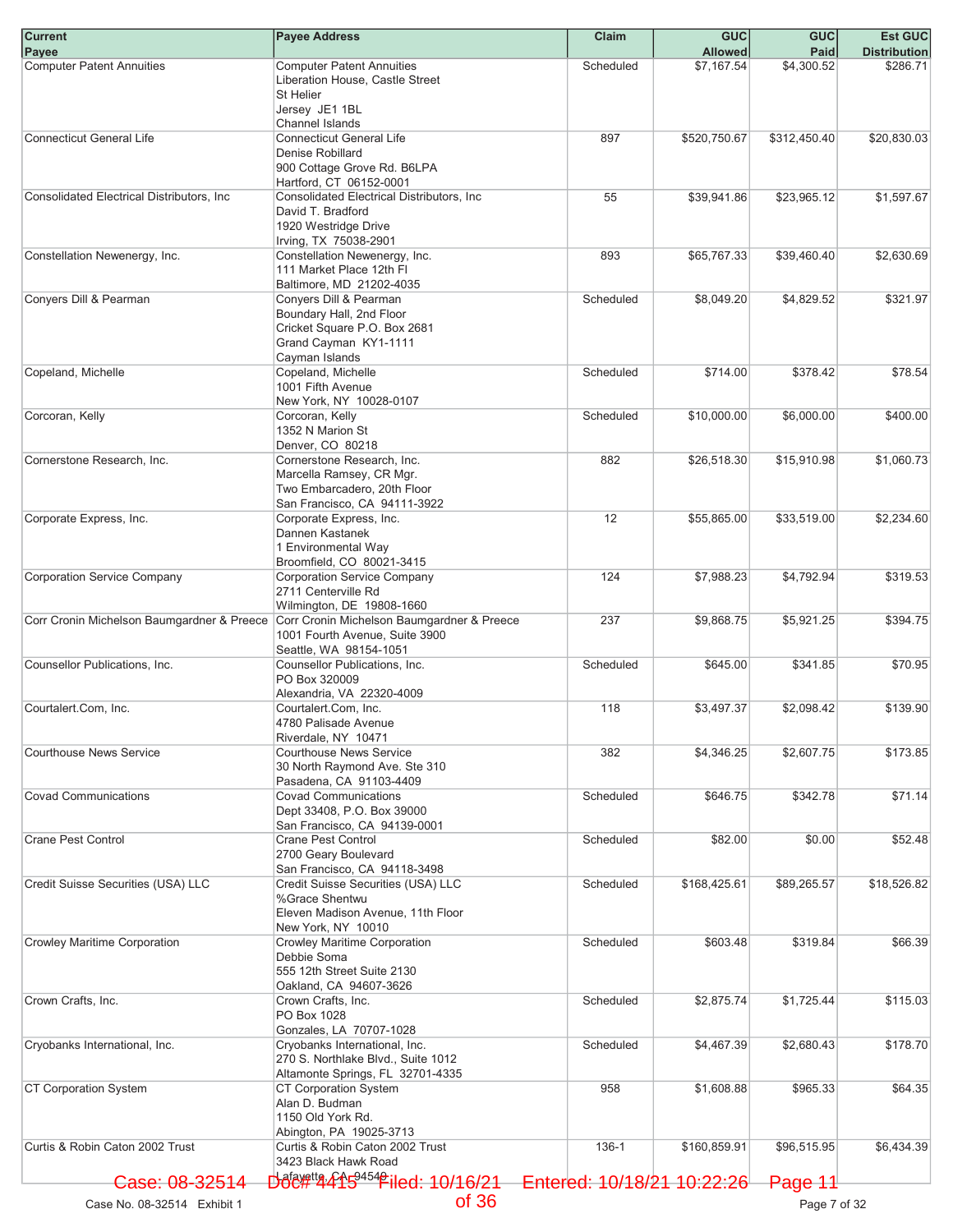| <b>Current</b>                             | <b>Payee Address</b>                                            | Claim                      | <b>GUC</b>  | <b>GUC</b>                                                                                                                                                                                                                                                                                                     | Est GUC                            |
|--------------------------------------------|-----------------------------------------------------------------|----------------------------|-------------|----------------------------------------------------------------------------------------------------------------------------------------------------------------------------------------------------------------------------------------------------------------------------------------------------------------|------------------------------------|
| Payee<br>Cutler 2010 Trust                 | Cutler 2010 Trust                                               | 680                        |             |                                                                                                                                                                                                                                                                                                                | <b>Distribution</b><br>\$10,327.24 |
|                                            | The Cutler 2010 Trust Dated 2-18-2010                           |                            |             |                                                                                                                                                                                                                                                                                                                |                                    |
|                                            | Attn: John Cutler, Trustee                                      |                            |             |                                                                                                                                                                                                                                                                                                                |                                    |
|                                            | Six Hill Street                                                 |                            |             | Paid<br>\$154,908.53<br>\$10,490.78<br>\$4,689.40<br>\$1,198.93<br>\$5,881.00<br>\$941.78<br>\$550.64<br>\$7,532.90<br>\$1,164.22<br>\$1,500.00<br>\$5,008.69<br>\$345.56<br>\$819.00<br>\$354.20<br>\$4,147.50<br>\$2,183.81<br>\$3,046.50<br>\$1,200.22<br>\$4,939.08<br>\$873.60<br>\$35,792.13<br>\$345.10 |                                    |
| Daikin Industries, Ltd.                    | Mill Valley, CA 94941<br>Daikin Industries, Ltd.                | Scheduled                  |             |                                                                                                                                                                                                                                                                                                                | \$699.39                           |
|                                            | Taketo Sakurai, Legal Dept.                                     |                            |             |                                                                                                                                                                                                                                                                                                                |                                    |
|                                            | Umeda Center Building, 2-4-12                                   |                            |             |                                                                                                                                                                                                                                                                                                                |                                    |
|                                            | Nakazaki-Nishi                                                  |                            |             |                                                                                                                                                                                                                                                                                                                |                                    |
|                                            | Osaka 530-8323                                                  |                            |             |                                                                                                                                                                                                                                                                                                                |                                    |
| Dallas Police & Fire Pension System        | Japan<br>Dallas Police & Fire Pension System                    | 1082                       |             |                                                                                                                                                                                                                                                                                                                | \$312.63                           |
|                                            | 8750 North Central Expressway #800                              |                            |             |                                                                                                                                                                                                                                                                                                                |                                    |
|                                            | Dallas, TX 75231-6424                                           |                            |             |                                                                                                                                                                                                                                                                                                                |                                    |
| Datalok San Francisco                      | Datalok San Francisco                                           | Scheduled                  | \$1,998.22  |                                                                                                                                                                                                                                                                                                                | \$79.93                            |
|                                            | 500 Valley Dr.                                                  |                            |             |                                                                                                                                                                                                                                                                                                                |                                    |
| Dav-El Reservations System, Inc.           | Brisbane, CA 94005-1212<br>Dav-El Reservations System, Inc.     | Scheduled                  |             |                                                                                                                                                                                                                                                                                                                | \$392.07                           |
|                                            | PO Box 6428                                                     |                            |             |                                                                                                                                                                                                                                                                                                                |                                    |
|                                            | Chelsea, MA 02150-0013                                          |                            |             |                                                                                                                                                                                                                                                                                                                |                                    |
| David Gunardi Video Production             | David Gunardi Video Production                                  | 478                        | \$1,569.63  |                                                                                                                                                                                                                                                                                                                | \$62.78                            |
|                                            | 2420 Erin Place                                                 |                            |             |                                                                                                                                                                                                                                                                                                                |                                    |
| David T. Traitel, Trustee                  | South San Francisco, CA 94080-5334<br>David T. Traitel, Trustee | Scheduled                  |             |                                                                                                                                                                                                                                                                                                                | \$114.29                           |
|                                            | P.O. Box 1654                                                   |                            |             | <b>Allowed</b><br>\$258,180.89<br>\$17,484.64<br>\$7,815.67<br>\$9,801.67<br>\$1,038.95<br>\$2,500.00<br>\$652.00<br>\$668.30<br>\$3,639.68<br>\$5,077.50<br>\$2,000.37<br>\$8,231.80<br>\$1,456.00<br>\$651.13<br>Page 12                                                                                     |                                    |
|                                            | Santa Monica, CA 90406-1654                                     |                            |             |                                                                                                                                                                                                                                                                                                                |                                    |
| Davidson Staffing                          | Davidson Staffing                                               | 213                        | \$12,554.83 |                                                                                                                                                                                                                                                                                                                | \$502.19                           |
|                                            | Lisa Gervin                                                     |                            |             |                                                                                                                                                                                                                                                                                                                |                                    |
|                                            | 10151 Deerwood Park Blvd.                                       |                            |             |                                                                                                                                                                                                                                                                                                                |                                    |
|                                            | <b>Bldg 200, Suite 400</b><br>Jacksonville, FL 32256-0557       |                            |             |                                                                                                                                                                                                                                                                                                                |                                    |
| Davies Collison Cave                       | Davies Collison Cave                                            | Scheduled                  | \$1,940.36  |                                                                                                                                                                                                                                                                                                                | \$77.61                            |
|                                            | 1 Nicholson Street                                              |                            |             |                                                                                                                                                                                                                                                                                                                |                                    |
|                                            | Melbourne, Victoria 3000                                        |                            |             |                                                                                                                                                                                                                                                                                                                |                                    |
|                                            | Australia                                                       |                            |             |                                                                                                                                                                                                                                                                                                                |                                    |
| Debt Acquisition Company of America V, LLC | Debt Acquisition Company of America V, LLC<br>PO Box 230550     | 151                        |             |                                                                                                                                                                                                                                                                                                                | \$100.00                           |
|                                            | Encinitas, CA 92023                                             |                            |             |                                                                                                                                                                                                                                                                                                                |                                    |
| Debt Acquisition Company of America V, LLC | Debt Acquisition Company of America V, LLC                      | 269                        | \$8,347.81  |                                                                                                                                                                                                                                                                                                                | \$333.91                           |
|                                            | PO Box 230550                                                   |                            |             |                                                                                                                                                                                                                                                                                                                |                                    |
|                                            | Encinitas, CA 92023                                             |                            |             |                                                                                                                                                                                                                                                                                                                |                                    |
| Debt Acquisition Company of America V, LLC | Debt Acquisition Company of America V, LLC<br>PO Box 230550     | Scheduled                  |             |                                                                                                                                                                                                                                                                                                                | \$71.72                            |
|                                            | Encinitas, CA 92023                                             |                            |             |                                                                                                                                                                                                                                                                                                                |                                    |
| Debt Acquisition Company of America V, LLC | Debt Acquisition Company of America V, LLC                      | 152                        | \$1,365.00  |                                                                                                                                                                                                                                                                                                                | \$54.60                            |
|                                            | PO Box 230550                                                   |                            |             |                                                                                                                                                                                                                                                                                                                |                                    |
|                                            | Encinitas, CA 92023                                             |                            |             |                                                                                                                                                                                                                                                                                                                |                                    |
| Debt Acquisition Company of America V, LLC | Debt Acquisition Company of America V, LLC<br>PO Box 230550     | Scheduled                  |             |                                                                                                                                                                                                                                                                                                                | \$73.51                            |
|                                            | Encinitas, CA 92023                                             |                            |             |                                                                                                                                                                                                                                                                                                                |                                    |
| Debt Acquisition Company of America V, LLC | Debt Acquisition Company of America V, LLC                      | 290                        | \$6,912.50  |                                                                                                                                                                                                                                                                                                                | \$276.50                           |
|                                            | PO Box 230550                                                   |                            |             |                                                                                                                                                                                                                                                                                                                |                                    |
|                                            | Encinitas, CA 92023                                             |                            |             |                                                                                                                                                                                                                                                                                                                |                                    |
| Debt Acquisition Company of America V, LLC | Debt Acquisition Company of America V, LLC                      | 174                        |             | Page 8 of 32                                                                                                                                                                                                                                                                                                   | \$145.59                           |
|                                            | PO Box 230550<br>Encinitas, CA 92023                            |                            |             |                                                                                                                                                                                                                                                                                                                |                                    |
| Debt Acquisition Company of America V, LLC | Debt Acquisition Company of America V, LLC                      | Scheduled                  |             |                                                                                                                                                                                                                                                                                                                | \$203.10                           |
|                                            | PO Box 230550                                                   |                            |             |                                                                                                                                                                                                                                                                                                                |                                    |
|                                            | Encinitas, CA 92023                                             |                            |             |                                                                                                                                                                                                                                                                                                                |                                    |
| Debt Acquisition Company of America V, LLC | Debt Acquisition Company of America V, LLC                      | Scheduled                  |             |                                                                                                                                                                                                                                                                                                                | \$80.02                            |
|                                            | PO Box 230550<br>Encinitas, CA 92023                            |                            |             |                                                                                                                                                                                                                                                                                                                |                                    |
| Deloitte & Touche LLP                      | Deloitte & Touche LLP                                           | Scheduled                  |             |                                                                                                                                                                                                                                                                                                                | \$329.27                           |
|                                            | Victoria Feldman                                                |                            |             |                                                                                                                                                                                                                                                                                                                |                                    |
|                                            | 1633 Broadway, 37th Floor                                       |                            |             |                                                                                                                                                                                                                                                                                                                |                                    |
|                                            | New York, NY 10019-6754                                         |                            |             |                                                                                                                                                                                                                                                                                                                |                                    |
| Deloitte Services LP                       | <b>Deloitte Services LP</b>                                     | Scheduled                  |             |                                                                                                                                                                                                                                                                                                                | \$58.24                            |
|                                            | Drew Manta<br>1633 Broadway                                     |                            |             |                                                                                                                                                                                                                                                                                                                |                                    |
|                                            | New York, NY 10019-6708                                         |                            |             |                                                                                                                                                                                                                                                                                                                |                                    |
| Delta Dental of California                 | Delta Dental of California                                      | Scheduled                  | \$59,653.55 |                                                                                                                                                                                                                                                                                                                | \$2,386.14                         |
|                                            | 100 First Street                                                |                            |             |                                                                                                                                                                                                                                                                                                                |                                    |
|                                            | San Francisco, CA 94105-2657                                    |                            |             |                                                                                                                                                                                                                                                                                                                |                                    |
| Deltagen, Inc.                             | Deltagen, Inc.<br>1900 S. Norfolk Street, Suite 105             | Scheduled                  |             |                                                                                                                                                                                                                                                                                                                | \$71.62                            |
|                                            | San Mateo, CA 94403-1161                                        |                            |             |                                                                                                                                                                                                                                                                                                                |                                    |
|                                            |                                                                 |                            |             |                                                                                                                                                                                                                                                                                                                |                                    |
| Case: 08-32514                             | Filed: 10/16/21<br>Doc# 4415                                    | Entered: 10/18/21 10:22:26 |             |                                                                                                                                                                                                                                                                                                                |                                    |
| Case No. 08-32514 Exhibit 1                | of 36                                                           |                            |             |                                                                                                                                                                                                                                                                                                                |                                    |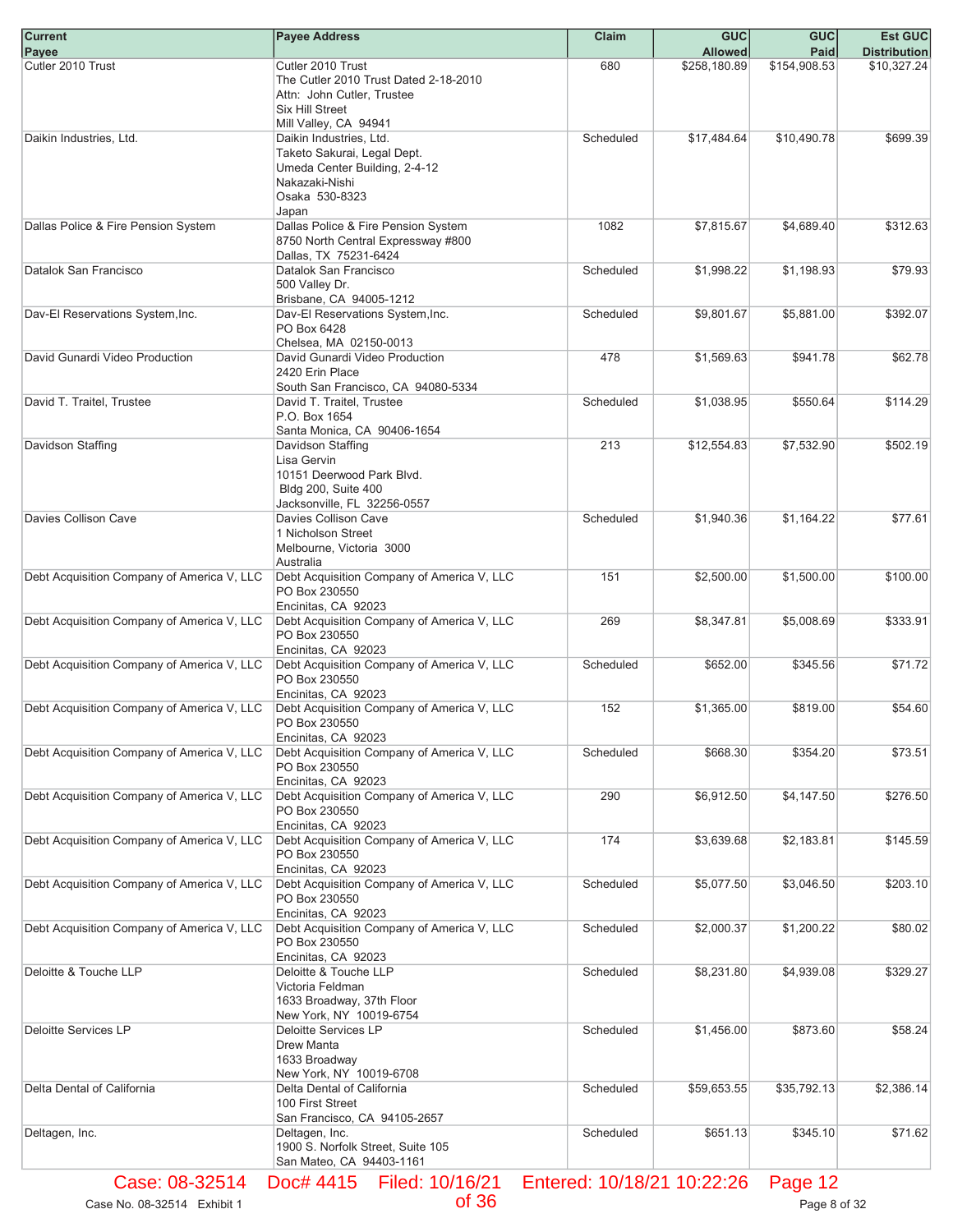| Current                        | <b>Payee Address</b>                       | Claim                                                                                                                                                                                                                                                                                                                                                                                                                                                                                                 | <b>GUC</b>  | <b>GUC</b>                                                                                                                                                                  | <b>Est GUC</b>      |
|--------------------------------|--------------------------------------------|-------------------------------------------------------------------------------------------------------------------------------------------------------------------------------------------------------------------------------------------------------------------------------------------------------------------------------------------------------------------------------------------------------------------------------------------------------------------------------------------------------|-------------|-----------------------------------------------------------------------------------------------------------------------------------------------------------------------------|---------------------|
| Payee                          |                                            |                                                                                                                                                                                                                                                                                                                                                                                                                                                                                                       | Allowed     | Paid                                                                                                                                                                        | <b>Distribution</b> |
| <b>Dempsey Partners LLC</b>    | <b>Dempsey Partners LLC</b>                | 538                                                                                                                                                                                                                                                                                                                                                                                                                                                                                                   | \$9,595.88  | \$5,757.53                                                                                                                                                                  | \$383.83            |
|                                | Kim Boisvert                               |                                                                                                                                                                                                                                                                                                                                                                                                                                                                                                       |             |                                                                                                                                                                             |                     |
|                                | 426 Danbury Road, Suite 218                |                                                                                                                                                                                                                                                                                                                                                                                                                                                                                                       |             |                                                                                                                                                                             |                     |
|                                | Wilton, CT 06897-2027                      |                                                                                                                                                                                                                                                                                                                                                                                                                                                                                                       |             |                                                                                                                                                                             |                     |
| Denison Parking                | Denison Parking                            |                                                                                                                                                                                                                                                                                                                                                                                                                                                                                                       |             | \$3,877.50<br>\$1,462.50<br>\$1,168.22<br>\$639.96<br>\$18,561.22<br>\$5,740.80<br>\$344.50<br>\$4,500.00<br>\$1,245.90<br>\$945.19<br>\$6,445.38<br>\$352.45<br>\$1,183.94 | \$258.50            |
|                                | 850 Army Navy Dr.                          |                                                                                                                                                                                                                                                                                                                                                                                                                                                                                                       |             |                                                                                                                                                                             |                     |
|                                | Arlington, VA 22202-4905                   |                                                                                                                                                                                                                                                                                                                                                                                                                                                                                                       |             |                                                                                                                                                                             |                     |
| Deutsche Banc Alex Brown Inc.  | Deutsche Banc Alex Brown Inc.              |                                                                                                                                                                                                                                                                                                                                                                                                                                                                                                       |             |                                                                                                                                                                             | \$97.50             |
|                                | Charlie Gambino                            |                                                                                                                                                                                                                                                                                                                                                                                                                                                                                                       |             |                                                                                                                                                                             |                     |
|                                | 60 Wall Street, 36th Floor - Legal Dept.   |                                                                                                                                                                                                                                                                                                                                                                                                                                                                                                       |             |                                                                                                                                                                             |                     |
| <b>DFS Group Ltd.</b>          | New York, NY 10005-2837                    |                                                                                                                                                                                                                                                                                                                                                                                                                                                                                                       |             |                                                                                                                                                                             |                     |
|                                | DFS Group Ltd.                             |                                                                                                                                                                                                                                                                                                                                                                                                                                                                                                       |             |                                                                                                                                                                             | \$77.88             |
|                                | Sonia Sanchez<br>1580 Francisco Street     |                                                                                                                                                                                                                                                                                                                                                                                                                                                                                                       |             |                                                                                                                                                                             |                     |
|                                | Torrance, CA 90501-1323                    |                                                                                                                                                                                                                                                                                                                                                                                                                                                                                                       |             |                                                                                                                                                                             |                     |
| DHL Express (USA) Inc.         | DHL Express (USA) Inc.                     |                                                                                                                                                                                                                                                                                                                                                                                                                                                                                                       |             |                                                                                                                                                                             | \$132.82            |
|                                | C. Marcus-Stanley                          |                                                                                                                                                                                                                                                                                                                                                                                                                                                                                                       |             |                                                                                                                                                                             |                     |
|                                | 1210 S. Pine Island Road Legal Dept.       |                                                                                                                                                                                                                                                                                                                                                                                                                                                                                                       |             |                                                                                                                                                                             |                     |
|                                | Plantation, FL 33324-4402                  |                                                                                                                                                                                                                                                                                                                                                                                                                                                                                                       |             |                                                                                                                                                                             |                     |
| Document Technologies, LLC     | Document Technologies, LLC                 |                                                                                                                                                                                                                                                                                                                                                                                                                                                                                                       |             |                                                                                                                                                                             | \$1,237.41          |
|                                | c/o Tiffany Hairston                       |                                                                                                                                                                                                                                                                                                                                                                                                                                                                                                       |             |                                                                                                                                                                             |                     |
|                                | 2 Ravinia Drive, Suite 850                 |                                                                                                                                                                                                                                                                                                                                                                                                                                                                                                       |             |                                                                                                                                                                             |                     |
|                                | Atlanta, GA 30346-2126                     |                                                                                                                                                                                                                                                                                                                                                                                                                                                                                                       |             |                                                                                                                                                                             |                     |
| Donna Karan/Stephan Weiss      | Donna Karan/Stephan Weiss                  | Scheduled<br>\$6,462.50<br>Scheduled<br>\$2,437.50<br>Scheduled<br>\$1,947.03<br>Scheduled<br>\$1,207.47<br>114<br>\$30,935.36<br>Scheduled<br>\$9,568.00<br>Scheduled<br>\$650.00<br>Scheduled<br>\$7,500.00<br>Scheduled<br>\$2,076.50<br>Scheduled<br>\$1,575.32<br>1136<br>\$10,742.30<br>\$665.00<br>Scheduled<br>288<br>\$1,973.23<br>Scheduled<br>\$10,000.00<br>Scheduled<br>\$1,708.50<br>Scheduled<br>\$378.00<br>Scheduled<br>\$1,740.00<br>Scheduled<br>\$580.00<br>Scheduled<br>\$599.00 |             | \$382.72                                                                                                                                                                    |                     |
|                                | 705 Greenwich Street. #2                   |                                                                                                                                                                                                                                                                                                                                                                                                                                                                                                       |             | \$6,000.00<br>\$1,025.10<br>\$166.32<br>\$1,044.00<br>\$307.40<br>\$317.47<br>\$10,908.10                                                                                   |                     |
|                                | New York, NY 10014-2542                    |                                                                                                                                                                                                                                                                                                                                                                                                                                                                                                       |             |                                                                                                                                                                             |                     |
| Doric Realty, Inc.             | Doric Realty, Inc.                         |                                                                                                                                                                                                                                                                                                                                                                                                                                                                                                       |             |                                                                                                                                                                             | \$71.50             |
|                                | P.O. Box 1450                              |                                                                                                                                                                                                                                                                                                                                                                                                                                                                                                       |             |                                                                                                                                                                             |                     |
|                                | Alameda, CA 94501-0158                     |                                                                                                                                                                                                                                                                                                                                                                                                                                                                                                       |             |                                                                                                                                                                             |                     |
| Dow Jones & Company, Inc.      | Dow Jones & Company, Inc.                  |                                                                                                                                                                                                                                                                                                                                                                                                                                                                                                       |             |                                                                                                                                                                             | \$300.00            |
|                                | P.O. Box 4137                              |                                                                                                                                                                                                                                                                                                                                                                                                                                                                                                       |             |                                                                                                                                                                             |                     |
|                                | New York, NY 10261-4137                    |                                                                                                                                                                                                                                                                                                                                                                                                                                                                                                       |             |                                                                                                                                                                             |                     |
| dpiX, L.L.C.                   | dpiX, L.L.C.                               |                                                                                                                                                                                                                                                                                                                                                                                                                                                                                                       |             |                                                                                                                                                                             | \$83.06             |
|                                | <b>Rebeca Ellis</b>                        |                                                                                                                                                                                                                                                                                                                                                                                                                                                                                                       |             |                                                                                                                                                                             |                     |
|                                | 1635 Aeroplaza Drive                       |                                                                                                                                                                                                                                                                                                                                                                                                                                                                                                       |             |                                                                                                                                                                             |                     |
|                                | Colorado Springs, CO 80916-3804            |                                                                                                                                                                                                                                                                                                                                                                                                                                                                                                       |             |                                                                                                                                                                             |                     |
| Dr. Ludwig Brann Patentbyra AB | Dr. Ludwig Brann Patentbyra AB             |                                                                                                                                                                                                                                                                                                                                                                                                                                                                                                       |             |                                                                                                                                                                             | \$63.01             |
|                                | Brann AB Box 12246                         |                                                                                                                                                                                                                                                                                                                                                                                                                                                                                                       |             |                                                                                                                                                                             |                     |
|                                | SE-102 26 Stockholm                        |                                                                                                                                                                                                                                                                                                                                                                                                                                                                                                       |             |                                                                                                                                                                             |                     |
|                                | Sweden                                     |                                                                                                                                                                                                                                                                                                                                                                                                                                                                                                       |             |                                                                                                                                                                             |                     |
| Dr. Peter Barz                 | Dr. Peter Barz                             |                                                                                                                                                                                                                                                                                                                                                                                                                                                                                                       |             |                                                                                                                                                                             | \$429.69            |
|                                | Meissner Bolte                             |                                                                                                                                                                                                                                                                                                                                                                                                                                                                                                       |             |                                                                                                                                                                             |                     |
|                                | Widenmayerstr. 48                          |                                                                                                                                                                                                                                                                                                                                                                                                                                                                                                       |             |                                                                                                                                                                             |                     |
|                                | Munchen D-80538                            |                                                                                                                                                                                                                                                                                                                                                                                                                                                                                                       |             |                                                                                                                                                                             |                     |
|                                | Germany                                    |                                                                                                                                                                                                                                                                                                                                                                                                                                                                                                       |             |                                                                                                                                                                             |                     |
| Dr. Peter K. Law               | Dr. Peter K. Law<br>115 Glenarden Crescent |                                                                                                                                                                                                                                                                                                                                                                                                                                                                                                       |             |                                                                                                                                                                             | \$73.15             |
|                                | Richmond Hill, ON L4B 2L1                  |                                                                                                                                                                                                                                                                                                                                                                                                                                                                                                       |             |                                                                                                                                                                             |                     |
|                                | Canada                                     |                                                                                                                                                                                                                                                                                                                                                                                                                                                                                                       |             |                                                                                                                                                                             |                     |
| <b>Dream Hotel</b>             | Dream Hotel                                |                                                                                                                                                                                                                                                                                                                                                                                                                                                                                                       |             | \$78.93                                                                                                                                                                     |                     |
|                                | 210 West 55th Street                       |                                                                                                                                                                                                                                                                                                                                                                                                                                                                                                       |             |                                                                                                                                                                             |                     |
|                                | New York, NY 10019-5467                    |                                                                                                                                                                                                                                                                                                                                                                                                                                                                                                       |             |                                                                                                                                                                             |                     |
| Drenning, Kathryn              | Drenning, Kathryn                          |                                                                                                                                                                                                                                                                                                                                                                                                                                                                                                       |             |                                                                                                                                                                             | \$400.00            |
|                                | 3362 Homestead Ct.                         |                                                                                                                                                                                                                                                                                                                                                                                                                                                                                                       |             |                                                                                                                                                                             |                     |
|                                | Saline, MI 48176                           |                                                                                                                                                                                                                                                                                                                                                                                                                                                                                                       |             |                                                                                                                                                                             |                     |
| Duff & Phelps LLC              | Duff & Phelps LLC                          |                                                                                                                                                                                                                                                                                                                                                                                                                                                                                                       |             |                                                                                                                                                                             | \$68.34             |
|                                | 12595 Collection Center Drive              |                                                                                                                                                                                                                                                                                                                                                                                                                                                                                                       |             |                                                                                                                                                                             |                     |
|                                | Chicago, IL 60693-0125                     |                                                                                                                                                                                                                                                                                                                                                                                                                                                                                                       |             |                                                                                                                                                                             |                     |
| Eastridge Group, The           | Eastridge Group, The                       |                                                                                                                                                                                                                                                                                                                                                                                                                                                                                                       |             |                                                                                                                                                                             | \$75.60             |
|                                | 2355 Northside Dr., First Floor            |                                                                                                                                                                                                                                                                                                                                                                                                                                                                                                       |             |                                                                                                                                                                             |                     |
|                                | San Diego, CA 92108-2705                   |                                                                                                                                                                                                                                                                                                                                                                                                                                                                                                       |             |                                                                                                                                                                             |                     |
| Echo Services Inc.             | Echo Services Inc.                         |                                                                                                                                                                                                                                                                                                                                                                                                                                                                                                       |             |                                                                                                                                                                             | \$69.60             |
|                                | 625 S.E. Andrews St.                       |                                                                                                                                                                                                                                                                                                                                                                                                                                                                                                       |             |                                                                                                                                                                             |                     |
|                                | Issaquah, WA 98027-3409                    |                                                                                                                                                                                                                                                                                                                                                                                                                                                                                                       |             |                                                                                                                                                                             |                     |
| <b>Electronic Arts</b>         | <b>Electronic Arts</b>                     |                                                                                                                                                                                                                                                                                                                                                                                                                                                                                                       |             |                                                                                                                                                                             | \$63.80             |
|                                | <b>Wendy Rossie</b>                        |                                                                                                                                                                                                                                                                                                                                                                                                                                                                                                       |             |                                                                                                                                                                             |                     |
|                                | 209 Redwood Shores Parkway                 |                                                                                                                                                                                                                                                                                                                                                                                                                                                                                                       |             |                                                                                                                                                                             |                     |
|                                | Redwood City, CA 94065                     |                                                                                                                                                                                                                                                                                                                                                                                                                                                                                                       |             |                                                                                                                                                                             |                     |
| <b>Element Six</b>             | <b>Element Six</b>                         |                                                                                                                                                                                                                                                                                                                                                                                                                                                                                                       |             |                                                                                                                                                                             | \$65.89             |
|                                | Shannon Airport                            |                                                                                                                                                                                                                                                                                                                                                                                                                                                                                                       |             |                                                                                                                                                                             |                     |
|                                | Shannon, County Clare, CO                  |                                                                                                                                                                                                                                                                                                                                                                                                                                                                                                       |             |                                                                                                                                                                             |                     |
|                                | Ireland                                    |                                                                                                                                                                                                                                                                                                                                                                                                                                                                                                       |             |                                                                                                                                                                             |                     |
| Encyclopaedia Britannica       | Encyclopaedia Britannica                   | Scheduled                                                                                                                                                                                                                                                                                                                                                                                                                                                                                             | \$18,180.16 |                                                                                                                                                                             | \$727.20            |
|                                | 331 North La Salle Street                  |                                                                                                                                                                                                                                                                                                                                                                                                                                                                                                       |             |                                                                                                                                                                             |                     |
|                                | Chicago, IL 60610-2682                     |                                                                                                                                                                                                                                                                                                                                                                                                                                                                                                       |             |                                                                                                                                                                             |                     |

Case: 08-32514 Doc# 4415 Filed: 10/16/21 Entered: 10/18/21 10:22:26 Page 13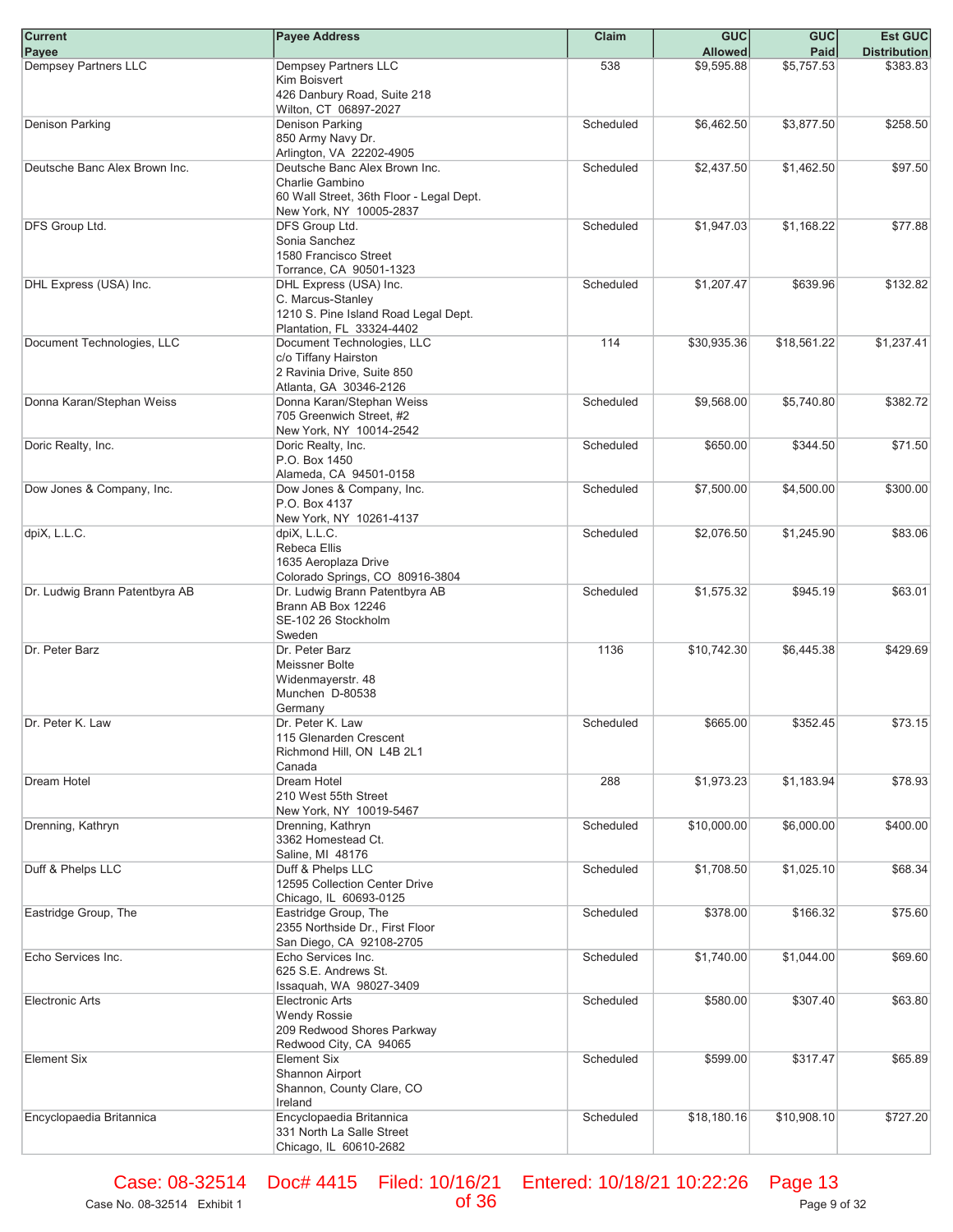| <b>Current</b>                                      | <b>Payee Address</b>                                              | Claim     | <b>GUC</b>     | <b>GUC</b>     | Est GUC             |
|-----------------------------------------------------|-------------------------------------------------------------------|-----------|----------------|----------------|---------------------|
| Payee                                               |                                                                   |           | Allowed        | Paid           | <b>Distribution</b> |
| Enzo Life Sciences, Inc                             | Enzo Life Sciences, Inc.<br>Victoria Fahlgren                     | Scheduled | \$4,671.87     | \$2,803.12     | \$186.88            |
|                                                     | 5777 Hines Drive                                                  |           |                |                |                     |
|                                                     | Ann Arbor, MI 48108-7901                                          |           |                |                |                     |
| Epic Legal Document Solutions, LLC                  | Epic Legal Document Solutions, LLC                                | 193       | \$3,433.58     | \$2,060.15     | \$137.34            |
|                                                     | c/o eTERA Consulting                                              |           |                |                |                     |
|                                                     | 1100 17th Street, NW, Suite 605                                   |           |                |                |                     |
|                                                     | Washington, DC 20036-4633                                         |           |                |                |                     |
| Epsen, Robert                                       | Epsen, Robert                                                     | 681       | \$184,522.50   | \$110,713.50   | \$7,380.90          |
|                                                     | 20 Seminary Cove Dr.<br>Mill Valley, CA 94941-3190                |           |                |                |                     |
| Epstein Becker & Green, P.C.                        | Epstein Becker & Green, P.C.                                      | Scheduled | \$1,509.50     | \$905.70       | \$60.38             |
|                                                     | David Tatge                                                       |           |                |                |                     |
|                                                     | 1227 25Th Street, N.W.                                            |           |                |                |                     |
|                                                     | Suite 700                                                         |           |                |                |                     |
|                                                     | Washington, DC 20037-1175                                         |           |                |                |                     |
| <b>ERA Aviation Inc.</b>                            | ERA Aviation Inc.                                                 | Scheduled | \$4,808.86     | \$2,548.70     | \$528.97            |
|                                                     | Bill Hoermle, VP Controller<br>Ravn Air Group                     |           |                |                |                     |
|                                                     | 4700 Old International Airport Road                               |           |                |                |                     |
|                                                     | Anchorage, AK 99502                                               |           |                |                |                     |
| <b>Esquin Wine Merchants</b>                        | <b>Esquin Wine Merchants</b>                                      | Scheduled | \$678.88       | \$359.81       | \$74.67             |
|                                                     | <b>Wendy Galvez</b>                                               |           |                |                |                     |
|                                                     | 2700 Fourth Avenue South                                          |           |                |                |                     |
|                                                     | Seattle, WA 98134-1942                                            |           |                |                |                     |
| Estate of Nathan Kassover and or Philip<br>Kassover | Estate of Nathan Kassover and or Philip Kassover<br>5 Shore Drive | 798       | \$75,000.00    | \$45,000.00    | \$3,000.00          |
|                                                     | Kings Point, NY 11024                                             |           |                |                |                     |
| ev3 Inc.                                            | ev3 Inc.                                                          | Scheduled | \$5,719.88     | \$3,431.93     | \$228.79            |
|                                                     | Dave Hall                                                         |           |                |                |                     |
|                                                     | 3033 Campus Drive - 5th Floor                                     |           |                |                |                     |
|                                                     | Plymouth, MN 55441-2651                                           |           |                |                |                     |
| Evans Randall International Ltd                     | Evans Randall International Ltd                                   | 455       | \$2,644,451.86 | \$1,586,671.12 | \$105,778.07        |
|                                                     | c/o Bedell Trust Company Ltd.<br>PO Box 75                        |           |                |                |                     |
|                                                     | 26 New Street                                                     |           |                |                |                     |
|                                                     | St. Helier, Jersey JE4 8PP                                        |           |                |                |                     |
|                                                     | United Kingdom                                                    |           |                |                |                     |
| <b>Evensonbest LLC</b>                              | Evensonbest LLC                                                   | Scheduled | \$6,211.42     | \$3,726.85     | \$248.46            |
|                                                     | Cassandra Eng                                                     |           |                |                |                     |
|                                                     | 641 Avenue Of The Americas 6Th FI                                 |           |                |                |                     |
| <b>Executive Limo Service</b>                       | New York, NY 10011-2036<br><b>Executive Limo Service</b>          | Scheduled |                | \$1,530.00     | \$102.00            |
|                                                     | 19836 Ingomar St.                                                 |           | \$2,550.00     |                |                     |
|                                                     | Winnetka, CA 91306-2618                                           |           |                |                |                     |
| Exelon                                              | Exelon                                                            | Scheduled | \$12,381.25    | \$6,562.06     | \$1,361.94          |
|                                                     | Peter Thornton                                                    |           |                |                |                     |
|                                                     | 10 South Dearborn, 49th Floor                                     |           |                |                |                     |
|                                                     | PO Box 5930                                                       |           |                |                |                     |
| Faber, Michael R.                                   | Chicago, IL 60680-5930<br>Faber, Michael R.                       | 717       | \$82,500.00    | \$49,500.00    | \$3,300.00          |
|                                                     | 32 Williams Dr.                                                   |           |                |                |                     |
|                                                     | Moraga, CA 94556                                                  |           |                |                |                     |
| Fair Harbor Capital, LLC                            | Fair Harbor Capital, LLC                                          | Scheduled | \$1,948.92     | \$1,169.35     | \$77.96             |
|                                                     | PO Box 237037                                                     |           |                |                |                     |
|                                                     | New York, NY 10023                                                |           |                |                |                     |
| Fair Harbor Capital, LLC                            | Fair Harbor Capital, LLC                                          | 1192-1    | \$3,991.50     | \$2,394.90     | \$159.66            |
|                                                     | PO Box 237037<br>New York, NY 10023                               |           |                |                |                     |
| Fair Harbor Capital, LLC                            | Fair Harbor Capital, LLC                                          | Scheduled | \$2,951.86     | \$1,771.12     | \$118.07            |
|                                                     | PO Box 237037                                                     |           |                |                |                     |
|                                                     | New York, NY 10023                                                |           |                |                |                     |
| Fair Harbor Capital, LLC                            | Fair Harbor Capital, LLC                                          | Scheduled | \$10,000.00    | \$6,000.00     | \$400.00            |
|                                                     | PO Box 237037                                                     |           |                |                |                     |
|                                                     | New York, NY 10023                                                |           |                |                |                     |
| Fair Harbor Capital, LLC                            | Fair Harbor Capital, LLC<br>PO Box 237037                         | Scheduled | \$3,473.69     | \$2,084.21     | \$138.95            |
|                                                     | New York, NY 10023                                                |           |                |                |                     |
| Fair Harbor Capital, LLC                            | Fair Harbor Capital, LLC                                          | 238       | \$1,689.72     | \$1,013.83     | \$67.59             |
|                                                     | PO Box 237037                                                     |           |                |                |                     |
|                                                     | New York, NY 10023                                                |           |                |                |                     |
| Fair Harbor Capital, LLC                            | Fair Harbor Capital, LLC                                          | Scheduled | \$1,920.00     | \$1,152.00     | \$76.80             |
|                                                     | PO Box 237037                                                     |           |                |                |                     |
| <b>FalconStor Software</b>                          | New York, NY 10023<br><b>FalconStor Software</b>                  | Scheduled | \$1,632.00     | \$979.20       | \$65.28             |
|                                                     | 2 Huntington Quadrangle Suite 2S01                                |           |                |                |                     |
|                                                     | <u>Welville, AV 1 H 747 A501 d:</u>                               |           |                |                |                     |
| Case: 08-32514                                      | 10/16/21 Entered: 10/18/21 10:22:26                               |           |                | Page 14        |                     |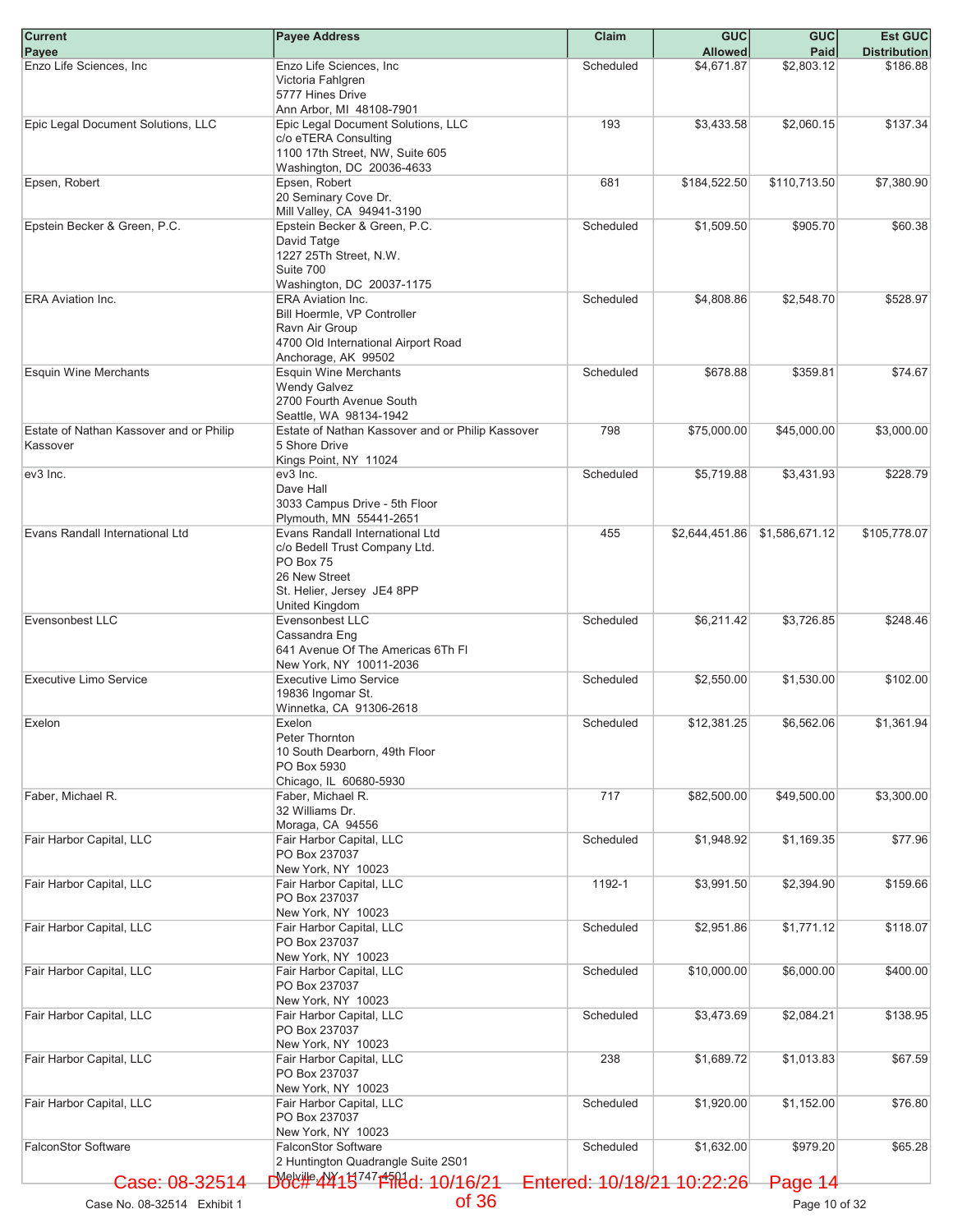| Current                               | <b>Payee Address</b>                                               | Claim     | <b>GUC</b>   | <b>GUC</b>  | <b>Est GUC</b>      |
|---------------------------------------|--------------------------------------------------------------------|-----------|--------------|-------------|---------------------|
| Payee                                 |                                                                    |           | Allowed      | Paid        | <b>Distribution</b> |
| FB Rice & Co.                         | FB Rice & Co.<br>P.O. Box A851                                     | 1198-1    | \$1,271.00   | \$762.60    | \$50.84             |
|                                       | Sydney South, NSW 1235                                             |           |              |             |                     |
|                                       | Australia                                                          |           |              |             |                     |
| <b>Federal Express Corporation</b>    | <b>Federal Express Corporation</b>                                 | 349       | \$126,506.57 | \$75,903.94 | \$5,060.26          |
|                                       | Revenue Recovery / Bankruptcy                                      |           |              |             |                     |
|                                       | 3965 Airway Blvd. Module G 3rd Fl                                  |           |              |             |                     |
|                                       | Memphis, TN 38116                                                  |           |              |             |                     |
| Fein, Lindsey                         | Fein, Lindsey                                                      | Scheduled | \$10,000.00  | \$6,000.00  | \$400.00            |
|                                       | 235 E. 57th Street, Apt. 2C<br>New York, NY 10022-2855             |           |              |             |                     |
| Fetherston, James and Barbara         | Fetherston, James and Barbara                                      | Scheduled | \$2,130.00   | \$1,278.00  | \$85.20             |
|                                       | P.O. Box 235                                                       |           |              |             |                     |
|                                       | Glenbrook, NV 89413-0235                                           |           |              |             |                     |
| FibroGen, Inc.                        | FibroGen, Inc.                                                     | Scheduled | \$2,259.16   | \$1,355.50  | \$90.36             |
|                                       | 409 Illinois Street                                                |           |              |             |                     |
|                                       | San Francisco, CA 94158-2509                                       | 226       |              | \$3,025.51  | \$201.70            |
| Fios, Inc.                            | Fios, Inc.<br>Lewis Barr                                           |           | \$5,042.51   |             |                     |
|                                       | 921 SW Washington, Ste 850                                         |           |              |             |                     |
|                                       | Portland, OR 97205-2815                                            |           |              |             |                     |
| Fiskars Brands, Inc.                  | Fiskars Brands, Inc.                                               | Scheduled | \$1,366.97   | \$820.18    | \$54.68             |
|                                       | Rebecca Pahl                                                       |           |              |             |                     |
|                                       | 2537 Daniels Street                                                |           |              |             |                     |
|                                       | Madison, WI 53718-6772                                             |           |              |             |                     |
| <b>Flexenable Limited</b>             | <b>Flexenable Limited</b><br>34 Cambridge Science Park, Milton Rd. | Scheduled | \$982.50     | \$520.73    | \$108.07            |
|                                       | Cambridge CB4 0FX                                                  |           |              |             |                     |
|                                       | <b>United Kingdom</b>                                              |           |              |             |                     |
| Flextronics                           | Flextronics                                                        | Scheduled | \$4,366.51   | \$2,619.91  | \$174.66            |
|                                       | Malaa Chandrasekar                                                 |           |              |             |                     |
|                                       | 847 Gibraltar Dr.                                                  |           |              |             |                     |
|                                       | Building 5, Floor 1                                                |           |              |             |                     |
|                                       | Milpitas, CA 95035-6332                                            |           |              |             |                     |
| Food Employer's Council, Inc.         | Food Employer's Council, Inc.                                      | Scheduled | \$607.51     | \$321.98    | \$66.83             |
|                                       | Robert Vallon                                                      |           |              |             |                     |
|                                       | 18 Crow Canyon Court, Suite 240<br>San Ramon, CA 94583-1774        |           |              |             |                     |
| Forest Electric Corp.                 | Forest Electric Corp.                                              | 67        | \$9,157.69   | \$5,494.61  | \$366.31            |
|                                       | 1375 Broadway, 7th Floor                                           |           |              |             |                     |
|                                       | New York, NY 10018                                                 |           |              |             |                     |
| <b>Foster Farms</b>                   | <b>Foster Farms</b>                                                | Scheduled | \$6,254.10   | \$3,752.46  | \$250.16            |
|                                       | Randall C. Boyce                                                   |           |              |             |                     |
|                                       | 1000 Swan Street                                                   |           |              |             |                     |
|                                       | Livingston, CA 95334-1526                                          |           |              |             | \$132.60            |
| <b>Foster Farms Dairy</b>             | <b>Foster Farms Dairy</b><br>3380 W. Ashlan Avenue                 | Scheduled | \$3,315.00   | \$1,989.00  |                     |
|                                       | Fresno, CA 93722-4448                                              |           |              |             |                     |
| Four Seasons Hotels Ltd.              | Four Seasons Hotels Ltd.                                           | Scheduled | \$26,107.88  | \$15,664.73 | \$1,044.31          |
|                                       | 1165 Leslie Street                                                 |           |              |             |                     |
|                                       | Toronto, Ontario M3C 2K8                                           |           |              |             |                     |
|                                       | Canada                                                             |           |              |             |                     |
| Franciscan Friars of California, Inc. | Franciscan Friars of California, Inc.                              | Scheduled | \$9,219.71   | \$5,531.83  | \$368.78            |
|                                       | Province Of Santa Barbara                                          |           |              |             |                     |
|                                       | 1500 34th Ave.<br>Oakland, CA 94601-3092                           |           |              |             |                     |
| Fredeke von Bothmer-Goodyear          | Fredeke von Bothmer-Goodyear                                       | Scheduled | \$9,937.96   | \$5,962.77  | \$397.52            |
|                                       | 348 Nevada Street                                                  |           |              |             |                     |
|                                       | San Francisco, CA 94110                                            |           |              |             |                     |
| Frenkel & Co., Inc.                   | Frenkel & Co., Inc.                                                | Scheduled | \$4,116.44   | \$2,469.86  | \$164.66            |
|                                       | 350 Hudson Street, 4th Floor                                       |           |              |             |                     |
|                                       | New York, NY 10014-4500                                            |           |              |             |                     |
| Fuad M. Yahya                         | Fuad M. Yahya                                                      | 625       | \$7,954.80   | \$4,772.88  | \$318.19            |
|                                       | 4627 Summer Lakes                                                  |           |              |             |                     |
|                                       | Sugar Land, TX 77479                                               | Scheduled |              |             |                     |
| Gap, Inc.                             | Gap, Inc.<br>2 Folsom Street, 13th Floor                           |           | \$6,272.14   | \$3,324.23  | \$689.94            |
|                                       | San Francisco, CA 94105-1205                                       |           |              |             |                     |
| Garden Of Eating, LLC                 | Garden Of Eating, LLC                                              | Scheduled | \$606.04     | \$321.20    | \$66.67             |
|                                       | Chris Millon                                                       |           |              |             |                     |
|                                       | 5499 W. Washington Blvd.                                           |           |              |             |                     |
|                                       | Los Angeles, CA 90016-1133                                         |           |              |             |                     |
| Gary Kopet                            | Gary Kopet                                                         | 518       | \$15,566.70  | \$9,340.02  | \$622.67            |
|                                       | 11381 Lott Point                                                   |           |              |             |                     |
|                                       | San Diego, CA 92126                                                |           |              |             |                     |

Case: 08-32514 Doc# 4415 Filed: 10/16/21 Entered: 10/18/21 10:22:26 Page 15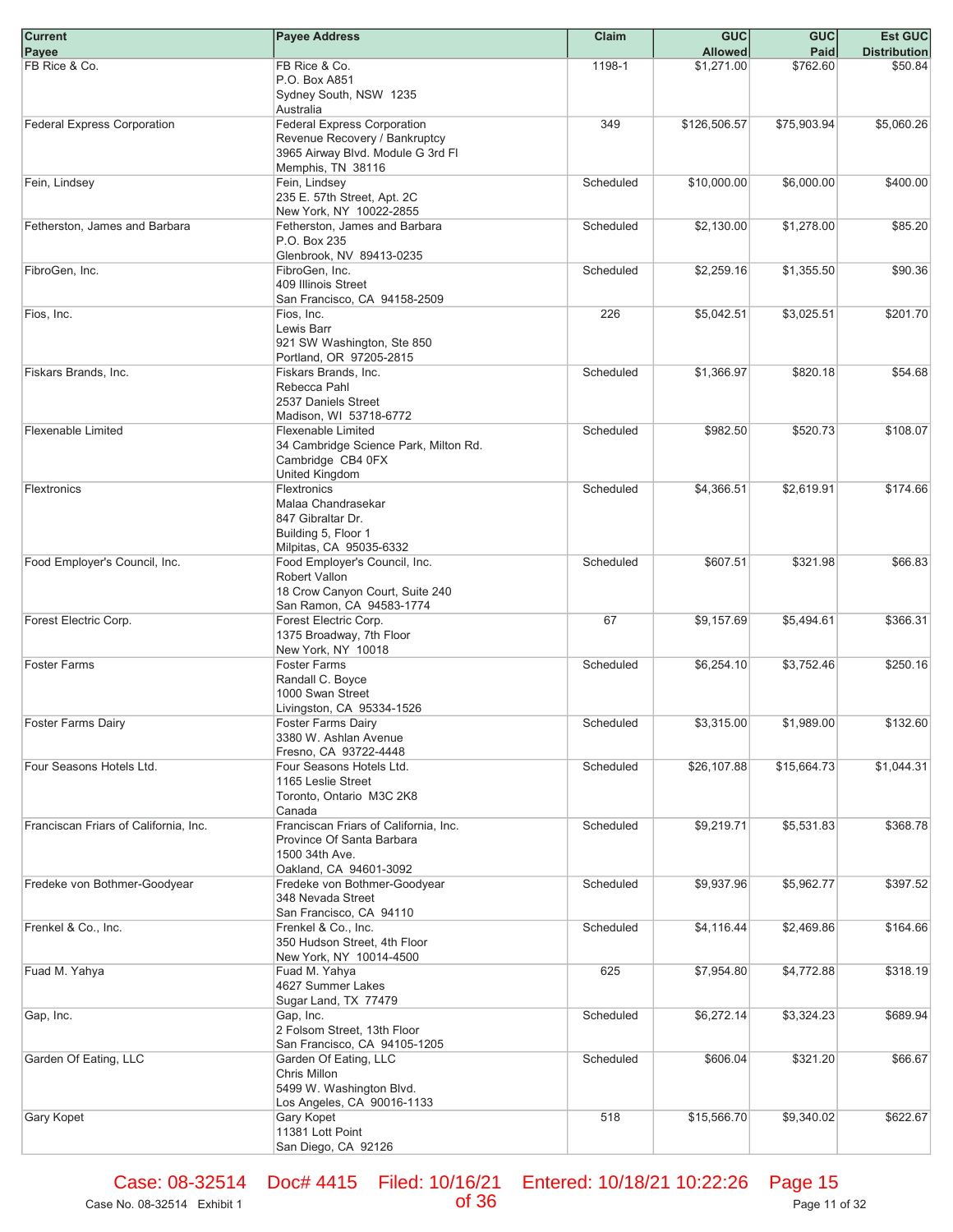| <b>Current</b>                             | <b>Payee Address</b>                                              | Claim     | GUC          | <b>GUC</b>   | <b>Est GUC</b>      |
|--------------------------------------------|-------------------------------------------------------------------|-----------|--------------|--------------|---------------------|
| Payee                                      |                                                                   |           | Allowed      | Paid         | <b>Distribution</b> |
| <b>Gary Mcclurg</b>                        | <b>Gary Mcclurg</b>                                               | Scheduled | \$80.00      | \$0.00       | \$51.20             |
|                                            | 25 River Drive South, Apt 2105                                    |           |              |              |                     |
| Gateway Acceptance Co.                     | Jersey City, NJ 07310-3783<br>Gateway Acceptance Co.              |           |              | \$1,641.22   | \$109.42            |
|                                            | aka The Paper Trail                                               | Scheduled | \$2,735.37   |              |                     |
|                                            | P.O. Box 829                                                      |           |              |              |                     |
|                                            | Alamo, CA 94507-0829                                              |           |              |              |                     |
| GCS Service, Inc.                          | GCS Service, Inc.                                                 | 88        | \$1,525.83   | \$808.69     | \$167.84            |
|                                            | Denise M. Whalen                                                  |           |              |              |                     |
|                                            | 655 Lone Oak Drive                                                |           |              |              |                     |
|                                            | Eagan, MN 55121-1649                                              |           |              |              |                     |
| Genentech, Inc.                            | Genentech, Inc.                                                   | Scheduled | \$6,843.33   | \$4,106.00   | \$273.73            |
|                                            | 1 DNA Way                                                         |           |              |              |                     |
|                                            | South San Francisco, CA 94080-4990                                |           |              |              |                     |
| Genentech, Inc. (GENENT)                   | Genentech, Inc. (GENENT)                                          | Scheduled | \$74,649.39  | \$44,789.63  | \$2,985.98          |
|                                            | 1 DNA Way                                                         |           |              |              |                     |
|                                            | South San Francisco, CA 94080-4990                                |           |              |              |                     |
| Genentech, Inc. (GNE)                      | Genentech, Inc. (GNE)                                             | Scheduled | \$405,075.96 | \$243,045.58 | \$16,203.03         |
|                                            | 1 DNA Way                                                         |           |              |              |                     |
|                                            | South San Francisco, CA 94080-4990                                |           |              |              |                     |
| Gerler & Son, Inc.                         | Gerler & Son, Inc.                                                | Scheduled | \$575.00     | \$304.75     | \$63.25             |
|                                            | Amanda Johns<br>1730 Minor Avenue #700                            |           |              |              |                     |
|                                            | Seattle, WA 98101-1481                                            |           |              |              |                     |
| <b>Glenview Capital Management LLC</b>     | <b>Glenview Capital Management LLC</b>                            | Scheduled | \$1,566.50   | \$939.90     | \$62.66             |
|                                            | 767 Fifth Avenue, 44th Floor                                      |           |              |              |                     |
|                                            | New York, NY 10153-0023                                           |           |              |              |                     |
| Global Securities Information, Inc.        | Global Securities Information, Inc.                               | Scheduled | \$574.66     | \$304.57     | \$63.21             |
|                                            | P.O. Box 6292                                                     |           |              |              |                     |
|                                            | Carol Stream, IL 60197-6292                                       |           |              |              |                     |
| <b>GN ReSound</b>                          | <b>GN ReSound</b>                                                 | Scheduled | \$600.00     | \$318.00     | \$66.00             |
|                                            | 8001 E. Bloomington Freeway                                       |           |              |              |                     |
|                                            | Bloomington, MN 55420-1036                                        |           |              |              |                     |
| Goff, Richard                              | Goff, Richard                                                     | 682       | \$154,488.78 | \$92,693.27  | \$6,179.55          |
|                                            | 3541 Pleasant Bch Dr NE                                           |           |              |              |                     |
|                                            | Bainbridge Is, WA 98110-2249                                      |           |              |              |                     |
| <b>Gourmet Coffee Service</b>              | <b>Gourmet Coffee Service</b>                                     | Scheduled | \$2,708.67   | \$1,625.20   | \$108.35            |
|                                            | P.O. Box 8318                                                     |           |              |              |                     |
|                                            | Van Nuys, CA 91409-8318                                           |           |              |              |                     |
| Gourmondo Catering Co.                     | Gourmondo Catering Co.                                            | Scheduled | \$2,299.27   | \$1,379.56   | \$91.97             |
|                                            | 309 South Cloverdale Street, Suite B-24<br>Seattle, WA 98108-4569 |           |              |              |                     |
| <b>Greg Ward</b>                           | Greg Ward                                                         | 177       | \$5,183.24   | \$2,747.12   | \$570.15            |
|                                            | Greg Ward                                                         |           |              |              |                     |
|                                            | 400 San Andreas Dr.                                               |           |              |              |                     |
|                                            | Novato, CA 94945                                                  |           |              |              |                     |
| <b>Griffith Hack Lawyers</b>               | Griffith Hack Lawyers                                             | 311       | \$1,112.00   | \$589.36     | \$122.32            |
|                                            | Jennifer To, Finance Officier                                     |           |              |              |                     |
|                                            | <b>GPO Box 1285</b>                                               |           |              |              |                     |
|                                            | Melbourne Victoria 3001                                           |           |              |              |                     |
|                                            | Australia                                                         |           |              |              |                     |
| <b>GRM Information Management Services</b> | <b>GRM Information Management Services</b>                        | Scheduled | \$3,562.29   | \$2,137.37   | \$142.50            |
|                                            | 41099 Boyce Road                                                  |           |              |              |                     |
|                                            | Fremont, CA 94538                                                 |           |              |              |                     |
| Grossman-Swenson, Sarah                    | Grossman-Swenson, Sarah                                           | 955       | \$10,000.00  | \$6,000.00   | \$400.00            |
|                                            | 1554 Masonic Ave                                                  |           |              |              |                     |
|                                            | San Francisco, CA 94117                                           |           |              |              |                     |
| Groth, Jason                               | Groth, Jason                                                      | Scheduled | \$10,000.00  | \$6,000.00   | \$400.00            |
|                                            | 4316 Ewing Ave S<br>Minneapolis, MN 55410                         |           |              |              |                     |
| Guckenheimer Enterprises, Inc.             | Guckenheimer Enterprises, Inc.                                    | 79        | \$385,321.62 | \$231,192.97 | \$15,412.87         |
|                                            | %ISS Facility Services, Inc.                                      |           |              |              |                     |
|                                            | 1017 Central Parkway N., Ste 100                                  |           |              |              |                     |
|                                            | San Antonio, TX 78232                                             |           |              |              |                     |
| Gupta, Jess                                | Gupta, Jess                                                       | Scheduled | \$2,942.50   | \$1,765.50   | \$117.70            |
|                                            | 2900 Washington Street                                            |           |              |              |                     |
|                                            | San Francisco, CA 94115-1727                                      |           |              |              |                     |
| Gymboree Corporation, The                  | Gymboree Corporation, The                                         | Scheduled | \$1,800.00   | \$1,080.00   | \$72.00             |
|                                            | 500 Howard Street, Suite 500                                      |           |              |              |                     |
|                                            | San Francisco, CA 94105-3027                                      |           |              |              |                     |
| Haarz, Mark                                | Haarz, Mark                                                       | 817       | \$37,010.74  | \$22,206.44  | \$1,480.43          |
|                                            | 3066 Madeline St.                                                 |           |              |              |                     |
|                                            | Oakland, CA 94602-3931                                            |           |              |              |                     |
| Hain Capital Holdings, Ltd.                | Hain Capital Holdings, Ltd.                                       | 619       | \$240,022.94 | \$144,013.76 | \$9,600.92          |
|                                            | Attn: Rachel Yamnik                                               |           |              |              |                     |
|                                            | 301 Route 17, 7th Floor                                           |           |              |              |                     |
| Case: 08-32514                             | <u> 500#f91415 070점i688 10/16/21 Entered: 10/18/21 10:22:26</u>   |           |              | Page 16      |                     |
|                                            |                                                                   |           |              |              |                     |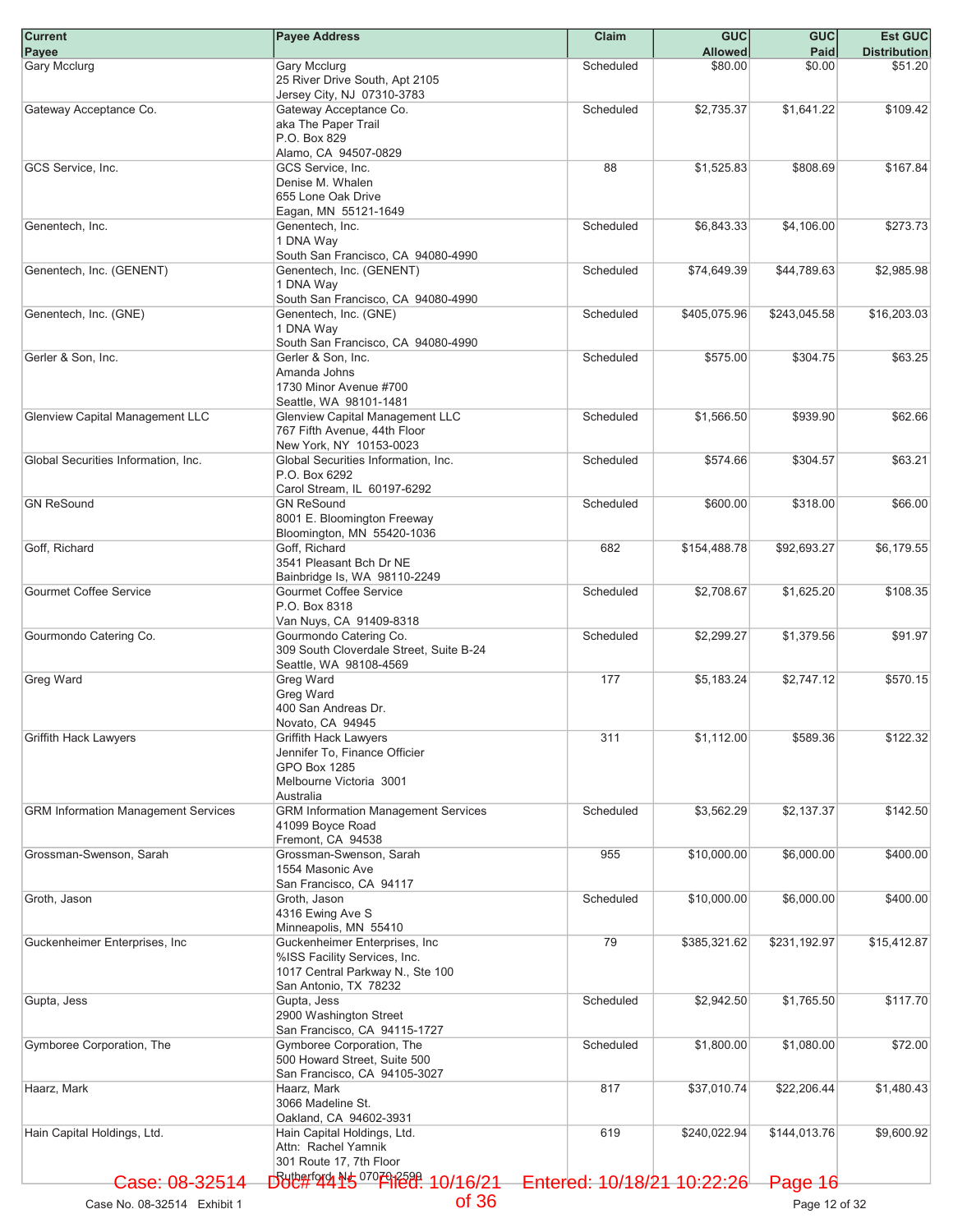| Current                                 | <b>Payee Address</b>                                                                                | Claim     | <b>GUC</b>   | <b>GUC</b>  | <b>Est GUC</b>      |
|-----------------------------------------|-----------------------------------------------------------------------------------------------------|-----------|--------------|-------------|---------------------|
| Payee                                   |                                                                                                     |           | Allowed      | Paid        | <b>Distribution</b> |
| Hall, Joseph                            | Hall, Joseph<br>515 Kearny Street, Suite 515<br>San Francisco, CA 94108                             | Scheduled | \$2,046.79   | \$1,228.07  | \$81.88             |
| Hanna Moore & Curley                    | Hanna Moore & Curley                                                                                | 556       | \$31,244.40  | \$18.746.64 | \$1,249.78          |
|                                         | 13 Lower Lad Lane<br>Dublin 2<br>Ireland                                                            |           |              |             |                     |
| Harley-Davidson Credit Corp             | Harley-Davidson Credit Corp                                                                         | Scheduled | \$1,632.00   | \$979.20    | \$65.28             |
|                                         | Diana Guest<br>3850 Arrowhead Drive<br>Carson City, NV 89706-2016                                   |           |              |             |                     |
| Hartmann Management Group, Inc.         | Hartmann Management Group, Inc.<br>326 West 83rd St., Apt 3C<br>New York, NY 10024-4848             | 1099      | \$10,000.00  | \$6,000.00  | \$400.00            |
| Harvey-Cleary Engineers & Builders      | Harvey-Cleary Engineers & Builders<br>6710A Rockledge Drive, Suite 430<br>Bethesda, MD 20817-2845   | 25        | \$30,712.75  | \$18,427.65 | \$1,228.51          |
| Hayden, Jonathan                        | Hayden, Jonathan                                                                                    | 566       | \$9,495.00   | \$5,697.00  | \$379.80            |
|                                         | 6739 Round Oak Road<br>Penngrove, CA 94951-9550                                                     |           |              |             |                     |
| <b>Hays Companies</b>                   | <b>Hays Companies</b><br>IDS Center, Suite 700<br>80 South Eight Street                             | Scheduled | \$2,136.30   | \$1,281.78  | \$85.45             |
| Hebert, Victor                          | Minneapolis, MN 55402-2100<br>Hebert, Victor                                                        | 139       | \$120,051.37 | \$72,030.82 | \$4,802.06          |
|                                         | 1876 Grand View Drive<br>Oakland, CA 94618                                                          |           |              |             |                     |
| <b>Hellman Heirs</b>                    | <b>Hellman Heirs</b><br>P.O. Box 2398<br>Seal Beach, CA 90740-1398                                  | Scheduled | \$485.00     | \$213.40    | \$97.00             |
| Henneberry, Edward                      | Henneberry, Edward                                                                                  | 1009      | \$10,000.00  | \$6,000.00  | \$400.00            |
|                                         | 6609 Brookville Road<br>Chevy Chase, MD 20815-3335                                                  |           |              |             |                     |
| <b>Hewlett-Packard</b>                  | Hewlett-Packard                                                                                     | 771       | \$16,886.96  | \$8,950.09  | \$1,857.56          |
|                                         | %Diego Acevez<br>PO Box 415573<br>Boston, MA 02241                                                  |           |              |             |                     |
| <b>Hewlett-Packard Company</b>          | Hewlett-Packard Company                                                                             | none      | \$6,407.69   | \$3,396.08  | \$704.84            |
|                                         | Diego Acevez<br>PO Box 415573                                                                       |           |              |             |                     |
| Hiroe & Associates                      | Boston, MA 02241<br>Hiroe & Associates                                                              | 1173      | \$1,594.21   | \$956.53    | \$63.76             |
|                                         | 4-3, Usa 3-Chome<br>Gifu City 500-8368                                                              |           |              |             |                     |
| Hitachi Data Systems Corporation        | Japan<br>Hitachi Data Systems Corporation                                                           | Scheduled | \$2,236.06   | \$1,341.64  | \$89.44             |
|                                         | <b>Accounts Payable</b><br>750 Central Express Way<br>Mail Stop 32-18<br>Santa Clara, CA 95050-0996 |           |              |             |                     |
| Hoffman Alvary & Company LLC            | Hoffman Alvary & Company LLC                                                                        | 267       | \$134,406.00 | \$80,643.60 | \$5,376.24          |
|                                         | 7 Wells Avenue<br>Newton, MA 02459-3258                                                             |           |              |             |                     |
| <b>Holt Library Service</b>             | <b>Holt Library Service</b>                                                                         | Scheduled | \$5,806.00   | \$3,483.60  | \$232.24            |
|                                         | Mimi Holt<br>1776 Wyrick Ave.<br>San Jose, CA 95124                                                 |           |              |             |                     |
| Horticultural Creations Inc.            | <b>Horticultural Creations Inc.</b><br>53-55 Beach Street<br>New York, NY 10013-2304                | 191       | \$2,985.74   | \$1,791.44  | \$119.43            |
| <b>Hotel Palomar</b>                    | <b>Hotel Palomar</b>                                                                                | Scheduled | \$522.12     | \$276.72    | \$57.44             |
|                                         | Shawn Orias<br>12 4Th Street<br>San Francisco, CA 94103-3112                                        |           |              |             |                     |
| Hovanec, Gene                           | Hovanec, Gene<br>1216 Lawrence Grey Drive<br>Virginia Beach, VA 23455                               | 276       | \$31,690.54  | \$19,014.32 | \$1,267.63          |
| Howard Rice Nemerovski Canady Robertson | Howard Rice Nemerovski Canady Robertson<br>Three Embarcadero Center                                 | Scheduled | \$3,659.27   | \$2,195.56  | \$146.37            |
| <b>Hyatt Hotels Corporation</b>         | San Francisco, CA 94111-4003<br><b>Hyatt Hotels Corporation</b>                                     | Scheduled | \$2,302.25   | \$1,381.35  | \$92.09             |
|                                         | 71 South Wacker Drive<br>Chicago, IL 60606-4637                                                     |           |              |             |                     |
| <b>IBM Corporation</b>                  | <b>IBM Corporation</b><br>275 Viger East<br>Montreal, QC H2X 3R7                                    | 329       | \$12,743.73  | \$7,646.24  | \$509.75            |
| Case: 08-32514                          | <b>Sapada 44</b><br>Filed: 10/16/21   Entered: 10/18/21   10:22:26   Page 17                        |           |              |             |                     |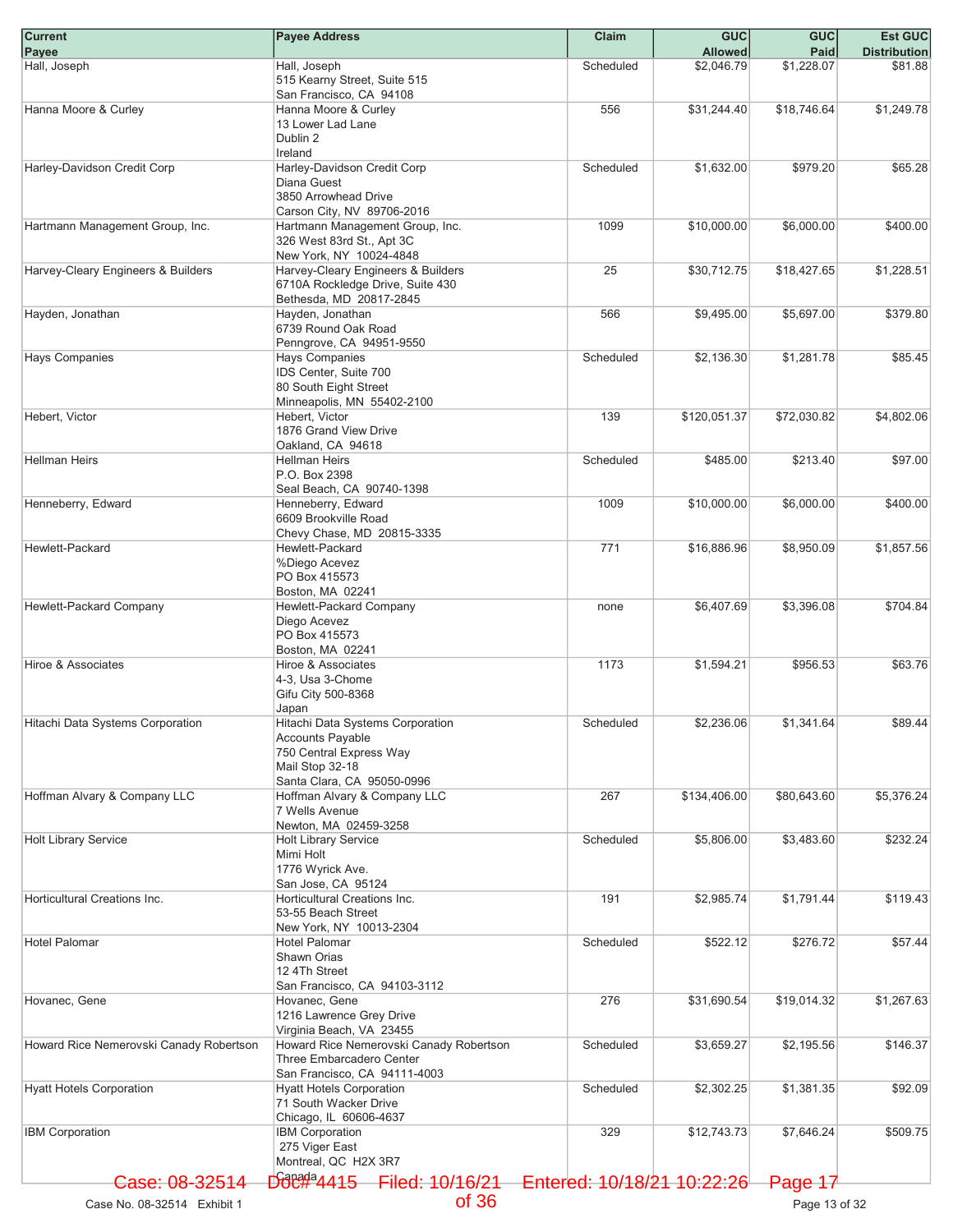| Current                                   | <b>Payee Address</b>                                                   | Claim     | <b>GUC</b>     | <b>GUC</b>  | Est GUC             |
|-------------------------------------------|------------------------------------------------------------------------|-----------|----------------|-------------|---------------------|
| Payee                                     |                                                                        |           | <b>Allowed</b> | Paid        | <b>Distribution</b> |
| <b>IBM CREDIT LLC</b>                     | <b>IBM CREDIT LLC</b>                                                  | 231       | \$20,733.00    | \$12,439.80 | \$829.32            |
|                                           | c/o IBM Corp. Bankruptcy Coor.                                         |           |                |             |                     |
|                                           | 275 Viger East                                                         |           |                |             |                     |
|                                           | Montreal, QC H2X 3R7                                                   |           |                |             |                     |
|                                           | Canada                                                                 |           |                |             |                     |
| Illume                                    | Illume                                                                 | Scheduled | \$1.615.76     | \$969.46    | \$64.63             |
|                                           | 2000 West 94th Street<br>Bloomington, MN 55431-2312                    |           |                |             |                     |
| Immersion Corporation                     | <b>Immersion Corporation</b>                                           | Scheduled | \$2,921.93     | \$1,753.16  | \$116.88            |
|                                           | <b>Ellen Finnerty</b>                                                  |           |                |             |                     |
|                                           | 30 Rio Robles                                                          |           |                |             |                     |
|                                           | San Jose, CA 95137-1806                                                |           |                |             |                     |
| Infineon Technologies North America Corp. | Infineon Technologies North America Corp.                              | Scheduled | \$660.38       | \$350.00    | \$72.64             |
|                                           | Legal Department                                                       |           |                |             |                     |
|                                           | 640 N. McCarthy Blvd.                                                  |           |                |             |                     |
|                                           | MailSlot 260                                                           |           |                |             |                     |
|                                           | Milpitas, CA 95035-5113                                                |           |                |             |                     |
| Inner City Law Center                     | Inner City Law Center                                                  | Scheduled | \$2,500.00     | \$1,500.00  | \$100.00            |
|                                           | 1325 East Seventh Street                                               |           |                |             |                     |
|                                           | Los Angeles, CA 90021-0487                                             |           |                |             |                     |
| Innogenetics N.V.                         | Innogenetics N.V.                                                      | Scheduled | \$4,360.74     | \$2,616.44  | \$174.43            |
|                                           | TechnologiePark 6                                                      |           |                |             |                     |
|                                           | Gent B-9052                                                            |           |                |             |                     |
|                                           | Belgium                                                                |           |                |             |                     |
| <b>Insolutions Limited</b>                | <b>Insolutions Limited</b>                                             | 822       | \$1,875.00     | \$1.125.00  | \$75.00             |
|                                           | Victoria House C/O I.C.C. Pelham                                       |           |                |             |                     |
|                                           | Queens Rd                                                              |           |                |             |                     |
|                                           | Norwich, Norfolk NRI 3QQ                                               |           |                |             |                     |
|                                           | United Kingdom                                                         |           |                |             |                     |
| Instant Transactions Corporation          | Instant Transactions Corporation                                       | 407       | \$560.00       | \$296.80    | \$61.60             |
|                                           | P.O. Box 288                                                           |           |                |             |                     |
|                                           | Middleburg, VA 20118-0288                                              |           |                |             |                     |
| <b>Integreon Discovery Solutions</b>      | <b>Integreon Discovery Solutions</b><br>3247 47th Street South         | 357       | \$107,371.15   | \$64,422.69 | \$4,294.85          |
|                                           |                                                                        |           |                |             |                     |
| Integrys Energy Group, Inc.               | Fargo, ND 58104<br>Integrys Energy Group, Inc.                         | Scheduled | \$13,935.06    | \$8,361.04  | \$557.40            |
|                                           | Accounts Payable, PO Box 19800                                         |           |                |             |                     |
|                                           | Green Bay, WI 54307-9004                                               |           |                |             |                     |
| Intelliteach                              | Intelliteach                                                           | 520       | \$8,680.00     | \$5,208.00  | \$347.20            |
|                                           | 233 Peachtree Street NE, Suite 1100                                    |           |                |             |                     |
|                                           | Atlanta, GA 30303-1507                                                 |           |                |             |                     |
| Intercontinental                          | Intercontinental                                                       | Scheduled | \$4,773.60     | \$2,864.16  | \$190.94            |
|                                           | One Nob Hill                                                           |           |                |             |                     |
|                                           | San Francisco, CA 94108-2228                                           |           |                |             |                     |
| Intersect Systems, Inc.                   | Intersect Systems, Inc.                                                | 1128      | \$2,254.52     | \$1,352.71  | \$90.18             |
|                                           | 3304 Trumbull St.                                                      |           |                |             |                     |
|                                           | San Diego, CA 92106-2423                                               |           |                |             |                     |
| Invenca, Inc.                             | Invenca, Inc.                                                          | Scheduled | \$13,205.28    | \$7,923.17  | \$528.21            |
|                                           | PO Box 9806                                                            |           |                |             |                     |
|                                           | Redlands, CA 92375                                                     |           |                |             |                     |
| Invuity Inc.                              | Invuity Inc.                                                           | Scheduled | \$10,001.15    | \$6,000.69  | \$400.05            |
|                                           | 39 Stillman Street                                                     |           |                |             |                     |
|                                           | San Francisco, CA 94107                                                |           |                |             |                     |
| Iolon, Inc.                               | lolon, Inc.                                                            | Scheduled | \$6,678.07     | \$3,539.38  | \$734.58            |
|                                           | 397 Newcastle Drive                                                    |           |                |             |                     |
|                                           | Redwood City, CA 94061-4312                                            |           |                |             |                     |
| <b>IPR Int'l Services</b>                 | <b>IPR Int'l Services</b><br>Block No. 8, Building No. 2, Ground Floor | 1230      | \$1,800.00     | \$1,080.00  | \$72.00             |
|                                           | Rajinder Nagar                                                         |           |                |             |                     |
|                                           | New Delhi 110060                                                       |           |                |             |                     |
|                                           | India                                                                  |           |                |             |                     |
| <b>Iridex Corporation</b>                 | Iridex Corporation                                                     | 32        | \$5,990.29     | \$3,594.17  | \$239.62            |
|                                           | 1212 Terra Bella Avenue                                                |           |                |             |                     |
|                                           | Mountain View, CA 94043-1824                                           |           |                |             |                     |
| J&P Jacobacci & Partners                  | J&P Jacobacci & Partners                                               | Scheduled | \$3,906.00     | \$2,343.60  | \$156.24            |
|                                           | Corso Emilia, 8                                                        |           |                |             |                     |
|                                           | 10152 Torino                                                           |           |                |             |                     |
|                                           | Italy                                                                  |           |                |             |                     |
| J.P. Morgan Chase Bank                    | J.P. Morgan Chase Bank                                                 | Scheduled | \$5,836.99     | \$3,502.19  | \$233.48            |
|                                           | Michael Coyne, Esq.                                                    |           |                |             |                     |
|                                           | One Chase Manhattan Plaza 26th Flr                                     |           |                |             |                     |
|                                           | New York, NY 10081-0001                                                |           |                |             |                     |
| JasperSoft Corporation                    | JasperSoft Corporation                                                 | Scheduled | \$1,653.64     | \$992.18    | \$66.15             |
|                                           | PO Box 77648                                                           |           |                |             |                     |
|                                           | San Francisco, CA 94107-0648                                           |           |                |             |                     |

Case: 08-32514 Doc# 4415 Filed: 10/16/21 Entered: 10/18/21 10:22:26 of 36

Page 18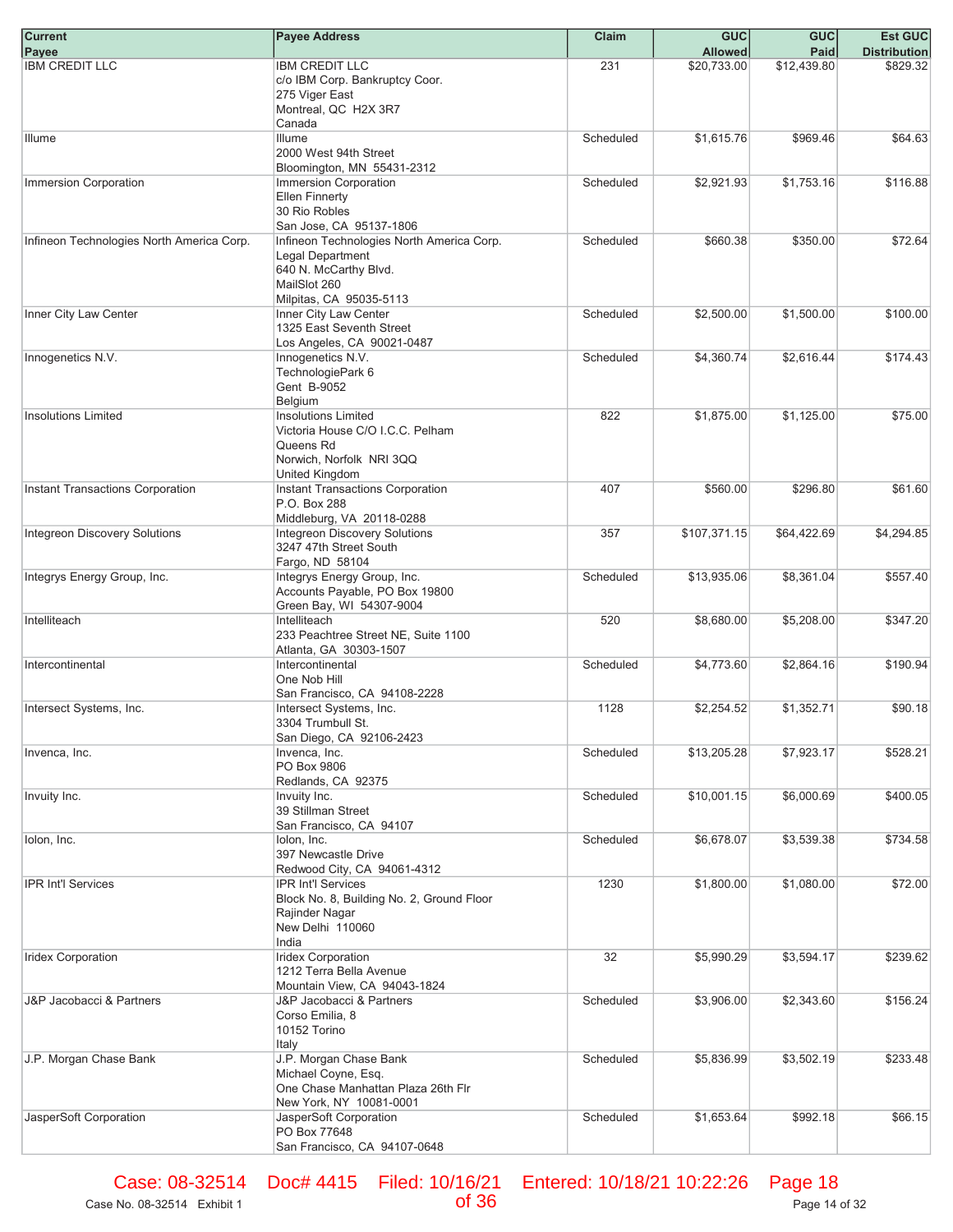| Current                                   | <b>Payee Address</b>                      | Claim     | <b>GUC</b>     | <b>GUC</b>     | <b>Est GUC</b>      |
|-------------------------------------------|-------------------------------------------|-----------|----------------|----------------|---------------------|
| Payee                                     |                                           |           | Allowed        | Paid           | <b>Distribution</b> |
| Jedreski, Matthew                         | Jedreski, Matthew                         | 617       | \$10,000.00    | \$6,000.00     | \$400.00            |
|                                           | 3487 Collier Avenue                       |           |                |                |                     |
|                                           | San Diego, CA 92116-1965                  |           |                |                |                     |
|                                           |                                           |           |                |                |                     |
| Jefferies LLC                             | Jefferies LLC                             | 664       | \$8,150,000.00 | \$4,890,000.00 | \$326,000.00        |
|                                           | Jessica Berman                            |           |                |                |                     |
|                                           | 101 Hudson Street, 11th Floor             |           |                |                |                     |
|                                           | Jersey City, NJ 07302                     |           |                |                |                     |
| JELD-WEN, Inc.                            | JELD-WEN, Inc.                            | Scheduled | \$4,485.00     | \$2,691.00     | \$179.40            |
|                                           | Susan Weiskopf, Legal Dept.               |           |                |                |                     |
|                                           | PO BOX 1329                               |           |                |                |                     |
|                                           |                                           |           |                |                |                     |
|                                           | KLAMATH FALLS, OR 97601-0268              |           |                |                |                     |
| Jerini Ophthalmic, Inc.                   | Jerini Ophthalmic, Inc.                   | Scheduled | \$9,296.04     | \$5,577.62     | \$371.85            |
|                                           | Shire Human Genetic Therapies, Inc.       |           |                |                |                     |
|                                           | Attn: Alessandro Martuscelli              |           |                |                |                     |
|                                           | 300 Shire Way                             |           |                |                |                     |
|                                           | Lexington, MA 02421                       |           |                |                |                     |
| Jerry H. Robinson                         | Jerry H. Robinson                         | 141       | \$328,177.59   | \$196,906.55   | \$13,127.11         |
|                                           | 28 Roselyn Terrace                        |           |                |                |                     |
|                                           |                                           |           |                |                |                     |
|                                           | San Francisco, CA 94118                   |           |                |                |                     |
| Jessica Gioia Baldwin                     | Jessica Gioia Baldwin                     | Scheduled | \$10,000.00    | \$6,000.00     | \$400.00            |
|                                           | 13558 Golden Cypress Place                |           |                |                |                     |
|                                           | San Diego, CA 92130                       |           |                |                |                     |
| JKR, LLC dba Service Linen Supply         | JKR, LLC dba Service Linen Supply         | 567       | \$622.48       | \$329.91       | \$68.48             |
|                                           | 903 S. 4th St                             |           |                |                |                     |
|                                           |                                           |           |                |                |                     |
|                                           | Renton, WA 98057-2720                     |           |                |                |                     |
| JMC Building Service, Inc                 | <b>JMC Building Service, Inc.</b>         | 78        | \$8,295.78     | \$4,977.47     | \$331.83            |
|                                           | Juan Contreras                            |           |                |                |                     |
|                                           | P.O. Box 390847                           |           |                |                |                     |
|                                           | Mountain View, CA 94039-0847              |           |                |                |                     |
| Joanne M. Garvey Trust                    | Joanne M. Garvey Trust                    | Scheduled | \$17,049.97    | \$9,036.49     | \$1,875.49          |
|                                           |                                           |           |                |                |                     |
|                                           | c/o Christina Gallagher Nelson, Esq.      |           |                |                |                     |
|                                           | Fox Rothchild                             |           |                |                |                     |
|                                           | One Front Street, 32nd Floor              |           |                |                |                     |
|                                           | San Francisco, CA 94111                   |           |                |                |                     |
| Jobster, Inc.                             | Jobster, Inc.                             | Scheduled | \$7,726.55     | \$4,635.93     | \$309.06            |
|                                           | PO Box 28                                 |           |                |                |                     |
|                                           | Madina, WA 98039-0028                     |           |                |                |                     |
|                                           |                                           |           |                |                |                     |
| Johns Hopkins Health System - Legal Dept. | Johns Hopkins Health System - Legal Dept. | Scheduled | \$4,843.43     | \$2,906.06     | \$193.74            |
|                                           | Attn: Legal Department                    |           |                |                |                     |
|                                           | 5801 Smith Avenue                         |           |                |                |                     |
|                                           | McAuley Hall, Suite 130                   |           |                |                |                     |
|                                           | Baltimore, MD 21209-3652                  |           |                |                |                     |
| JP Morgan Securities Inc.                 | JP Morgan Securities Inc.                 | Scheduled | \$10,002.16    | \$6,001.30     | \$400.08            |
|                                           | Michael Coyne, Esq.                       |           |                |                |                     |
|                                           |                                           |           |                |                |                     |
|                                           | One Chase Manhattan Plaza 26th Floor      |           |                |                |                     |
|                                           | New York, NY 10081-0001                   |           |                |                |                     |
| Julian N. Stern, A Prof. Corp.            | Julian N. Stern, A Prof. Corp.            | 693-1     | \$245,000.00   | \$147,000.00   | \$9,800.00          |
|                                           | 601 Laurel Avenue Apt. 1006               |           |                |                |                     |
|                                           | San Mateo, CA 94401                       |           |                |                |                     |
| Kaiser Aluminum Fabricated Products, LLC  | Kaiser Aluminum Fabricated Products, LLC  | Scheduled | \$15,928.38    | \$9,557.03     | \$637.13            |
|                                           |                                           |           |                |                |                     |
|                                           | c/o Emergence Strategic LLC               |           |                |                |                     |
|                                           | 27422 Portola Parkway, Suite 200          |           |                |                |                     |
|                                           | Foothill Ranch, CA 92610-2831             |           |                |                |                     |
| KeyCorp                                   | KeyCorp                                   | Scheduled | \$6,000.00     | \$3,180.00     | \$660.00            |
|                                           | c/o Key Bank                              |           |                |                |                     |
|                                           | 127 Public Square, 2nd Floor              |           |                |                |                     |
|                                           | Mail Stop: OH-01-27-0200                  |           |                |                |                     |
|                                           |                                           |           |                |                |                     |
|                                           | Cleveland, OH 44114-1306                  |           |                |                |                     |
| <b>Kilroy Realty Corporation</b>          | Kilroy Realty Corporation                 | Scheduled | \$10,000.00    | \$6,000.00     | \$400.00            |
|                                           | Nadine K. Kirk, Senior VP                 |           |                |                |                     |
|                                           | 12200 W. Olympic Blvd., Suite 200         |           |                |                |                     |
|                                           | Los Angeles, CA 90064-1044                |           |                |                |                     |
| Kinder, Kathleen M.                       | Kinder, Kathleen M.                       | 76        | \$30,000.00    | \$18,000.00    | \$1,200.00          |
|                                           | 4910 SE 75th Avenue                       |           |                |                |                     |
|                                           |                                           |           |                |                |                     |
|                                           | Portland, OR 97206                        |           |                |                |                     |
| <b>King County</b>                        | <b>King County</b>                        | 1179      | \$33,847.44    | \$20,308.46    | \$1,353.90          |
|                                           | Accounts Receivable #620                  |           |                |                |                     |
|                                           | 500 Fourth Avenue, Room 600               |           |                |                |                     |
|                                           | Seattle, WA 98104-2337                    |           |                |                |                     |
| <b>KLA-Tencor</b>                         | <b>KLA-Tencor</b>                         | Scheduled | \$4,355.54     | \$2,613.32     | \$174.23            |
|                                           | 1 Technology Drive                        |           |                |                |                     |
|                                           |                                           |           |                |                |                     |
|                                           | Milpitas, CA 95035-7916                   |           |                |                |                     |
| Kline Hawkes & Company                    | Kline Hawkes & Company                    | Scheduled | \$6,481.55     | \$3,888.93     | \$259.26            |
|                                           | 11726 San Vicente Blvd., Ste. 300         |           |                |                |                     |
|                                           | Los Angeles, CA 90049-5046                |           |                |                |                     |

Case: 08-32514 Doc# 4415 Filed: 10/16/21 Entered: 10/18/21 10:22:26<br>
of 36 Page 19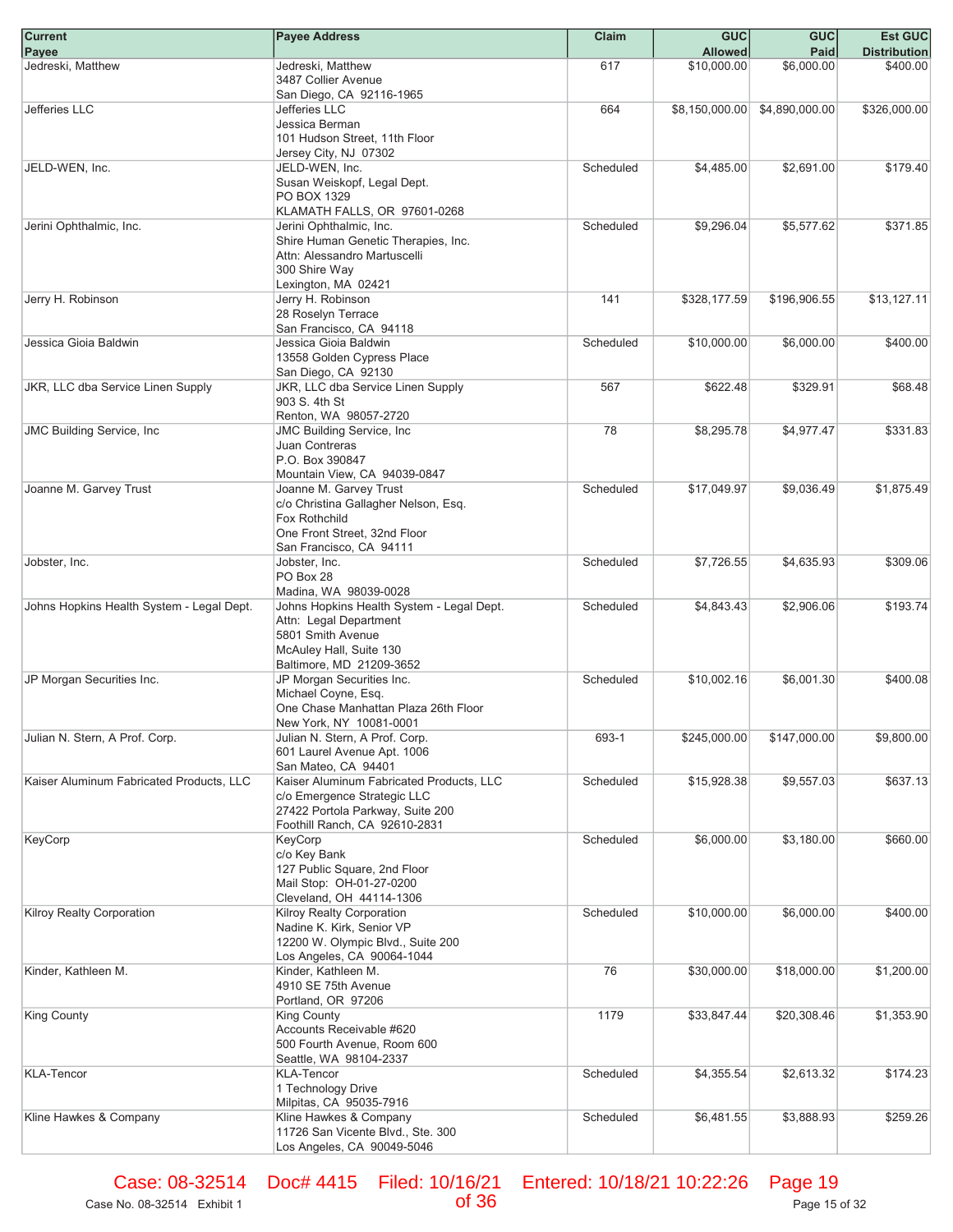| Current                             | <b>Payee Address</b>                              | Claim     | <b>GUC</b>     | <b>GUC</b>   | <b>Est GUC</b>      |
|-------------------------------------|---------------------------------------------------|-----------|----------------|--------------|---------------------|
| Payee                               |                                                   |           | <b>Allowed</b> | Paid         | <b>Distribution</b> |
| Kotka Energy Ltd.                   | Kotka Energy Ltd.                                 | Scheduled | \$28,526.32    | \$17,115.79  | \$1,141.05          |
|                                     | <b>PO Box 232</b><br>FI-48101 Kotka               |           |                |              |                     |
|                                     | Finland                                           |           |                |              |                     |
| <b>Kroll Ontrack</b>                | Kroll Ontrack                                     | Scheduled | \$6,788.00     | \$4,072.80   | \$271.52            |
|                                     | 9023 Columbine Road                               |           |                |              |                     |
|                                     | Eden Prairie, MN 55347-4182                       |           |                |              |                     |
| Kroll, Vlad                         | Kroll, Vlad                                       | Scheduled | \$10,000.00    | \$6,000.00   | \$400.00            |
|                                     | 950 Corbett Ave. #2                               |           |                |              |                     |
|                                     | San Francisco, CA 94131                           |           |                |              |                     |
| Kulasooriya, Pasan M.               | Kulasooriya, Pasan M.                             | Scheduled | \$700.00       | \$371.00     | \$77.00             |
|                                     | 170 Sunrise Drive<br>Woodside, CA 94062-4812      |           |                |              |                     |
| Kumho Asiana Group                  | Kumho Asiana Group                                | Scheduled | \$8,421.75     | \$5,053.05   | \$336.87            |
|                                     | Legal Affairs Department, Asianatown              |           |                |              |                     |
|                                     | PO Box 98                                         |           |                |              |                     |
|                                     | #47 Osae-Dong, Gangseo-Gu                         |           |                |              |                     |
|                                     | Seoul 157-600                                     |           |                |              |                     |
|                                     | South Korea                                       |           |                |              |                     |
| Kyocera Communications, Inc.        | Kyocera Communications, Inc.                      | Scheduled | \$9,148.45     | \$5,489.07   | \$365.94            |
|                                     | <b>Tamara Barnett</b><br>9520 Towne Centre Drive  |           |                |              |                     |
|                                     | San Diego, CA 92121-1972                          |           |                |              |                     |
| La Best Photocopies                 | La Best Photocopies                               | 381       | \$34,540.02    | \$20,724.01  | \$1,381.60          |
|                                     | 811 Wilshire Blvd #1625                           |           |                |              |                     |
|                                     | Los Angeles, CA 90017                             |           |                |              |                     |
| La Prima                            | La Prima                                          | Scheduled | \$82.85        | \$0.00       | \$53.02             |
|                                     | 1050 Connecticut Avenue, Nw                       |           |                |              |                     |
|                                     | Washington, DC 20036                              |           |                |              |                     |
| Laboratory Corporation of America   | Laboratory Corporation of America                 | Scheduled | \$3,770.91     | \$2,262.55   | \$150.83            |
|                                     | 430 S. Spring St.                                 |           |                |              |                     |
|                                     | Burlington, NC 27215<br>Lahlouh, Inc.             | 545       | \$3,231.13     | \$1,938.68   | \$129.24            |
| Lahlouh, Inc.                       | P.O. Box 39000, Dept 33016                        |           |                |              |                     |
|                                     | San Francisco, CA 94139-3016                      |           |                |              |                     |
| Landsverk, M.D., Elizabeth          | Landsverk, M.D., Elizabeth                        | Scheduled | \$2,000.80     | \$1,200.48   | \$80.03             |
|                                     | P.O. Box 5388                                     |           |                |              |                     |
|                                     | San Mateo, CA 94402-0388                          |           |                |              |                     |
| Latham & Watkins LLP                | Latham & Watkins LLP                              | Scheduled | \$659.79       | \$349.69     | \$72.58             |
|                                     | 140 Scott Drive<br>Menlo Park, CA 94025-1008      |           |                |              |                     |
| Law Library Management Incorporated | Law Library Management Incorporated               | Scheduled | \$689.92       | \$365.66     | \$75.89             |
|                                     | marjorie                                          |           |                |              |                     |
|                                     | 38 Bunkerhill Drive                               |           |                |              |                     |
|                                     | Huntington, NY 11743-5704                         |           |                |              |                     |
| Law Offices Kopacz                  | Law Offices Kopacz                                | Scheduled | \$530.00       | \$280.90     | \$58.30             |
|                                     | 129, Boulevard Saint-Germain                      |           |                |              |                     |
|                                     | 75006 Paris                                       |           |                |              |                     |
| Leann Given                         | <b>FRANCE</b><br>Leann Given                      | 1045      | \$1,686.61     | \$1,011.96   | \$67.47             |
|                                     | 1046 Country Club Road                            |           |                |              |                     |
|                                     | Camp Hill, PA 17011-1048                          |           |                |              |                     |
| Lease Analysis Group, Ltd.          | Lease Analysis Group, Ltd.                        | 92        | \$8,145.00     | \$4,887.00   | \$325.80            |
|                                     | Steven Goldstein                                  |           |                |              |                     |
|                                     | 3020 Bridgeway #252                               |           |                |              |                     |
|                                     | Sausalito, CA 94965-1439                          |           |                |              |                     |
| Lease Crutcher Lewis                | Lease Crutcher Lewis                              | 895       | \$79,996.23    | \$47,997.74  | \$3,199.85          |
|                                     | <b>Tom Dilts</b><br>2200 Western Ave #500         |           |                |              |                     |
|                                     | Seattle, WA 98121                                 |           |                |              |                     |
| Legalink, Inc., A Merrill Company   | Legalink, Inc., A Merrill Company                 | 297       | \$2,307.15     | \$1,384.29   | \$92.29             |
|                                     | One Merrill Circle                                |           |                |              |                     |
|                                     | St. Paul, MN 55108-5267                           |           |                |              |                     |
| LexisNexis                          | LexisNexis                                        | 301       | \$5,800.00     | \$3,480.00   | \$232.00            |
|                                     | Kim Cramer                                        |           |                |              |                     |
|                                     | 9443 Springboro Pike<br>Miamisburg, OH 45342-4425 |           |                |              |                     |
| LexisNexis                          | LexisNexis                                        | 303       | \$185,917.90   | \$111,550.74 | \$7,436.72          |
|                                     | Kim Cramer                                        |           |                |              |                     |
|                                     | 9443 Springboro Pike                              |           |                |              |                     |
|                                     | Miamisburg, OH 45342-4425                         |           |                |              |                     |
| LexisNexis CourtLink                | LexisNexis CourtLink                              | 1236-1    | \$96,354.10    | \$57,812.46  | \$3,854.16          |
|                                     | <b>Beth Farnham</b>                               |           |                |              |                     |
|                                     | 9443 Springboro Pike                              |           |                |              |                     |
|                                     | Miamisburg, OH 45342-4425                         |           |                |              |                     |

Case: 08-32514 Doc# 4415 Filed: 10/16/21 Entered: 10/18/21 10:22:26 Page 20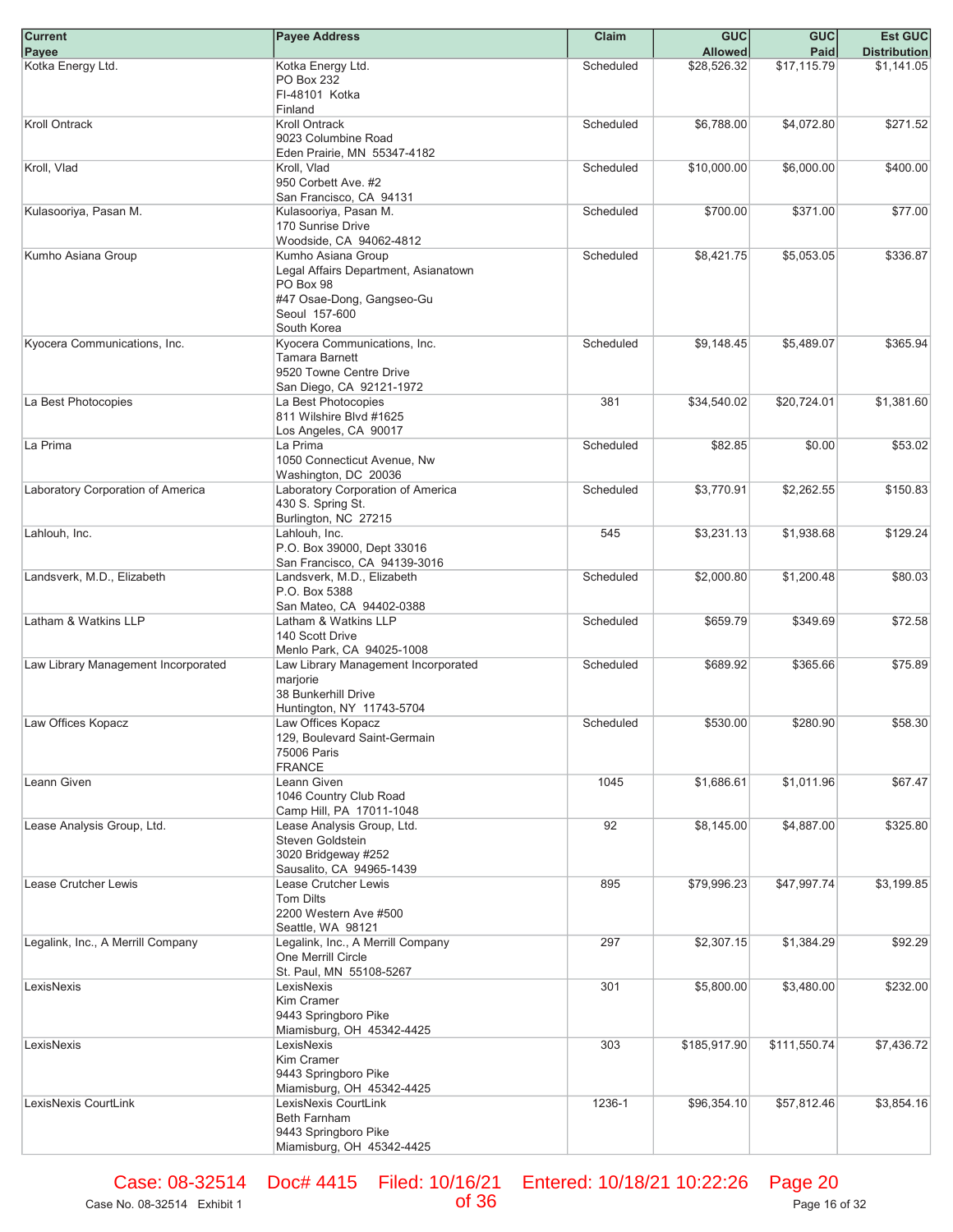| <b>Current</b>                    | <b>Payee Address</b>                              | Claim                      | <b>GUC</b>   | <b>GUC</b>  | Est GUC             |
|-----------------------------------|---------------------------------------------------|----------------------------|--------------|-------------|---------------------|
| Payee                             |                                                   |                            | Allowed      | Paid        | <b>Distribution</b> |
| <b>Library Service Systems</b>    | <b>Library Service Systems</b><br>P.O. Box 427    | 115                        | \$2,040.00   | \$1,224.00  | \$81.60             |
|                                   | Belmont, CA 94002                                 |                            |              |             |                     |
| Life Technologies Corporation     | Life Technologies Corporation                     | Scheduled                  | \$44,777.67  | \$26,866.60 | \$1,791.11          |
|                                   | <b>Steve Ross</b>                                 |                            |              |             |                     |
|                                   | 5791 Van Allen Way                                |                            |              |             |                     |
|                                   | Carlsbad, CA 92008-7321                           |                            |              |             |                     |
| <b>Light Sciences Corporation</b> | <b>Light Sciences Corporation</b>                 | Scheduled                  | \$1,665.39   | \$999.23    | \$66.62             |
|                                   | Robert M. Littauer                                |                            |              |             |                     |
|                                   | 12600 SE 38th Street, Suite 111                   |                            |              |             |                     |
| Liquid Web, Inc.                  | Bellevue, WA 98006-5232<br>Liquid Web, Inc.       | Scheduled                  | \$2,842.68   | \$1,705.61  | \$113.71            |
|                                   | c/o Mark Fox, Esq.                                |                            |              |             |                     |
|                                   | Fraser Trebilcock Davis                           |                            |              |             |                     |
|                                   | 124 West Allagan Street, Suite 1000               |                            |              |             |                     |
|                                   | Lansing, MI 48933-1716                            |                            |              |             |                     |
| Liquidity Solutions, Inc.         | Liquidity Solutions, Inc.                         | Scheduled                  | \$6,828.55   | \$4,097.13  | \$273.14            |
|                                   | One University Plaza                              |                            |              |             |                     |
|                                   | Suite 312                                         |                            |              |             |                     |
| Liquidity Solutions, Inc.         | Hackensack, NJ 07601<br>Liquidity Solutions, Inc. | 91                         | \$2,817.00   | \$1,690.20  | \$112.68            |
|                                   | One University Plaza                              |                            |              |             |                     |
|                                   | Suite 312                                         |                            |              |             |                     |
|                                   | Hackensack, NJ 07601                              |                            |              |             |                     |
| Liquidity Solutions, Inc.         | Liquidity Solutions, Inc.                         | Scheduled                  | \$1,838.12   | \$1,102.87  | \$73.53             |
|                                   | One University Plaza                              |                            |              |             |                     |
|                                   | Suite 312                                         |                            |              |             |                     |
|                                   | Hackensack, NJ 07601                              |                            |              |             |                     |
| Liquidity Solutions, Inc.         | Liquidity Solutions, Inc.                         | Scheduled                  | \$24,889.71  | \$14,933.83 | \$995.58            |
|                                   | One University Plaza<br>Suite 312                 |                            |              |             |                     |
|                                   | Hackensack, NJ 07601                              |                            |              |             |                     |
| Liquidity Solutions, Inc.         | Liquidity Solutions, Inc.                         | Scheduled                  | \$28,139.49  | \$16,883.69 | \$1,125.58          |
|                                   | One University Plaza                              |                            |              |             |                     |
|                                   | Suite 312                                         |                            |              |             |                     |
|                                   | Hackensack, NJ 07601                              |                            |              |             |                     |
| Liquidity Solutions, Inc.         | Liquidity Solutions, Inc.                         | Scheduled                  | \$2,399.28   | \$1,439.57  | \$95.97             |
|                                   | One University Plaza                              |                            |              |             |                     |
|                                   | Suite 312<br>Hackensack, NJ 07601                 |                            |              |             |                     |
| Liquidity Solutions, Inc.         | Liquidity Solutions, Inc.                         | 187                        | \$6,797.28   | \$4,078.37  | \$271.89            |
|                                   | One University Plaza                              |                            |              |             |                     |
|                                   | Suite 312                                         |                            |              |             |                     |
|                                   | Hackensack, NJ 07601                              |                            |              |             |                     |
| Liquidity Solutions, Inc.         | Liquidity Solutions, Inc.                         | 980                        | \$1,288.32   | \$772.99    | \$51.53             |
|                                   | One University Plaza                              |                            |              |             |                     |
|                                   | Suite 312                                         |                            |              |             |                     |
| Liquidity Solutions, Inc.         | Hackensack, NJ 07601<br>Liquidity Solutions, Inc. | 476                        |              |             | \$1,783.31          |
|                                   | One University Plaza                              |                            | \$44,582.80  | \$26,749.68 |                     |
|                                   | Suite 312                                         |                            |              |             |                     |
|                                   | Hackensack, NJ 07601                              |                            |              |             |                     |
| Liquidity Solutions, Inc.         | Liquidity Solutions, Inc.                         | 58                         | \$1,469.67   | \$881.80    | \$58.79             |
|                                   | One University Plaza                              |                            |              |             |                     |
|                                   | Suite 312                                         |                            |              |             |                     |
|                                   | Hackensack, NJ 07601                              |                            |              |             |                     |
| Liquidity Solutions, Inc.         | Liquidity Solutions, Inc.                         | Scheduled                  | \$1,625.00   | \$975.00    | \$65.00             |
|                                   | One University Plaza<br>Suite 312                 |                            |              |             |                     |
|                                   | Hackensack, NJ 07601                              |                            |              |             |                     |
| Liquidity Solutions, Inc.         | Liquidity Solutions, Inc.                         | Scheduled                  | \$15, 147.63 | \$9,088.58  | \$605.90            |
|                                   | One University Plaza                              |                            |              |             |                     |
|                                   | Suite 312                                         |                            |              |             |                     |
|                                   | Hackensack, NJ 07601                              |                            |              |             |                     |
| Liquidity Solutions, Inc.         | Liquidity Solutions, Inc.                         | 351                        | \$2,309.85   | \$1,385.91  | \$92.39             |
|                                   | One University Plaza                              |                            |              |             |                     |
|                                   | Suite 312<br>Hackensack, NJ 07601                 |                            |              |             |                     |
| Liquidity Solutions, Inc.         | Liquidity Solutions, Inc.                         | 4                          | \$10,320.00  | \$6,192.00  | \$412.80            |
|                                   | One University Plaza                              |                            |              |             |                     |
|                                   | Suite 312                                         |                            |              |             |                     |
|                                   | Hackensack, NJ 07601                              |                            |              |             |                     |
| Liquidity Solutions, Inc.         | Liquidity Solutions, Inc.                         | 1182                       | \$21,880.29  | \$13,128.17 | \$875.22            |
|                                   | One University Plaza                              |                            |              |             |                     |
|                                   | Suite 312                                         |                            |              |             |                     |
|                                   | Hackensack, NJ 07601                              |                            |              |             |                     |
| Case: 08-32514                    | Filed: 10/16/21<br>Doc# 4415                      | Entered: 10/18/21 10:22:26 |              | Page 21     |                     |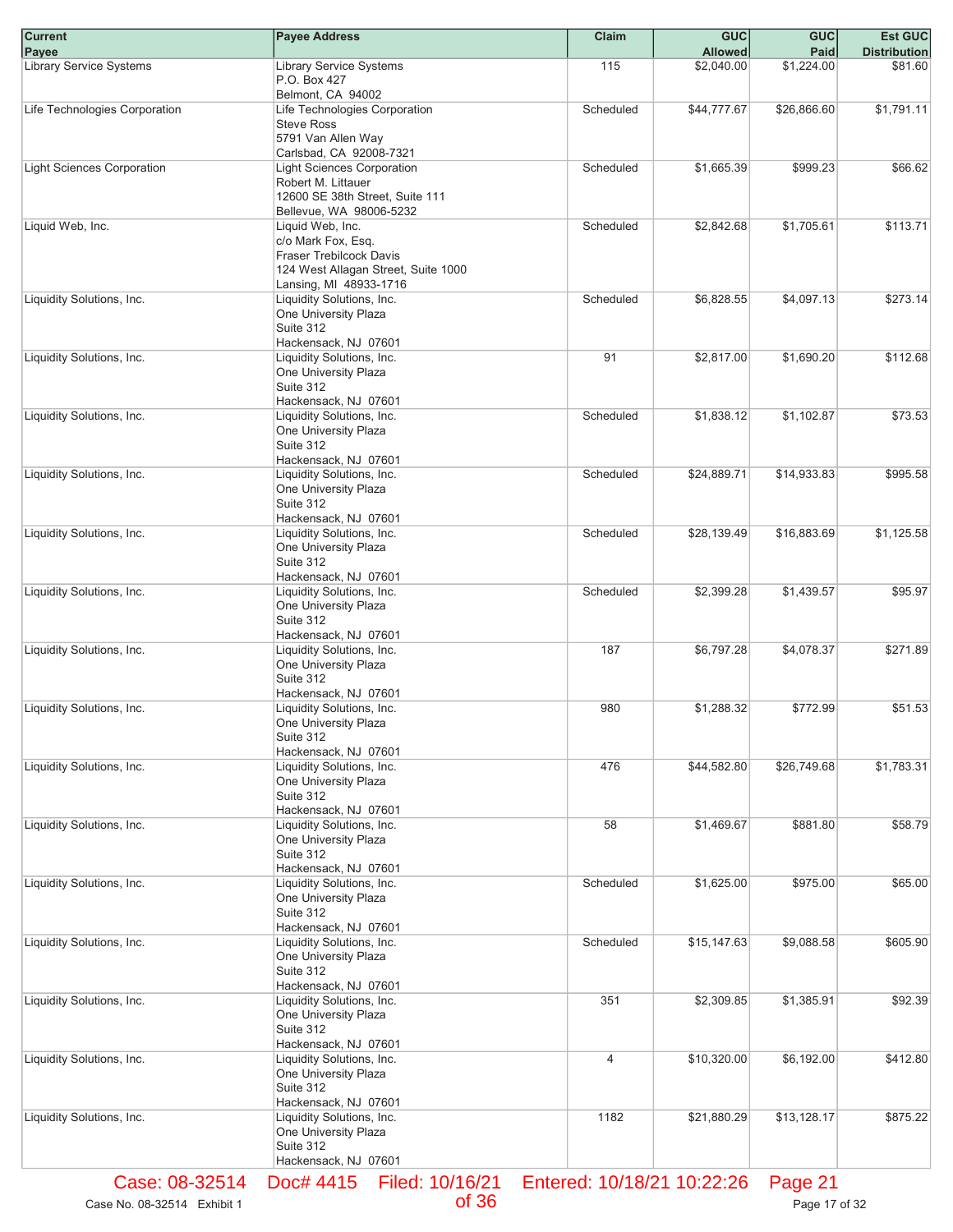| Current                                 | <b>Payee Address</b>                                              | Claim     | <b>GUC</b>   | <b>GUC</b>  | <b>Est GUC</b>      |
|-----------------------------------------|-------------------------------------------------------------------|-----------|--------------|-------------|---------------------|
| Payee                                   |                                                                   |           | Allowed      | Paid        | <b>Distribution</b> |
| Liquidity Solutions, Inc.               | Liquidity Solutions, Inc.                                         | Scheduled | \$2,454.46   | \$1,472.68  | \$98.17             |
|                                         | One University Plaza<br>Suite 312                                 |           |              |             |                     |
|                                         | Hackensack, NJ 07601                                              |           |              |             |                     |
| Liquidity Solutions, Inc.               | Liquidity Solutions, Inc.                                         | 112       | \$5,094.84   | \$3,056.90  | \$203.80            |
|                                         | One University Plaza                                              |           |              |             |                     |
|                                         | Suite 312                                                         |           |              |             |                     |
|                                         | Hackensack, NJ 07601                                              |           |              |             |                     |
| Liquidity Solutions, Inc.               | Liquidity Solutions, Inc.                                         | Scheduled | \$19,009.58  | \$11,405.75 | \$760.38            |
|                                         | One University Plaza                                              |           |              |             |                     |
|                                         | Suite 312<br>Hackensack, NJ 07601                                 |           |              |             |                     |
| Liquidity Solutions, Inc.               | Liquidity Solutions, Inc.                                         | Scheduled | \$6,205.18   | \$3,723.11  | \$248.21            |
|                                         | One University Plaza                                              |           |              |             |                     |
|                                         | Suite 312                                                         |           |              |             |                     |
|                                         | Hackensack, NJ 07601                                              |           |              |             |                     |
| Liquidity Solutions, Inc.               | Liquidity Solutions, Inc.                                         | Scheduled | \$16,441.88  | \$9,865.13  | \$657.67            |
|                                         | One University Plaza                                              |           |              |             |                     |
|                                         | Suite 312                                                         |           |              |             |                     |
| Liquidity Solutions, Inc.               | Hackensack, NJ 07601                                              |           |              |             |                     |
|                                         | Liquidity Solutions, Inc.<br>One University Plaza                 | 416       | \$6,211.70   | \$3,727.02  | \$248.47            |
|                                         | Suite 312                                                         |           |              |             |                     |
|                                         | Hackensack, NJ 07601                                              |           |              |             |                     |
| Liquidity Solutions, Inc.               | Liquidity Solutions, Inc.                                         | Scheduled | \$50,182.80  | \$30,109.68 | \$2,007.31          |
|                                         | One University Plaza                                              |           |              |             |                     |
|                                         | Suite 312                                                         |           |              |             |                     |
|                                         | Hackensack, NJ 07601                                              |           |              |             |                     |
| Liquidity Solutions, Inc.               | Liquidity Solutions, Inc.                                         | Scheduled | \$3.607.94   | \$2,164.76  | \$144.32            |
|                                         | One University Plaza                                              |           |              |             |                     |
|                                         | Suite 312                                                         |           |              |             |                     |
|                                         | Hackensack, NJ 07601                                              | Scheduled |              |             |                     |
| Liu, Shen & Associates                  | Liu, Shen & Associates<br>PO Box 9055 10th Flr Hanhai Plz         |           | \$18,289.95  | \$10,973.97 | \$731.60            |
|                                         | 10 Calhefang Rd Haidian Dist                                      |           |              |             |                     |
|                                         | <b>Beijing 100080</b>                                             |           |              |             |                     |
|                                         | China                                                             |           |              |             |                     |
| Loacker, Lynn                           | Loacker, Lynn                                                     | 1089      | \$8,190.00   | \$4,914.00  | \$327.60            |
|                                         | 71 East 77th Street, #4D                                          |           |              |             |                     |
|                                         | New York, NY 10075-1827                                           |           |              |             |                     |
| Loudeye Corp.                           | Loudeye Corp.                                                     | Scheduled | \$620.58     | \$328.91    | \$68.26             |
|                                         | Legal Counsel Nokia Inc. 6000 Connection                          |           |              |             |                     |
|                                         | Irving, TX 75039                                                  |           |              |             |                     |
| Lovells LLP                             | Lovells LLP<br>Daniel J. Lanigan                                  | 889       | \$34,196.11  | \$20,517.67 | \$1,367.84          |
|                                         | c/o Hogan Lovells US LLP                                          |           |              |             |                     |
|                                         | 875 Third Avenue                                                  |           |              |             |                     |
|                                         | New York, NY 10022-6225                                           |           |              |             |                     |
| Luxor Cabs                              | Luxor Cabs                                                        | 53        | \$4,337.95   | \$2,602.77  | \$173.52            |
|                                         | 2230 Jerrold Avenue                                               |           |              |             |                     |
|                                         | San Francisco, CA 94124                                           |           |              |             |                     |
| LVMH Moet Hennessy Louis Vuitton, Inc.  | LVMH Moet Hennessy Louis Vuitton, Inc.                            | Scheduled | \$47,056.49  | \$28,233.89 | \$1,882.26          |
|                                         | 525 Market Street, 33rd Floor                                     |           |              |             |                     |
|                                         | San Francisco, CA 94105-2769                                      |           |              |             |                     |
| M. Laurence & Linda Popofsky 1996 Trust | M. Laurence & Linda Popofsky 1996 Trust<br>1940 Broadway, Apt. 10 | 342       | \$104,589.98 | \$62,753.99 | \$4,183.60          |
|                                         | San Francisco, CA 94109-2216                                      |           |              |             |                     |
| Macquarie Holdings USA                  | Macquarie Holdings USA                                            | Scheduled | \$486.00     | \$213.84    | \$97.20             |
|                                         | Kathleen Hahn                                                     |           |              |             |                     |
|                                         | 125 W. 55th Street, 9th Floor                                     |           |              |             |                     |
|                                         | New York, NY 10019-5369                                           |           |              |             |                     |
| Maer, William D                         | Maer, William D                                                   | 461       | \$65,000.00  | \$39,000.00 | \$2,600.00          |
|                                         | 3206 30th Avenue, W                                               |           |              |             |                     |
|                                         | Seattle, WA 98199-2734                                            |           |              |             |                     |
| Maestrelli, Riccardo                    | Maestrelli, Riccardo                                              | Scheduled | \$5,682.51   | \$3,409.51  | \$227.30            |
|                                         | Piazza Artom, 12                                                  |           |              |             |                     |
|                                         | Firenze 20127                                                     |           |              |             |                     |
|                                         | Italy<br><b>Magnum Print Solutions</b>                            | 479       |              | \$343.59    | \$71.31             |
| <b>Magnum Print Solutions</b>           | 5300 4th Avenue South                                             |           | \$648.28     |             |                     |
|                                         | Seattle, WA 98108                                                 |           |              |             |                     |
| <b>Makar Properties</b>                 | <b>Makar Properties</b>                                           | Scheduled | \$4,283.14   | \$2,569.88  | \$171.33            |
|                                         | 4100 MacArthur Blvd., Suite 200                                   |           |              |             |                     |
|                                         | Newport Beach, CA 92660-2064                                      |           |              |             |                     |
|                                         |                                                                   |           |              |             |                     |

Case: 08-32514 Doc# 4415 Filed: 10/16/21 Entered: 10/18/21 10:22:26 Page 22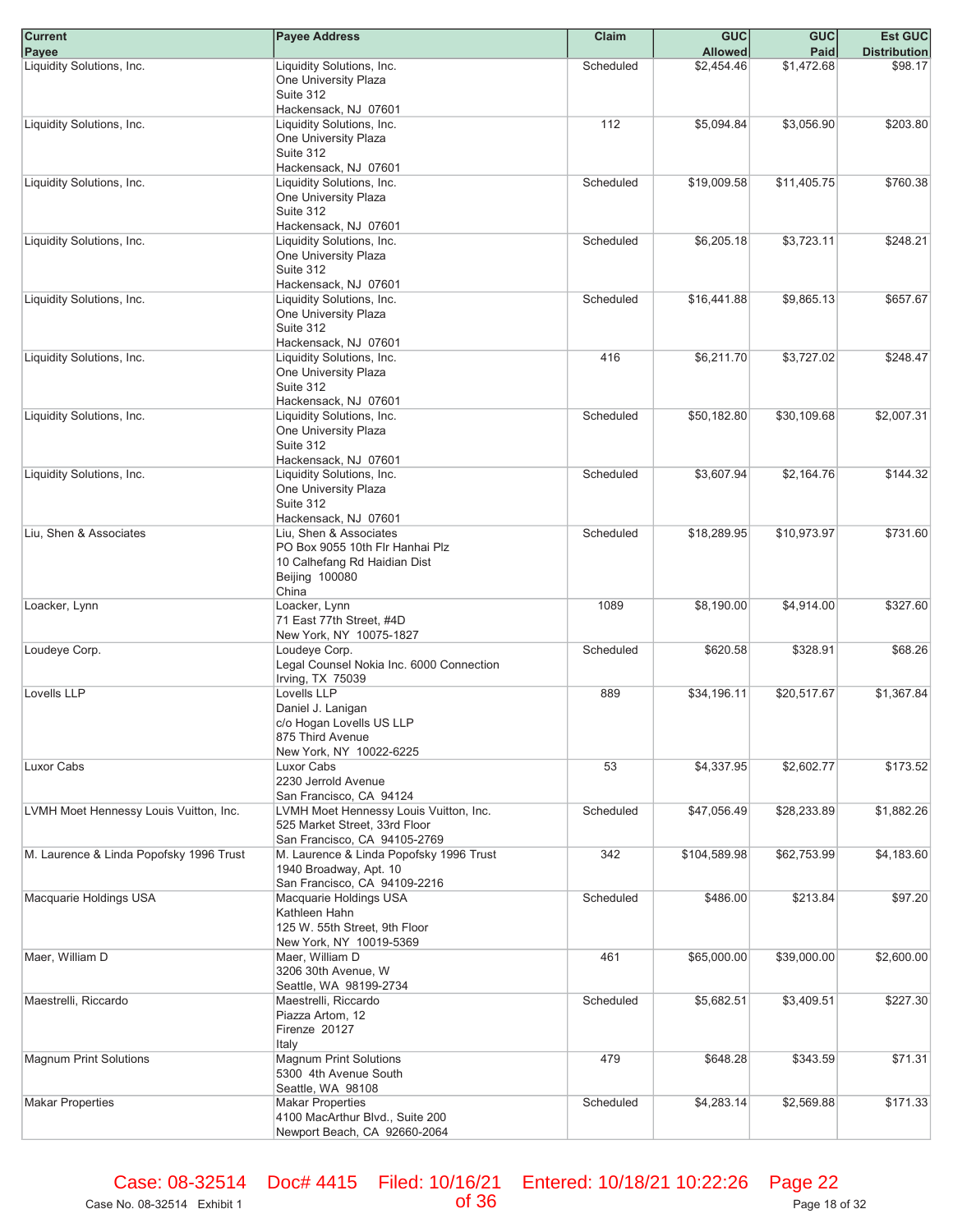| <b>Current</b>                                    | <b>Payee Address</b>                                                                              | Claim                      | <b>GUC</b>                 | <b>GUC</b>               | Est GUC                        |
|---------------------------------------------------|---------------------------------------------------------------------------------------------------|----------------------------|----------------------------|--------------------------|--------------------------------|
| Payee<br>Marketron International, Inc., a Delawar | Marketron International, Inc., a Delawar                                                          | Scheduled                  | <b>Allowed</b><br>\$652.00 | Paid<br>\$345.56         | <b>Distribution</b><br>\$71.72 |
|                                                   | c/o Marketron Broadcast Solutions                                                                 |                            |                            |                          |                                |
|                                                   | Attn: Bacquel Smith<br>101 Empty Saddle Trail                                                     |                            |                            |                          |                                |
| Martin, Judy                                      | Hailey, ID 83333-8437<br>Martin, Judy                                                             | 1123                       | \$13,420.00                | \$8,052.00               | \$536.80                       |
|                                                   | c/o 13985 Hudson St.<br>Thornton, CO 80602-7834                                                   |                            |                            |                          |                                |
| Martindale-Hubbell                                | Martindale-Hubbell<br>121 Chanlon Road<br>Suite 110                                               | 266                        | \$114,775.59               | \$68,865.35              | \$4,591.03                     |
|                                                   | New Providence, NJ 07974-1541                                                                     |                            |                            |                          |                                |
| Martinez, Sierra                                  | Martinez, Sierra                                                                                  | 309                        | \$10,000.00                | \$6,000.00               | \$400.00                       |
|                                                   | 598 63rd Street Unit 3<br>Oakland, CA 94609                                                       |                            |                            |                          |                                |
| Masco Corporation                                 | <b>Masco Corporation</b><br>21001 Van Born Road                                                   | Scheduled                  | \$28,128.45                | \$16,877.07              | \$1,125.14                     |
|                                                   | Taylor, MI 48180                                                                                  |                            |                            |                          |                                |
| Masimo Corporation                                | <b>Masimo Corporation</b><br>40 Parker                                                            | Scheduled                  | \$8,518.98                 | \$5,111.39               | \$340.76                       |
|                                                   | Irvine, CA 92618                                                                                  |                            |                            |                          |                                |
| McAfee, Inc                                       | McAfee, Inc<br>Chrissy Smith - Legal Matter Manager<br>Mailstop: 1S250<br>5000 Headquarters Drive | Scheduled                  | \$29,372.23                | \$17,623.34              | \$1,174.89                     |
|                                                   | Plano, TX 75024-5826                                                                              |                            |                            |                          |                                |
| McDonnell, Susie                                  | McDonnell, Susie<br>3684 Londonderry Road<br>Santa Clara, CA 95050-6635                           | Scheduled                  | \$16,792.78                | \$10,075.67              | \$671.71                       |
| <b>McKesson Corporation</b>                       | <b>McKesson Corporation</b>                                                                       | Scheduled                  | \$8,709.65                 | \$5,225.79               | \$348.39                       |
|                                                   | One Post Street<br>San Francisco, CA 94104                                                        |                            |                            |                          |                                |
| <b>McNevin Cleaning Specialists</b>               | <b>McNevin Cleaning Specialists</b>                                                               | 513                        | \$5,181.42                 | \$3,108.85               | \$207.26                       |
|                                                   | 1186 San Mateo Avenue<br>South San Francisco, CA 94080-6602                                       |                            |                            |                          |                                |
| Meadowcroft, Jr., Thomas                          | Meadowcroft, Jr., Thomas<br>400 Woodland Road                                                     | Scheduled                  | \$1,921.50                 | \$1,152.90               | \$76.86                        |
|                                                   | Kentfield, CA 94904                                                                               |                            |                            |                          |                                |
| <b>MedStar Health</b>                             | MedStar Health<br>5565 Sterrett Place<br>Columbia, MD 21044-2665                                  | Scheduled                  | \$2,135.69                 | \$1,281.41               | \$85.43                        |
| Melcher, Jerry E.                                 | Melcher, Jerry E.                                                                                 | 533                        | \$49,264.47                | \$29,558.68              | \$1,970.58                     |
|                                                   | 1726 Eagleridge Dr.<br>Bellingham, WA 98226-8794                                                  |                            |                            |                          |                                |
| Mendelowitz, Adam                                 | Mendelowitz, Adam                                                                                 | 103                        | \$10,000.00                | \$6,000.00               | \$400.00                       |
|                                                   | 216 Purchase St Unit E<br>Rye, NY 10580                                                           |                            |                            |                          |                                |
| Mercer                                            | Mercer                                                                                            | 378                        | \$6,881.25                 | \$4,128.75               | \$275.25                       |
|                                                   | P.O. Box 730212<br>Dallas, TX 75373-0212                                                          |                            |                            |                          |                                |
| Mercer, M. Ray                                    | Mercer, M. Ray                                                                                    | 1047                       | \$96,023.16                | \$57,613.90              | \$3,840.92                     |
|                                                   | c/o UPS Store, Box 333<br>3515-B Longmire Drive                                                   |                            |                            |                          |                                |
|                                                   | College Station, TX 77845-5489                                                                    |                            |                            |                          |                                |
| <b>Merck Research Laboratories</b>                | Merck Research Laboratories<br>P.O. Box 2000, RY 60-30                                            | Scheduled                  | \$10.795.24                | \$6,477.14               | \$431.81                       |
|                                                   | Rahway, NJ 07065-0900                                                                             |                            |                            |                          |                                |
| Metro One Telecommunications, Inc.                | Metro One Telecommunications, Inc.<br>14001 SE 1st St. Suite 201<br>Vancouver, WA 98684           | Scheduled                  | \$1,106.66                 | \$586.53                 | \$121.73                       |
| <b>Mewburn Ellis</b>                              | <b>Mewburn Ellis</b>                                                                              | Scheduled                  | \$3,250.00                 | \$1,950.00               | \$130.00                       |
|                                                   | 40 Basinghall Street<br>London EC2V 5DE                                                           |                            |                            |                          |                                |
| <b>MGE UPS Systems</b>                            | United Kingdom<br><b>MGE UPS Systems</b>                                                          | 756                        | \$30,539.56                | \$18,323.74              | \$1,221.58                     |
|                                                   | Coface North America Insurance<br>650 College Road East, Suite 2005                               |                            |                            |                          |                                |
|                                                   | Princeton, NJ 08540                                                                               |                            |                            |                          |                                |
| Michael D. Rabkin Eye Institute                   | Michael D. Rabkin Eye Institute<br>P.O. Box 471779<br>San Francisco, CA 94147-1779                | Scheduled                  | \$1,304.47                 | \$782.68                 | \$52.18                        |
| Michigan Consolidated Gas Company                 | Michigan Consolidated Gas Company                                                                 | Scheduled                  | \$3,127.61                 | \$453.50                 | \$1,548.17                     |
|                                                   | c/o DTE Energy<br>Attn: Abed Houssari or Rob Lee<br>One Energy Plaza, 655 G.O.                    |                            |                            |                          |                                |
|                                                   | Detroit, MI 48226-1221                                                                            |                            |                            |                          |                                |
| Case: 08-32514<br>Case No. 08-32514 Exhibit 1     | Filed: 10/16/21<br>Doc# 4415<br>of 36                                                             | Entered: 10/18/21 10:22:26 |                            | Page 23<br>Page 19 of 32 |                                |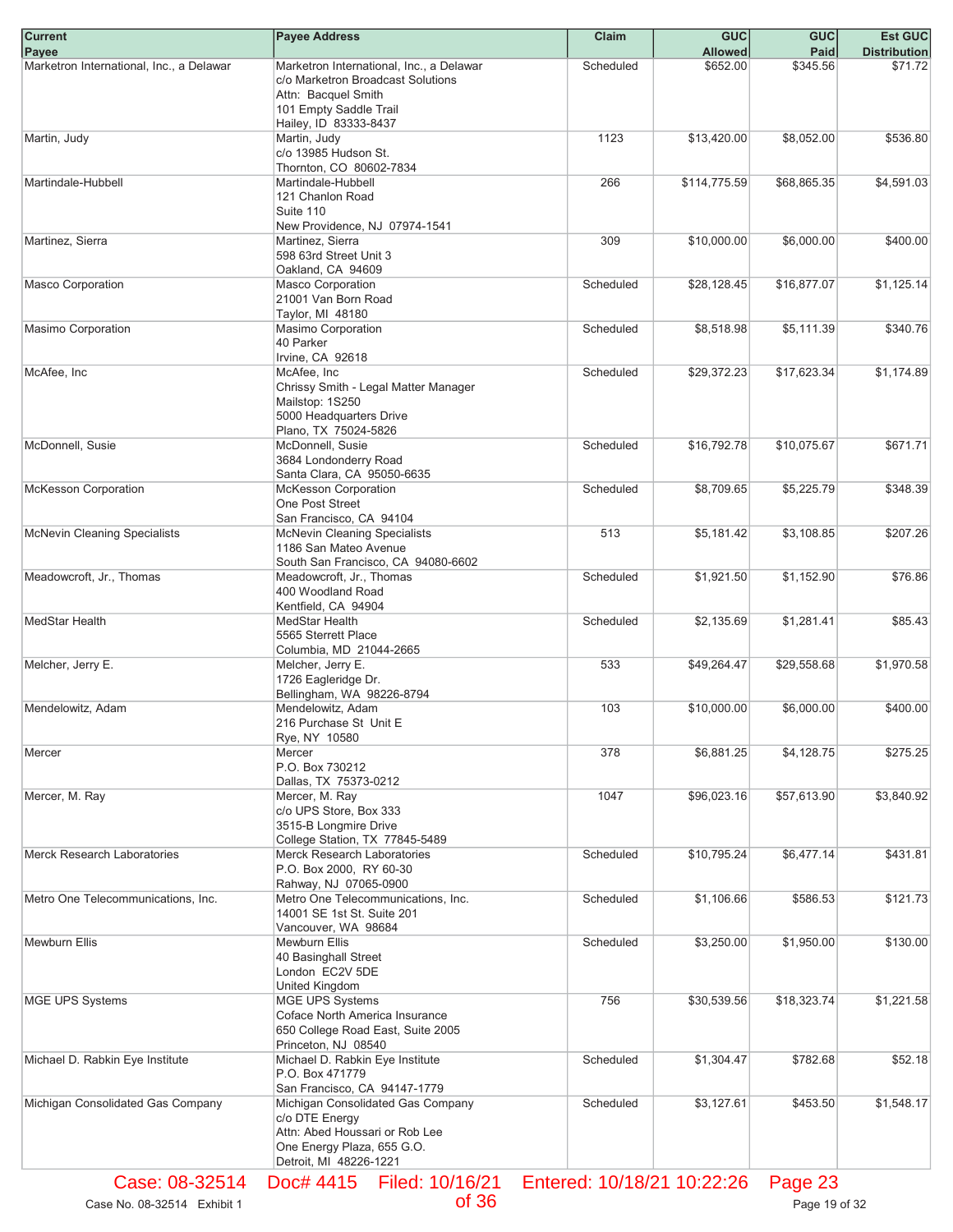| <b>Current</b>                   | <b>Payee Address</b>                                                 | Claim          | <b>GUC</b>     | <b>GUC</b>  | <b>Est GUC</b>      |
|----------------------------------|----------------------------------------------------------------------|----------------|----------------|-------------|---------------------|
| Payee                            |                                                                      |                | <b>Allowed</b> | Paid        | <b>Distribution</b> |
| Milio's Sandwiches               | <b>Milio's Sandwiches</b>                                            | 470            | \$78.53        | \$0.00      | \$50.26             |
|                                  | 5585 Guilford Rd.                                                    |                |                |             |                     |
|                                  | Madison, WI 53711-5801                                               |                |                |             |                     |
| Miller, Ashley                   | Miller, Ashley                                                       | Scheduled      | \$10,000.00    | \$5,300.00  | \$1,100.00          |
|                                  | 1113 R Street, NW                                                    |                |                |             |                     |
|                                  | Washington, DC 20009-4318                                            |                |                |             |                     |
| Mirage Systems                   | Mirage Systems                                                       | Scheduled      | \$11,778.21    | \$7,066.93  | \$471.12            |
|                                  | 2188 Bering Drive                                                    |                |                |             |                     |
|                                  | San Jose, CA 95131-2013<br><b>Mitral Interventions</b>               |                |                |             |                     |
| <b>Mitral Interventions</b>      | William S. Tremulis                                                  | Scheduled      | \$853.61       | \$452.41    | \$93.90             |
|                                  | 261 Monaco Drive                                                     |                |                |             |                     |
|                                  | Redwood City, CA 94065                                               |                |                |             |                     |
| Mobile Iron. Inc.                | Mobile Iron, Inc.                                                    | Scheduled      | \$2,195.18     | \$1,317.11  | \$87.81             |
|                                  | <b>Jim Buckley</b>                                                   |                |                |             |                     |
|                                  | 415 East Middlefield Road                                            |                |                |             |                     |
|                                  | Mountain View, CA 94043-4005                                         |                |                |             |                     |
| Mohawk Industries, Inc.          | Mohawk Industries, Inc.                                              | Scheduled      | \$683.12       | \$362.05    | \$75.15             |
|                                  | <b>Misty Young</b>                                                   |                |                |             |                     |
|                                  | 160 South industrial Blvd.                                           |                |                |             |                     |
|                                  | Calhoun, GA 30701-3030                                               |                |                |             |                     |
| Monk, Alonzo                     | Monk. Alonzo                                                         | Scheduled      | \$520.17       | \$275.69    | \$57.22             |
|                                  | 3590 N. Woodridge Drive                                              |                |                |             |                     |
|                                  | Decatur, IL 62526-1376                                               |                |                |             |                     |
| Monster Worldwide                | Monster Worldwide                                                    | 85             | \$19,308.75    | \$11,585.25 | \$772.35            |
|                                  | 7800 W. Brown Dear Road                                              |                |                |             |                     |
|                                  | Suite 200                                                            |                |                |             |                     |
|                                  | Milwaukee, WI 53223-1915                                             |                |                |             |                     |
| Moore, Alfred D.                 | Moore, Alfred D.                                                     | $\overline{2}$ | \$100,000.00   | \$60,000.00 | \$4,000.00          |
|                                  | 1212 66th Street                                                     |                |                |             |                     |
|                                  | Emeryville, CA 94608-1117                                            |                |                |             |                     |
| Morgan, Reed                     | Morgan, Reed                                                         | 967            | \$5,815.46     | \$3,489.28  | \$232.61            |
|                                  | 4707 Valley Ridge Ct                                                 |                |                |             |                     |
|                                  | Fort Collins, CO 80526-6500                                          |                |                |             |                     |
| <b>Morgenthaler Ventures</b>     | Morgenthaler Ventures                                                | Scheduled      | \$2,958.50     | \$1,775.10  | \$118.34            |
|                                  | 2710 Sand Hill Rd., Ste. 100                                         |                |                |             |                     |
|                                  | Menlo Park, CA 94025-7020                                            |                |                |             |                     |
| MorphoTrust USA, Inc.            | MorphoTrust USA, Inc.                                                | Scheduled      | \$3,625.28     | \$2,175.17  | \$145.01            |
|                                  | <b>Russell Rodrigues</b>                                             |                |                |             |                     |
|                                  | 296 Concord Road, Suite 300                                          |                |                |             |                     |
|                                  | Billerica, MA 01821-3487                                             |                |                |             |                     |
| Moshir, Sean                     | Moshir, Sean                                                         | Scheduled      | \$1,728.37     | \$1,037.02  | \$69.14             |
|                                  | 20701 N. Scottsdale Road Suite 107-455                               |                |                |             |                     |
|                                  | Scottsdale, AZ 85255-6413                                            |                |                |             |                     |
| Move Management, Inc.            | Move Management, Inc.                                                | 125            | \$43,920.65    | \$26,352.39 | \$1,756.83          |
|                                  | PO Box 95246                                                         |                |                |             |                     |
|                                  | Chicago, IL 60694-5246                                               |                |                |             |                     |
| MPC Insurance, Ltd               | MPC Insurance, Ltd                                                   | 604            | \$57,881.94    | \$34,729.16 | \$2,315.28          |
|                                  | %Marsh Management Services, Inc.                                     |                |                |             |                     |
|                                  | 463 Mountain View Drive, Suite 30                                    |                |                |             |                     |
|                                  | Colchester, VT 05446                                                 |                |                |             |                     |
| Multiband                        | Multiband                                                            | Scheduled      | \$78.57        | \$0.00      | \$50.28             |
|                                  | Dept 1929                                                            |                |                |             |                     |
|                                  | Denver, CO 80271-1929                                                |                |                |             |                     |
| Music Express, Inc.              | Music Express, Inc.                                                  | 34             | \$11,068.29    | \$6,640.97  | \$442.74            |
|                                  | <b>Steve Turkel</b>                                                  |                |                |             |                     |
|                                  | File 1980 1801 W. Olympic Blvd.                                      |                |                |             |                     |
|                                  | Pasadena, CA 91199-1980                                              |                |                |             |                     |
| <b>Mylan Pharmaceuticals</b>     | <b>Mylan Pharmaceuticals</b>                                         | Scheduled      | \$934.70       | \$495.39    | \$102.82            |
|                                  | 781 Chestnut Ridge Road                                              |                |                |             |                     |
|                                  | Morgantown, WV 26505                                                 |                |                |             |                     |
| Nanobio Corporation              | Nanobio Corporation                                                  | Scheduled      | \$1,213.00     | \$642.89    | \$133.43            |
|                                  | Laura Scallion, Controller                                           |                |                |             |                     |
|                                  | 2311 Green Road, Suite A                                             |                |                |             |                     |
|                                  | Ann Arbor, MI 48105-2965                                             |                |                |             |                     |
| Narayanan, Ranjit                | Narayanan, Ranjit                                                    | Scheduled      | \$10,000.00    | \$6,000.00  | \$400.00            |
|                                  | 16797 NE 35th St.                                                    |                |                |             |                     |
|                                  | Bellevue, WA 98008-6159                                              |                |                |             |                     |
| Nathan, Manu                     | Nathan, Manu                                                         | Scheduled      | \$10,000.00    | \$6,000.00  | \$400.00            |
|                                  | 175 W. 12th St., Apt. 7D                                             |                |                |             |                     |
|                                  | New York, NY 10011                                                   |                |                |             |                     |
| National Car Rental              | National Car Rental                                                  | Scheduled      | \$2,584.92     | \$1,550.95  | \$103.40            |
|                                  | P.O. Box 402334                                                      |                |                |             |                     |
|                                  | Atlanta, GA 30384-2334                                               |                |                |             |                     |
| National Corporate Research, Ltd | National Corporate Research, Ltd                                     | 355            | \$28,365.90    | \$17,019.54 | \$1,134.64          |
|                                  | 10 E 40th St., 10th FI                                               |                |                |             |                     |
| Case: 08-32514                   | D6C#º44Y5 <sup>1001</sup> Fife0: 10/16/21 Entered: 10/18/21 10:22:26 |                |                | Page 24     |                     |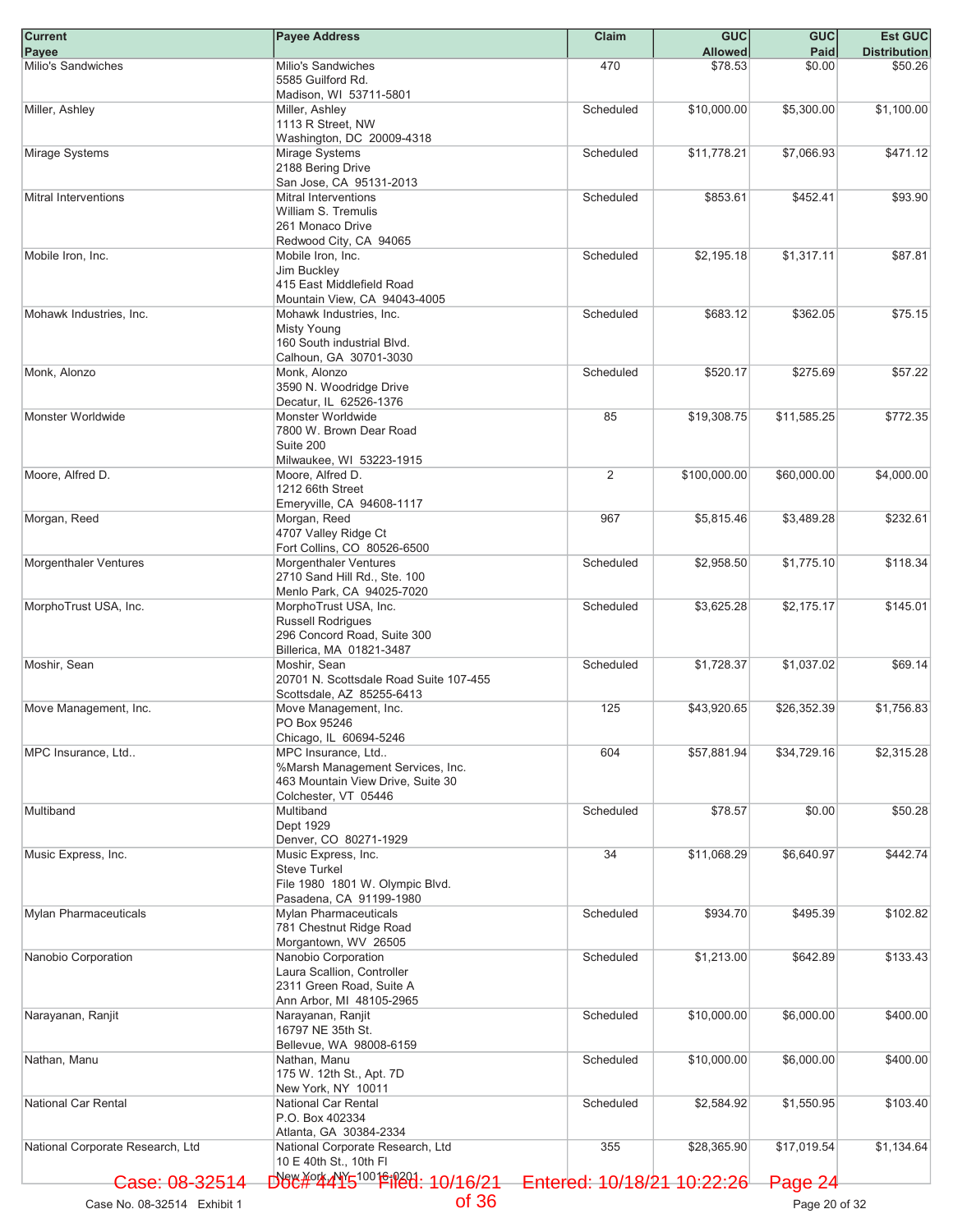| Current                              | <b>Payee Address</b>                 | <b>Claim</b> | <b>GUC</b>   | <b>GUC</b>   | <b>Est GUC</b>      |
|--------------------------------------|--------------------------------------|--------------|--------------|--------------|---------------------|
| Payee                                |                                      |              | Allowed      | Paid         | <b>Distribution</b> |
| National Semiconductor (ActSolar)    | National Semiconductor (ActSolar)    | Scheduled    | \$7,764.63   | \$4,658.78   | \$310.58            |
|                                      | <b>Accounts Receivable</b>           |              |              |              |                     |
|                                      | 12500 TI Boulevard                   |              |              |              |                     |
|                                      | <b>MS8688</b>                        |              |              |              |                     |
|                                      | Dallas, TX 75243-0592                |              |              |              |                     |
| Neff, Thomas B.                      | Neff, Thomas B.                      | Scheduled    | \$610.32     | \$323.47     | \$67.13             |
|                                      | 190 Glenwood Ave.                    |              |              |              |                     |
|                                      | Atherton, CA 94207-3114              |              |              |              |                     |
| <b>Nelson Staffing Solutions</b>     | <b>Nelson Staffing Solutions</b>     | 175          | \$11,604.59  | \$6,962.75   | \$464.19            |
|                                      | 19080 Lomita Avenue                  |              |              |              |                     |
|                                      | Sonoma, CA 95476-5453                |              |              |              |                     |
| NeoCarta Ventures                    | <b>NeoCarta Ventures</b>             | Scheduled    | \$5,130.00   | \$3,078.00   | \$205.20            |
|                                      | 204 E. 2nd Avenue, Suite 428         |              |              |              |                     |
|                                      | San Mateo, CA 94401-3963             |              |              |              |                     |
| <b>Nereus Pharmaceuticals</b>        | Nereus Pharmaceuticals               | Scheduled    | \$1,966.82   | \$1,180.09   | \$78.67             |
|                                      | PO Box 675763                        |              |              |              |                     |
|                                      | Rancho Santa Fe, CA 92067            |              |              |              |                     |
| Network Global Logistics             | <b>Network Global Logistics</b>      | Scheduled    | \$1,352.90   | \$811.74     | \$54.12             |
|                                      | Casey Schafhina                      |              |              |              |                     |
|                                      | 320 Interlocken Parkway Suite 100    |              |              |              |                     |
|                                      | Bloomfield, CO 80021-3475            |              |              |              |                     |
| Neuman Family 2000 Trust             | Neuman Family 2000 Trust             | 719-2        | \$31,000.00  | \$18,600.00  | \$1,240.00          |
|                                      | 6415 Horsemans Canyon Drive          |              |              |              |                     |
|                                      | Walnut Creek, CA 94595               |              |              |              |                     |
| Neuman, K. William                   | Neuman, K. William                   | 720-1        | \$308,503.77 | \$185,102.26 | \$12,340.15         |
|                                      | 6415 Horsemans Canyon Drive          |              |              |              |                     |
|                                      | Walnut Creek, CA 94595               |              |              |              |                     |
| Neuralab Ltd.                        | Neuralab Ltd.                        | Scheduled    | \$7,715.74   | \$4,629.44   | \$308.63            |
|                                      | Kevin Insley                         |              |              |              |                     |
|                                      | Suite 1645, 48 Par La Ville Road     |              |              |              |                     |
|                                      | Hamilton HM 11                       |              |              |              |                     |
|                                      | <b>BERMUDA</b>                       |              |              |              |                     |
| NeuraLieve, Inc.                     | NeuraLieve, Inc.                     | Scheduled    | \$599.35     | \$317.66     | \$65.92             |
|                                      | 240 N. Wolfe Road                    |              |              |              |                     |
|                                      | Sunnyvale, CA 94085-4510             |              |              |              |                     |
| <b>NextPoint Networks</b>            | <b>NextPoint Networks</b>            | Scheduled    | \$50,242.70  | \$30,145.62  | \$2,009.71          |
|                                      | c/o GenBand, Inc.                    |              |              |              |                     |
|                                      | 2801 Network Blvd, #300              |              |              |              |                     |
|                                      | Frisco, TX 75034-1881                |              |              |              |                     |
| Norgren, William E.                  | Norgren, William E.                  | Scheduled    | \$1,500.00   | \$900.00     | \$60.00             |
|                                      | P.O. Box P                           |              |              |              |                     |
|                                      | Rancho Santa Fe, CA 92067-0639       |              |              |              |                     |
| Norman, Michael                      | Norman, Michael                      | 1049         | \$10,000.00  | \$6,000.00   | \$400.00            |
|                                      | 7765 Hansom Drive                    |              |              |              |                     |
|                                      | Oakland, CA 94605                    |              |              |              |                     |
| North Star Ice Equipment Corporation | North Star Ice Equipment Corporation | Scheduled    | \$2,200.00   | \$1,320.00   | \$88.00             |
|                                      | P.O. Box 80227                       |              |              |              |                     |
|                                      | Seattle, WA 98108-0227               |              |              |              |                     |
| <b>Northeast Utilities</b>           | <b>Northeast Utilities</b>           | Scheduled    | \$2,259.52   | \$1,355.71   | \$90.38             |
|                                      | P.O. Box 270                         |              |              |              |                     |
|                                      | Hartford, CT 06141-0270              |              |              |              |                     |
| Northwest Legal Support, Inc.        | Northwest Legal Support, Inc.        | 120          | \$482.25     | \$255.59     | \$53.05             |
|                                      | <b>Andrew Webster</b>                |              |              |              |                     |
|                                      | 4816 Aurora Avenue North             |              |              |              |                     |
|                                      | Seattle, WA 98103-6518               |              |              |              |                     |
| Offshore Kinematics Inc.             | Offshore Kinematics Inc.             | Scheduled    | \$3,541.60   | \$2,124.96   | \$141.66            |
|                                      | <b>Julie Yamat</b>                   |              |              |              |                     |
|                                      | 16340 Park Ten Place                 |              |              |              |                     |
|                                      | Houston, TX 77084-1542               |              |              |              |                     |
| Olsson Frank Weeda                   | Olsson Frank Weeda                   | 289          | \$20,056.79  | \$12,034.07  | \$802.28            |
|                                      | 2000 Pennsylvania Ave. NW Suite 3000 |              |              |              |                     |
|                                      | Washington, DC 20006                 |              |              |              |                     |
| One Earth Capital                    | One Earth Capital                    | Scheduled    | \$4,246.50   | \$2,547.90   | \$169.86            |
|                                      | 201 Entrada Drive                    |              |              |              |                     |
|                                      | Santa Monica, CA 90402-1220          |              |              |              |                     |
| Oregon Department of Transportation  | Oregon Department of Transportation  | 575          | \$36,428.00  | \$21,856.80  | \$1,457.12          |
|                                      | 355 Capitol St. NE MS 32             |              |              |              |                     |
|                                      | Salem, OR 97301-3781                 |              |              |              |                     |
| Pacer Service Center                 | Pacer Service Center                 | Scheduled    | \$6,184.64   | \$3,710.78   | \$247.39            |
|                                      | P. O. Box 70951                      |              |              |              |                     |
|                                      | Charlotte, NC 28272-0951             |              |              |              |                     |
| Pacific Gas & Electric Company       | Pacific Gas & Electric Company       | Scheduled    | \$23,013.88  | \$13,808.33  | \$920.55            |
|                                      | Law Department P.O. Box 7133         |              |              |              |                     |
|                                      | San Francisco, CA 94120-7133         |              |              |              |                     |

Case: 08-32514 Doc# 4415 Filed: 10/16/21 Entered: 10/18/21 10:22:26 Page 25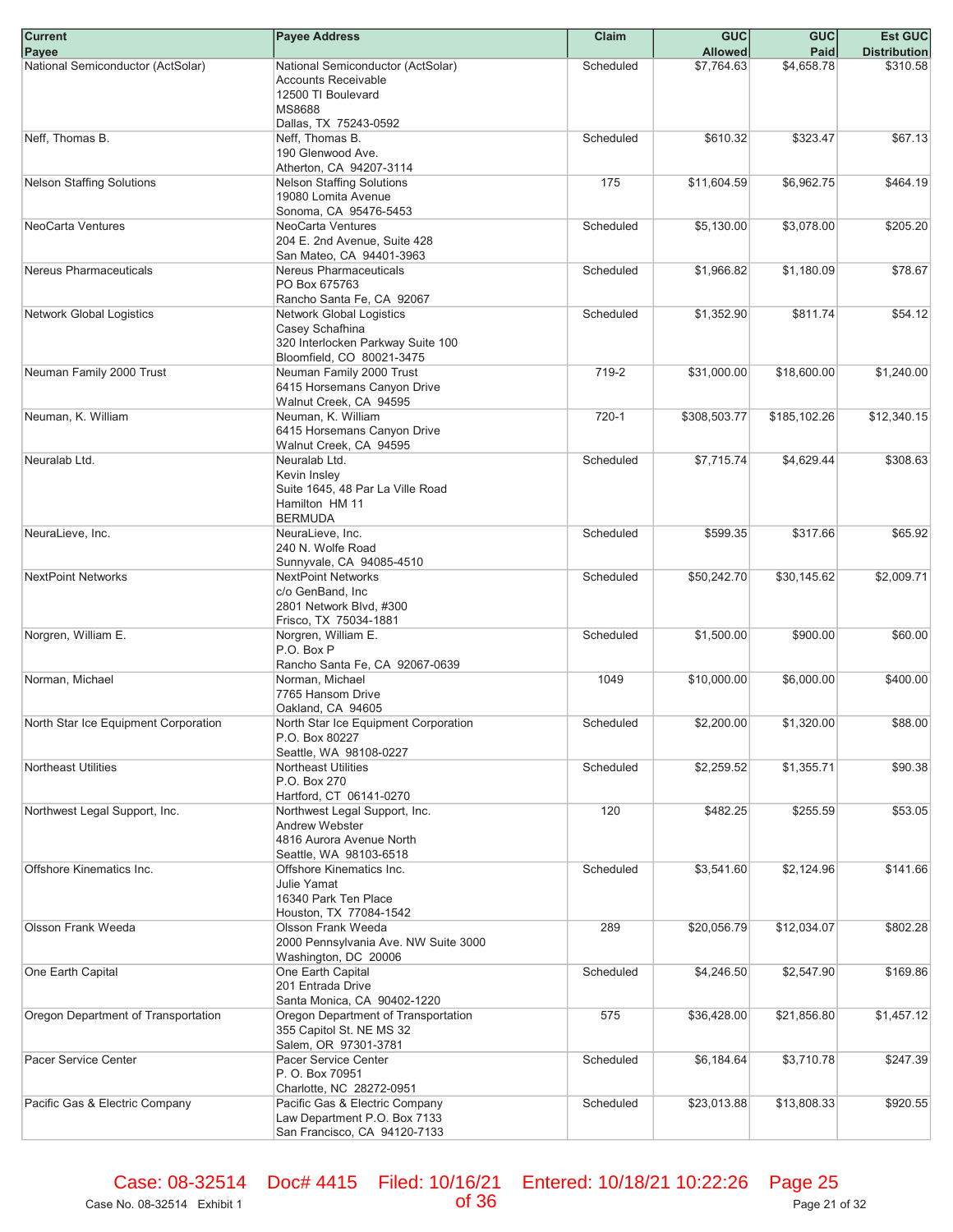| <b>Current</b>                     | <b>Payee Address</b>                                                 | Claim     | <b>GUC</b>            | <b>GUC</b>         | <b>Est GUC</b>                  |
|------------------------------------|----------------------------------------------------------------------|-----------|-----------------------|--------------------|---------------------------------|
| Payee<br>Pacific Metro, LLC        | Pacific Metro, LLC                                                   | Scheduled | Allowed<br>\$7,775.28 | Paid<br>\$4,665.17 | <b>Distribution</b><br>\$311.01 |
|                                    | <b>Robert Murray</b>                                                 |           |                       |                    |                                 |
|                                    | 900 Lightpost Way                                                    |           |                       |                    |                                 |
|                                    | Morgan Hill, CA 95037-2869                                           |           |                       |                    |                                 |
| Paganini Electric Corporation      | Paganini Electric Corporation<br>190 Hubbell Street                  | 430       | \$600.00              | \$318.00           | \$66.00                         |
|                                    | San Francisco, CA 94107-2219                                         |           |                       |                    |                                 |
| <b>Paradise Florist</b>            | Paradise Florist                                                     | 94        | \$607.89              | \$322.18           | \$66.87                         |
|                                    | 735 S. Figueroa St.                                                  |           |                       |                    |                                 |
|                                    | Los Angeles, CA 90017-2571                                           |           |                       |                    |                                 |
| Pars International Corp.           | Pars International Corp.                                             | 475       | \$4,452.00            | \$2,671.20         | \$178.08                        |
|                                    | 253 West 35th, 7Th Floor<br>New York, NY 10001-1907                  |           |                       |                    |                                 |
| Pashley, Richard                   | Pashley, Richard                                                     | 31        | \$111,617.84          | \$66,970.70        | \$4,464.72                      |
|                                    | 7710 Haley Drive                                                     |           |                       |                    |                                 |
|                                    | Granite Bay, CA 95746-6950                                           |           |                       |                    |                                 |
| <b>Patterson Insurance Brokers</b> | Patterson Insurance Brokers                                          | Scheduled | \$2,000.00            | \$1,200.00         | \$80.00                         |
|                                    | PO Box 242225<br>Anchorage, AK 99524-2225                            |           |                       |                    |                                 |
| Payflex Systems Usa, Inc.          | Payflex Systems Usa, Inc.                                            | Scheduled | \$665.00              | \$352.45           | \$73.15                         |
|                                    | 10802 Farnam Drive                                                   |           |                       |                    |                                 |
|                                    | Omaha, NE 68154-3200                                                 |           |                       |                    |                                 |
| Paysafe Group PLC                  | Paysafe Group PLC                                                    | 370       | \$184,855.60          | \$110,913.36       | \$7,394.22                      |
|                                    | 3rd Floor, Queen Victoria House<br>41-43 Victoria Street             |           |                       |                    |                                 |
|                                    | Douglas, Isle of Man IM1 2LF                                         |           |                       |                    |                                 |
|                                    | United Kingdom                                                       |           |                       |                    |                                 |
| PDL BioPharma, Inc.                | PDL BioPharma, Inc.                                                  | Scheduled | \$1,465.85            | \$879.51           | \$58.63                         |
|                                    | Susan Baldwin                                                        |           |                       |                    |                                 |
|                                    | 932 Southwood Blvd.                                                  |           |                       |                    |                                 |
| Peers, Richard A.                  | Incline Village, NV 89451-7413<br>Peers, Richard A.                  | Scheduled | \$10,646.36           | \$6,387.82         | \$425.85                        |
|                                    | 300 Olive Street                                                     |           |                       |                    |                                 |
|                                    | Menlo Park, CA 94025-5855                                            |           |                       |                    |                                 |
| Peery/Arrillaga                    | Peery/Arrillaga                                                      | Scheduled | \$572.00              | \$303.16           | \$62.92                         |
|                                    | 2450 Watson Court                                                    |           |                       |                    |                                 |
|                                    | Palo Alto, CA 94303-3216                                             |           |                       |                    |                                 |
| Pennzoil-Quaker State Company      | Pennzoil-Quaker State Company<br>John Freeman Vice President - Legal | Scheduled | \$5,578.00            | \$3,346.80         | \$223.12                        |
|                                    | PO Box 2967                                                          |           |                       |                    |                                 |
|                                    | Houston, TX 77252-2967                                               |           |                       |                    |                                 |
| Pfizer Inc.                        | Pfizer Inc.                                                          | Scheduled | \$501.45              | \$265.77           | \$55.16                         |
|                                    | Alys M. Kremer                                                       |           |                       |                    |                                 |
|                                    | 235 East 42nd Street<br>New York, NY 10017-5703                      |           |                       |                    |                                 |
| <b>Phenomix Corporation</b>        | <b>Phenomix Corporation</b>                                          | Scheduled | \$3,507.65            | \$2,104.59         | \$140.31                        |
|                                    | 1042 North El Camino Real                                            |           |                       |                    |                                 |
|                                    | Suite B-300                                                          |           |                       |                    |                                 |
|                                    | Encinitas, CA 92024-1322                                             |           |                       |                    |                                 |
| <b>Phyllis Gardner</b>             | <b>Phyllis Gardner</b><br>406 Tennessee Glen Way                     | 45        | \$22,000.00           | \$13,200.00        | \$880.00                        |
|                                    | Mill Valley, CA 94941                                                |           |                       |                    |                                 |
| <b>Physiotherapy Associates</b>    | Physiotherapy Associates                                             | Scheduled | \$4,774.20            | \$2,864.52         | \$190.97                        |
|                                    | 855 Springdale Drive, Suite 200                                      |           |                       |                    |                                 |
|                                    | Exton, PA 19341-2852                                                 |           |                       |                    |                                 |
| Policzer, Milt                     | Policzer, Milt<br>3203 Iroquois Avenue                               | 132       | \$608.00              | \$322.24           | \$66.88                         |
|                                    | Long Beach, CA 90808                                                 |           |                       |                    |                                 |
| Porter Novelli, Inc.               | Porter Novelli, Inc.                                                 | 223       | \$46,040.06           | \$27,624.04        | \$1,841.60                      |
|                                    | <b>Kelly Menne</b>                                                   |           |                       |                    |                                 |
|                                    | 7 World Trade Center                                                 |           |                       |                    |                                 |
|                                    | 250 Greenwich Street, 36th Floor                                     |           |                       |                    |                                 |
| Pot O' Gold Coffee Service         | New York, NY 10007-0040<br>Pot O' Gold Coffee Service                | Scheduled | \$1,599.22            | \$959.53           | \$63.97                         |
|                                    | P.O. Box 975                                                         |           |                       |                    |                                 |
|                                    | Bellevue, WA 98009-0975                                              |           |                       |                    |                                 |
| <b>Practising Law Institute</b>    | Practising Law Institute                                             | Scheduled | \$594.74              | \$315.21           | \$65.42                         |
|                                    | 810 Seventh Avenue                                                   |           |                       |                    |                                 |
|                                    | New York, NY 10019-5856                                              |           |                       |                    |                                 |
| <b>Premiere Global Services</b>    | Premiere Global Services<br>Lockbox 404351                           | 295       | \$24,277.23           | \$14,566.34        | \$971.09                        |
|                                    | 6000 Feldwood Road                                                   |           |                       |                    |                                 |
|                                    | Atlanta, GA 30349                                                    |           |                       |                    |                                 |
| PricewaterhouseCoopers LLP         | PricewaterhouseCoopers LLP                                           | 939-2     | \$66,800.00           | \$40,080.00        | \$2,672.00                      |
|                                    | Andrea Clark Smith                                                   |           |                       |                    |                                 |
|                                    | 225 S. Sixth St., Ste 1400                                           |           |                       |                    |                                 |
| Case: 08-32514                     | yor#24445" <sup>554</sup> ffed: 10/16/21 Entered: 10/18/21 10:22:26  |           |                       | Page 26            |                                 |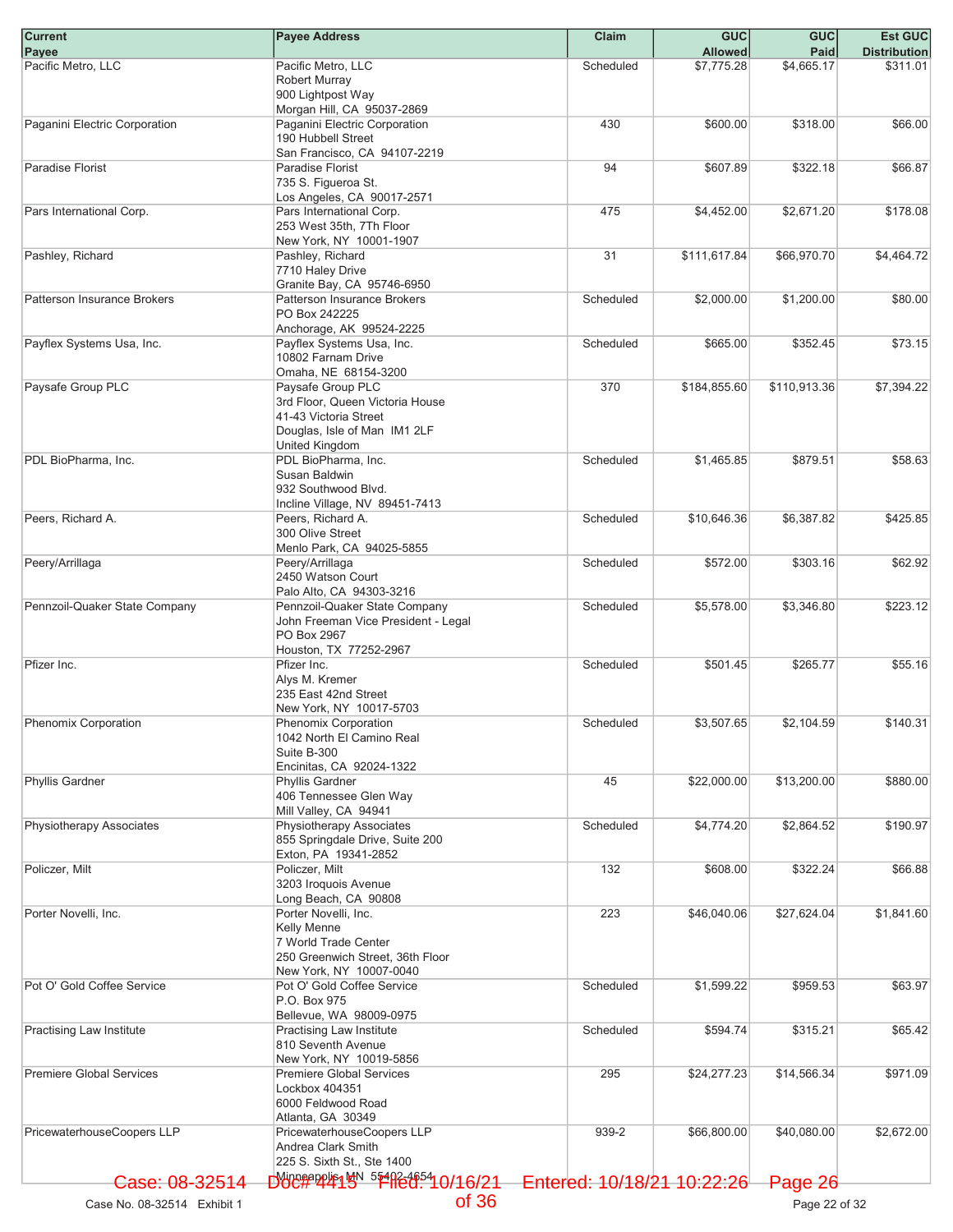| <b>Current</b>                            | <b>Payee Address</b>                                                                                                                               | Claim     | <b>GUC</b>   | <b>GUC</b>  | <b>Est GUC</b>      |
|-------------------------------------------|----------------------------------------------------------------------------------------------------------------------------------------------------|-----------|--------------|-------------|---------------------|
| Payee                                     |                                                                                                                                                    |           | Allowed      | Paid        | <b>Distribution</b> |
| <b>Printing House Press</b>               | <b>Printing House Press</b><br>10 East 39Th St., Ste. 700<br>New York, NY 10016-0111                                                               | 1154      | \$8,483.61   | \$5,090.17  | \$339.34            |
| Pritchard Industries, Inc.                | Pritchard Industries, Inc.                                                                                                                         | Scheduled | \$11,339.03  | \$6,803.42  | \$453.56            |
|                                           | Michael Roland<br>1120 Avenue of the Americas<br>17th Floor                                                                                        |           |              |             |                     |
|                                           | New York, NY 10036-6700                                                                                                                            |           |              |             |                     |
| Professional Legal Services, Inc.         | Professional Legal Services, Inc.<br>James Penrose<br>P.O. Box 669<br>San Jose, CA 95113-0669                                                      | Scheduled | \$200.00     | \$77.00     | \$51.00             |
| <b>Property Development Corporation</b>   | <b>Property Development Corporation</b><br>P.O. Box 1863<br>Bellevue, WA 98009-1863                                                                | Scheduled | \$2,315.00   | \$1,389.00  | \$92.60             |
| Psilos Group                              | Psilos Group<br>21 Tamal Vista Blvd. Suite 194<br>Corte Madera, CA 94925-1175                                                                      | Scheduled | \$20,600.00  | \$10,918.00 | \$2,266.00          |
| PurchasePro.com Liquidating Trust         | PurchasePro.com Liquidating Trust<br>PO Box 1033                                                                                                   | Scheduled | \$1,824.59   | \$1,094.75  | \$72.99             |
|                                           | Northbrook, IL 60065                                                                                                                               |           |              |             |                     |
| <b>Qualcomm Corporation</b>               | Qualcomm Corporation<br>Williams Boggs, Esq.<br><b>DLA Piper LLP</b><br>401 B Street, Suite 1700<br>San Diego, CA 92101-4297                       | Scheduled | \$4,465.37   | \$2,679.22  | \$178.62            |
| Quest2Travel                              | Quest2Travel<br>Abhay Rangnekar<br>The Ruby, 28th Floor<br>29 Senapati Bapat Marg, Dadar (West)<br>Mumbai 400 028<br><b>INDIA</b>                  | Scheduled | \$2,804.99   | \$1,682.99  | \$112.20            |
| Quicksilver Towncar Service               | Quicksilver Towncar Service<br>Laurie J. Davis<br>1156 Montgomery Avenue<br>San Bruno, CA 94066-1520                                               | 64        | \$5,393.45   | \$3,236.07  | \$215.74            |
| Qwest Communications Company, LLC         | Qwest Communications Company, LLC<br>April Nelson<br>220 N 5th St.<br>Bismarck, ND 58501                                                           | 47        | \$19,978.60  | \$11,987.16 | \$799.14            |
| Qwest Corporation                         | Qwest Corporation<br>Jane Frey<br>1801 California Street, Room 900<br>Denver, CO 80202-2658                                                        | 48        | \$12,384.05  | \$7,430.43  | \$495.36            |
| Recall Secure Destruction Services, Inc.  | Recall Secure Destruction Services, Inc.<br>Michael L. Patterson<br>One Recall Center<br>180 Technology Parkway<br>Norcross, GA 30092-2977         | 1239      | \$39,923.71  | \$23,954.23 | \$1,596.94          |
| Recall Total Information Management, Inc. | Recall Total Information Management, Inc.<br>Michael L. Patterson<br><b>One Recall Center</b><br>180 Technology Parkway<br>Norcross, GA 30092-2977 | 1240      | \$152,199.20 | \$91,319.52 | \$6,087.97          |
| Rector, Jeff                              | Rector, Jeff<br>1026 Tucana Drive<br>San Marcos, CA 92078                                                                                          | 647       | \$31,324.38  | \$18,794.63 | \$1,252.97          |
| Red Rock Global, LLC                      | Red Rock Global, LLC<br>Michael Tabb, Managing Principal<br>4151 Gemstone Terrace<br>Marietta, GA 30062                                            | Scheduled | \$4,092.11   | \$2,455.27  | \$163.68            |
| Redman, Eric                              | Redman, Eric<br>1521 2nd Avenue, #3403                                                                                                             | Scheduled | \$14,581.01  | \$8,748.61  | \$583.24            |
| Regal Limousine & Sedan                   | Seattle, WA 98101-4527<br>Regal Limousine & Sedan<br>207 E. Holly Avenue, #206                                                                     | Scheduled | \$2,506.75   | \$1,504.05  | \$100.27            |
| <b>Reinhold Cohen &amp; Partners</b>      | Sterling, VA 20164<br><b>Reinhold Cohen &amp; Partners</b><br>26A Habarzel St.<br>Tel Aviv 69710<br>Israel                                         | 438       | \$2,415.59   | \$1,449.35  | \$96.63             |
| Reliance Globalcom Services, Inc.         | Reliance Globalcom Services, Inc.<br>fka Yipes<br>Dept CH 17502<br>Palatine, IL 60055-7502                                                         | Scheduled | \$2,737.46   | \$1,642.48  | \$109.49            |

Case No. 08-32514 Exhibit 1

of 36

Case: 08-32514 Doc# 4415 Filed: 10/16/21 Entered: 10/18/21 10:22:26 Page 27

Page 23 of 32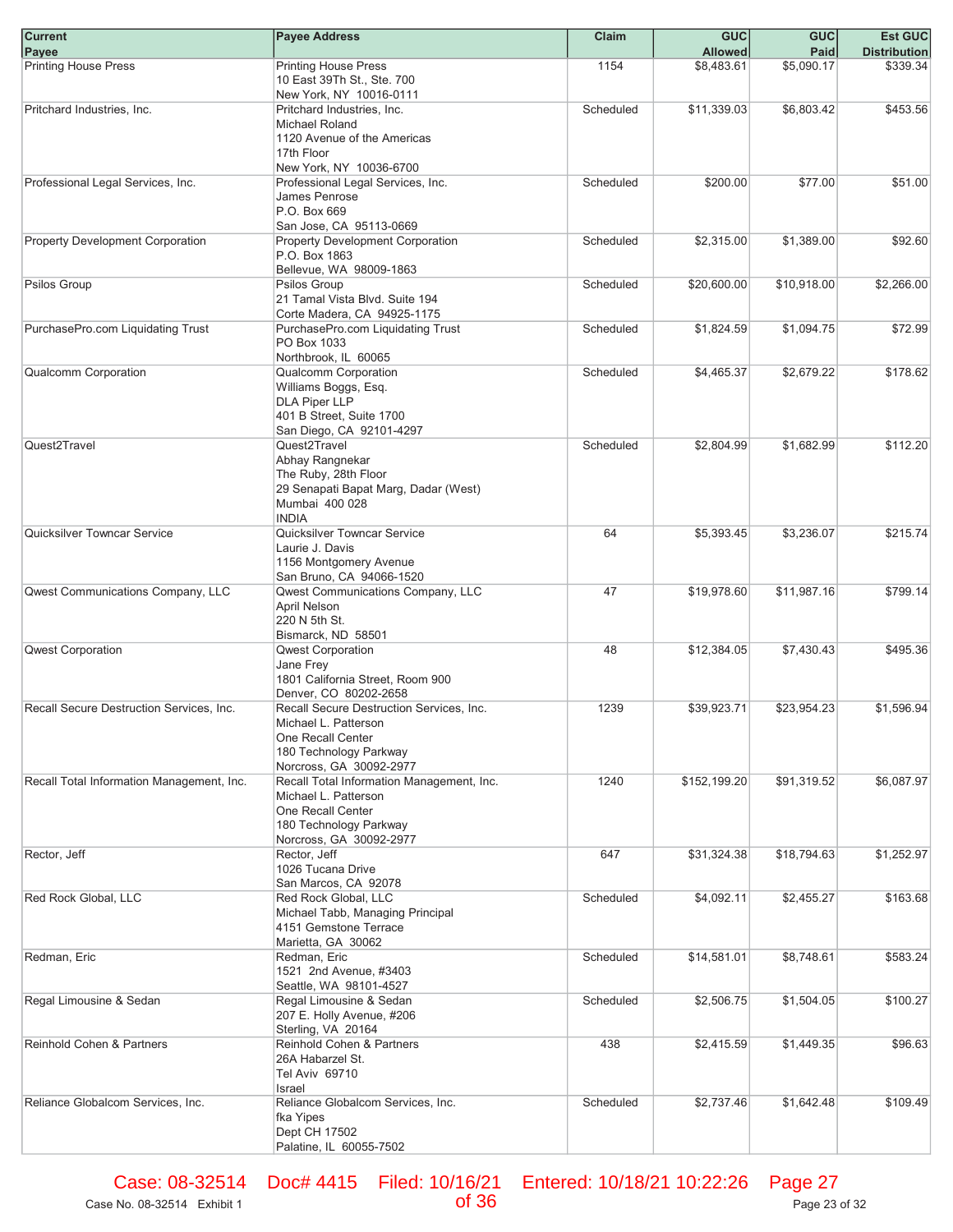| <b>Current</b>                 | <b>Payee Address</b>                                                                                                   | Claim     | <b>GUC</b>     | <b>GUC</b> | <b>Est GUC</b>      |
|--------------------------------|------------------------------------------------------------------------------------------------------------------------|-----------|----------------|------------|---------------------|
| Payee                          |                                                                                                                        |           | <b>Allowed</b> | Paid       | <b>Distribution</b> |
| Remedy Pharmaceuticals, Inc.   | Remedy Pharmaceuticals, Inc.<br>122 West 27th Street. 10th Floor<br>New York, NY 10001-6227                            | Scheduled | \$664.61       | \$352.24   | \$73.11             |
| Resources Global Professionals | Resources Global Professionals<br>17101 Armstrong<br>Irvine, CA 92614-5730                                             | 347       | \$6,082.50     | \$3,649.50 | \$243.30            |
| Rhino Technology Group, Inc.   | Rhino Technology Group, Inc.<br>Kelli Zimmer<br>7670 Executive Drive                                                   | 964       | \$2,881.00     | \$1,728.60 | \$115.24            |
| Rho Capital Partners, Inc.     | Eden Prairie, MN 55344-3677<br>Rho Capital Partners, Inc.<br>152 West 57th Street<br>New York, NY 10019-3348           | Scheduled | \$6,326.22     | \$3,795.73 | \$253.05            |
| Richter Gedeon Rt.             | Richter Gedeon Rt.<br>Márta Klotz<br>Budapest 10 Pf. 27.<br>H-1475<br><b>Budapest</b><br>Hungary                       | Scheduled | \$5,637.54     | \$3,382.52 | \$225.51            |
| Riverside Claims LLC           | <b>Riverside Claims LLC</b><br>Neil Herskowitz, President<br>PO Box 626 Planetarium Station<br>New York, NY 10024-0625 | 156       | \$5,000.00     | \$3,000.00 | \$200.00            |
| Riverside Claims LLC           | <b>Riverside Claims LLC</b><br>Neil Herskowitz, President<br>PO Box 626 Planetarium Station<br>New York, NY 10024-0625 | 173       | \$2,231.55     | \$1,338.93 | \$89.26             |
| <b>Riverside Claims LLC</b>    | <b>Riverside Claims LLC</b><br>Neil Herskowitz, President<br>PO Box 626 Planetarium Station<br>New York, NY 10024-0625 | 160       | \$12,579.00    | \$7,547.40 | \$503.16            |
| <b>Riverside Claims LLC</b>    | <b>Riverside Claims LLC</b><br>Neil Herskowitz, President<br>PO Box 626 Planetarium Station<br>New York, NY 10024-0625 | 161       | \$2,071.84     | \$1,243.10 | \$82.88             |
| Riverside Claims LLC           | <b>Riverside Claims LLC</b><br>Neil Herskowitz, President<br>PO Box 626 Planetarium Station<br>New York, NY 10024-0625 | 155       | \$2,437.09     | \$1,462.25 | \$97.49             |
| Riverside Claims LLC           | Riverside Claims LLC<br>Neil Herskowitz, President<br>PO Box 626 Planetarium Station<br>New York, NY 10024-0625        | 17        | \$1,280.00     | \$768.00   | \$51.20             |
| <b>Riverside Claims LLC</b>    | <b>Riverside Claims LLC</b><br>Neil Herskowitz, President<br>PO Box 626 Planetarium Station<br>New York, NY 10024-0625 | 159       | \$2,714.00     | \$1,628.40 | \$108.56            |
| <b>Riverside Claims LLC</b>    | <b>Riverside Claims LLC</b><br>Neil Herskowitz, President<br>PO Box 626 Planetarium Station<br>New York, NY 10024-0625 | 201       | \$2,438.08     | \$1.462.85 | \$97.52             |
| Riverside Claims LLC           | <b>Riverside Claims LLC</b><br>Neil Herskowitz, President<br>PO Box 626 Planetarium Station<br>New York, NY 10024-0625 | 158       | \$2,546.89     | \$1,528.13 | \$101.88            |
| Riverside Claims LLC           | <b>Riverside Claims LLC</b><br>Neil Herskowitz, President<br>PO Box 626 Planetarium Station<br>New York, NY 10024-0625 | 166       | \$3,224.20     | \$1,934.52 | \$128.97            |
| <b>Riverside Claims LLC</b>    | <b>Riverside Claims LLC</b><br>Neil Herskowitz, President<br>PO Box 626 Planetarium Station<br>New York, NY 10024-0625 | 169       | \$2,052.56     | \$1,231.54 | \$82.10             |
| <b>Riverside Claims LLC</b>    | <b>Riverside Claims LLC</b><br>Neil Herskowitz, President<br>PO Box 626 Planetarium Station<br>New York, NY 10024-0625 | 171       | \$3,205.00     | \$1,923.00 | \$128.20            |
| <b>Riverside Claims LLC</b>    | <b>Riverside Claims LLC</b><br>Neil Herskowitz, President<br>PO Box 626 Planetarium Station<br>New York, NY 10024-0625 | 202       | \$3,751.39     | \$2,250.83 | \$150.06            |
| <b>Riverside Claims LLC</b>    | <b>Riverside Claims LLC</b><br>Neil Herskowitz, President<br>PO Box 626 Planetarium Station<br>New York, NY 10024-0625 | 172       | \$2,931.71     | \$1,759.03 | \$117.26            |

Case: 08-32514 Doc# 4415 Filed: 10/16/21 Entered: 10/18/21 10:22:26<br>
of 36 Page 28

Page 24 of 32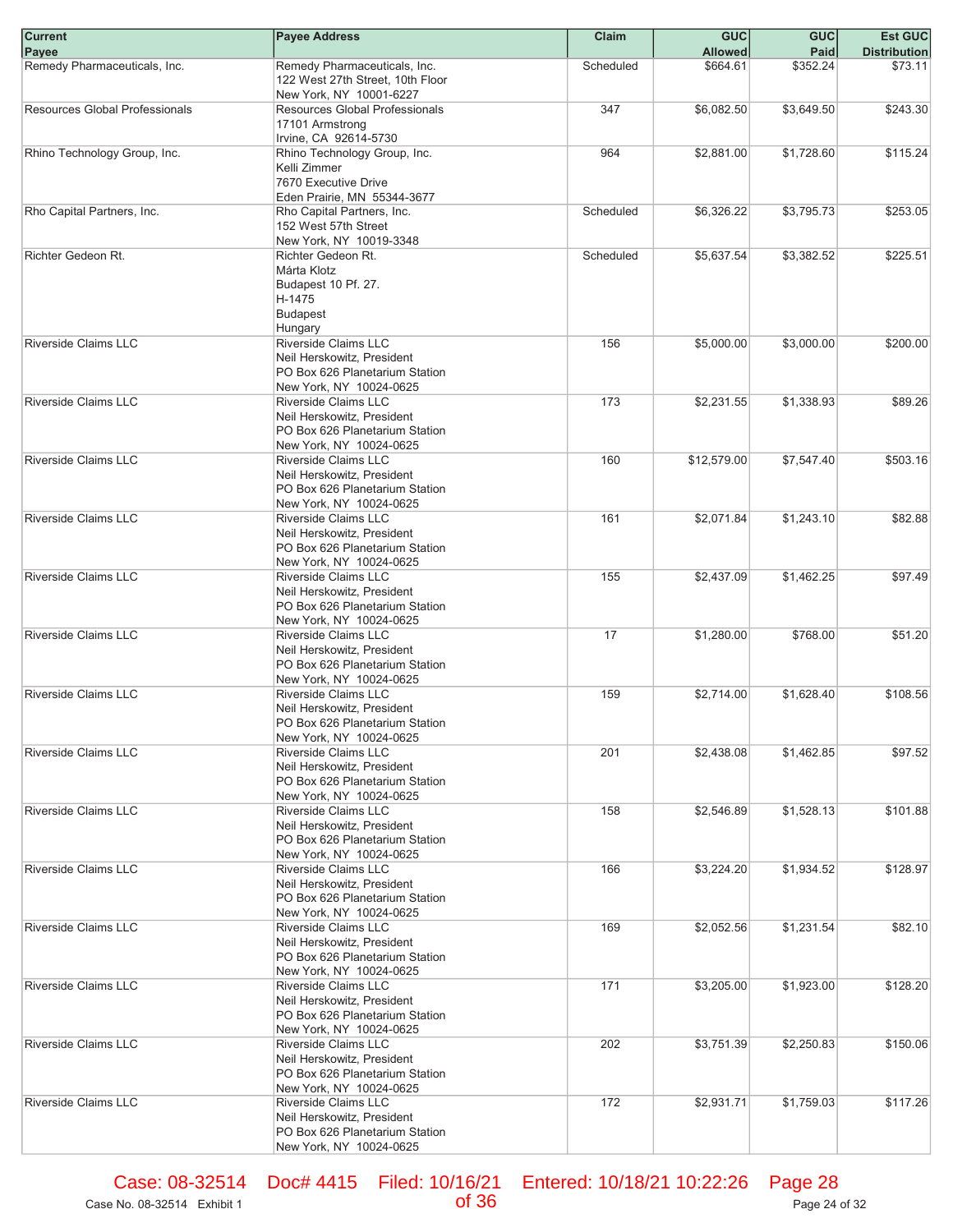| <b>Current</b>                         | <b>Payee Address</b>                                               | Claim     | <b>GUC</b>     | <b>GUC</b>   | Est GUC             |
|----------------------------------------|--------------------------------------------------------------------|-----------|----------------|--------------|---------------------|
| Payee                                  |                                                                    |           | <b>Allowed</b> | Paid         | <b>Distribution</b> |
| <b>Riverside Claims LLC</b>            | <b>Riverside Claims LLC</b><br>Neil Herskowitz, President          | 80        | \$5,700.00     | \$3,420.00   | \$228.00            |
|                                        | PO Box 626 Planetarium Station                                     |           |                |              |                     |
|                                        | New York, NY 10024-0625                                            |           |                |              |                     |
| <b>Riverside Claims LLC</b>            | <b>Riverside Claims LLC</b>                                        | 163       | \$12,000.00    | \$7,200.00   | \$480.00            |
|                                        | Neil Herskowitz, President                                         |           |                |              |                     |
|                                        | PO Box 626 Planetarium Station                                     |           |                |              |                     |
|                                        | New York, NY 10024-0625                                            |           |                |              |                     |
| <b>Riverside Claims LLC</b>            | Riverside Claims LLC                                               | 221       | \$84,754.86    | \$50,852.92  | \$3,390.19          |
|                                        | Neil Herskowitz, President                                         |           |                |              |                     |
|                                        | PO Box 626 Planetarium Station                                     |           |                |              |                     |
|                                        | New York, NY 10024-0625                                            |           |                |              |                     |
| <b>Riverside Claims LLC</b>            | Riverside Claims LLC<br>Neil Herskowitz, President                 | 157       | \$2,057.00     | \$1,234.20   | \$82.28             |
|                                        | PO Box 626 Planetarium Station                                     |           |                |              |                     |
|                                        | New York, NY 10024-0625                                            |           |                |              |                     |
| <b>Riverside Claims LLC</b>            | <b>Riverside Claims LLC</b>                                        | 167       | \$1,737.51     | \$1,042.51   | \$69.50             |
|                                        | Neil Herskowitz, President                                         |           |                |              |                     |
|                                        | PO Box 626 Planetarium Station                                     |           |                |              |                     |
|                                        | New York, NY 10024-0625                                            |           |                |              |                     |
| <b>Riverside Claims LLC</b>            | <b>Riverside Claims LLC</b>                                        | 168       | \$2,671.84     | \$1,603.10   | \$106.88            |
|                                        | Neil Herskowitz, President                                         |           |                |              |                     |
|                                        | PO Box 626 Planetarium Station                                     |           |                |              |                     |
|                                        | New York, NY 10024-0625                                            |           |                |              |                     |
| <b>Riverside Claims LLC</b>            | <b>Riverside Claims LLC</b>                                        | 164       | \$12,426.48    | \$7,455.89   | \$497.06            |
|                                        | Neil Herskowitz, President                                         |           |                |              |                     |
|                                        | PO Box 626 Planetarium Station                                     |           |                |              |                     |
| <b>Riverside Claims LLC</b>            | New York, NY 10024-0625<br><b>Riverside Claims LLC</b>             | Scheduled | \$5,100.22     | \$3,060.13   | \$204.01            |
|                                        | Neil Herskowitz, President                                         |           |                |              |                     |
|                                        | PO Box 626 Planetarium Station                                     |           |                |              |                     |
|                                        | New York, NY 10024-0625                                            |           |                |              |                     |
| <b>Riverside Claims LLC</b>            | <b>Riverside Claims LLC</b>                                        | 165       | \$6,606.21     | \$3,963.73   | \$264.24            |
|                                        | Neil Herskowitz, President                                         |           |                |              |                     |
|                                        | PO Box 626 Planetarium Station                                     |           |                |              |                     |
|                                        | New York, NY 10024-0625                                            |           |                |              |                     |
| <b>Riverside Claims LLC</b>            | Riverside Claims LLC                                               | 250       | \$4,048.20     | \$2,428.92   | \$161.93            |
|                                        | Neil Herskowitz, President                                         |           |                |              |                     |
|                                        | PO Box 626 Planetarium Station                                     |           |                |              |                     |
|                                        | New York, NY 10024-0625                                            |           |                |              |                     |
| RJH Air Conditioning And Refrigeration | RJH Air Conditioning And Refrigeration<br>12232 Distribution Place | Scheduled | \$1,982.09     | \$1,189.25   | \$79.29             |
|                                        | Beltsville, MD 20705-1414                                          |           |                |              |                     |
| <b>RMB</b> Enterprises                 | <b>RMB</b> Enterprises                                             | 30        | \$15,941.00    | \$9,564.60   | \$637.64            |
|                                        | 1212 P Street                                                      |           |                |              |                     |
|                                        | Sacramento, CA 95814                                               |           |                |              |                     |
| RMC USA, Inc.                          | RMC USA, Inc.                                                      | Scheduled | \$457.73       | \$242.60     | \$50.35             |
|                                        | Jeana White                                                        |           |                |              |                     |
|                                        | 1501 Belvedere Road                                                |           |                |              |                     |
|                                        | West Palm Beach, FI 33406-1501                                     |           |                |              |                     |
| <b>Robert Anderson</b>                 | Robert Anderson                                                    | Scheduled | \$651.67       | \$345.38     | \$71.69             |
|                                        | 840 Geary St. #44                                                  |           |                |              |                     |
|                                        | San Francisco, CA 94109-7214                                       |           |                |              |                     |
| Robert C. Harris, Jr.                  | Robert C. Harris, Jr.<br>304 Golden Gate Avenue                    | 746       | \$103,607.73   | \$62,164.64  | \$4,144.31          |
|                                        | Belvedere, CA 94920                                                |           |                |              |                     |
| Robert Half Legal                      | Robert Half Legal                                                  | 441       | \$2,898.00     | \$1,738.80   | \$115.92            |
|                                        | Karen Lima                                                         |           |                |              |                     |
|                                        | PO Box 5024                                                        |           |                |              |                     |
|                                        | San Ramon, CA 94583-5024                                           |           |                |              |                     |
| Robert J. Mason                        | Robert J. Mason                                                    | 797       | \$226,201.56   | \$135,720.94 | \$9,048.06          |
|                                        | 1682 Galli Drive                                                   |           |                |              |                     |
|                                        | Eagle River, WI 54521                                              |           |                |              |                     |
| Rodenborn, Martha                      | Rodenborn, Martha                                                  | Scheduled | \$10,000.00    | \$6,000.00   | \$400.00            |
|                                        | 14 Pepper Ridge Rd                                                 |           |                |              |                     |
|                                        | Pepper Pike, OH 44124                                              |           |                |              |                     |
| Rosendin Electric, Inc.                | Rosendin Electric, Inc.<br><b>Richard Wilder EEO Director</b>      | Scheduled | \$14,315.84    | \$8,589.50   | \$572.64            |
|                                        | PO Box 49070                                                       |           |                |              |                     |
|                                        | San Jose, CA 95161-9070                                            |           |                |              |                     |
| Rosenthal, Maranda                     | Rosenthal, Maranda                                                 | 97        | \$10,000.00    | \$6,000.00   | \$400.00            |
|                                        | 6285 McCommas Blvd                                                 |           |                |              |                     |
|                                        | Dallas, TX 75214                                                   |           |                |              |                     |
| <b>RR</b> Donnelley                    | <b>RR</b> Donnelley                                                | Scheduled | \$1,794.00     | \$1,076.40   | \$71.76             |
|                                        | Dan Pevonka, Dir. Credit Services                                  |           |                |              |                     |
|                                        | 4101 Winfield Road                                                 |           |                |              |                     |
| Case: 08-32514                         | 018721 10:22:26                                                    |           |                | Page 29      |                     |
|                                        |                                                                    |           |                |              |                     |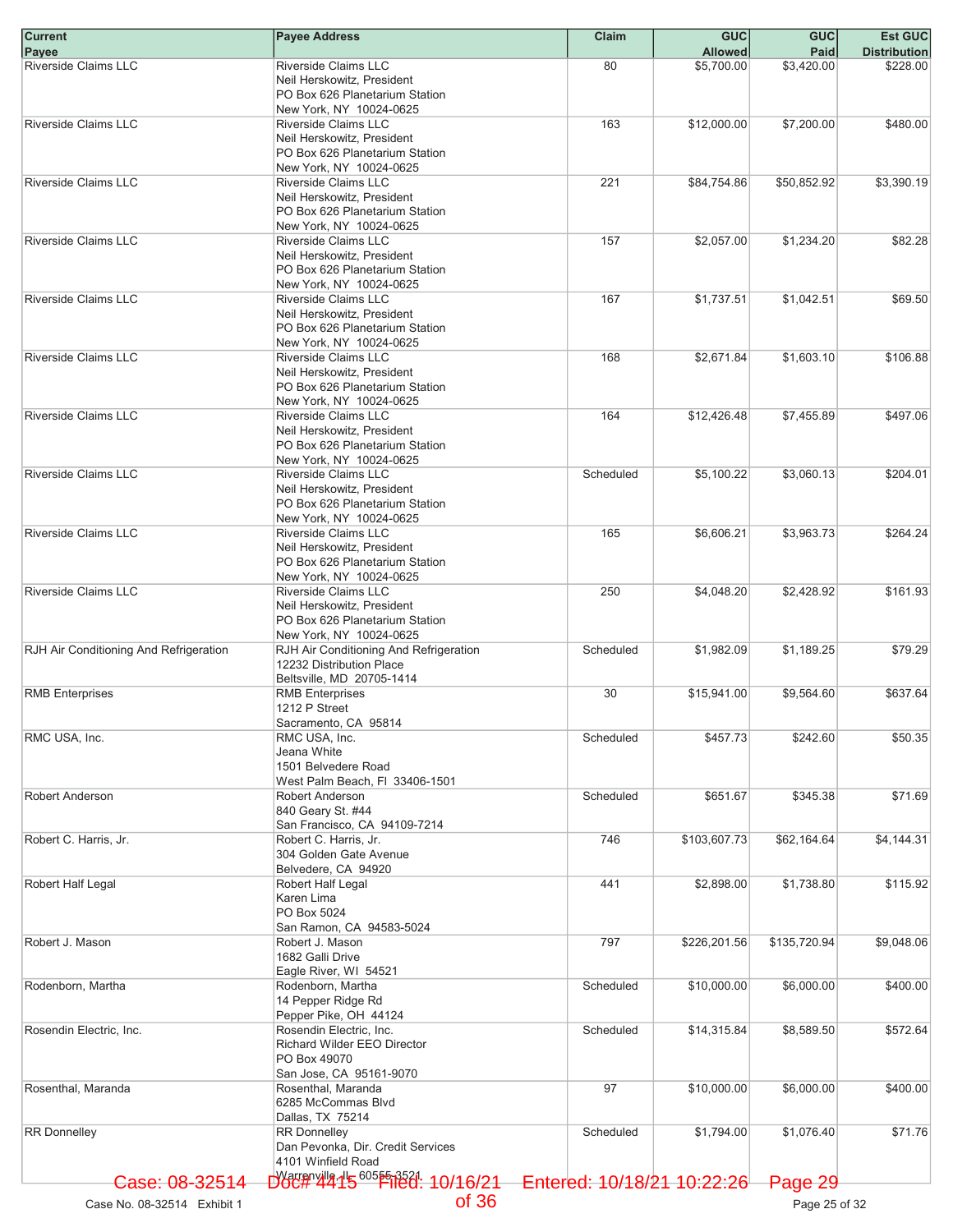| <b>Current</b>                           | <b>Payee Address</b>                                                    | <b>Claim</b> | <b>GUC</b>   | <b>GUC</b>   | Est GUC      |
|------------------------------------------|-------------------------------------------------------------------------|--------------|--------------|--------------|--------------|
| Payee                                    |                                                                         |              | Allowed      | Paid         | Distribution |
| S.Y. Cha Patent Office                   | S.Y. Cha Patent Office<br>Yoonwah Bldg., 16-3 YangJae-Dong              | 1205-1       | \$1,884.00   | \$1,130.40   | \$75.36      |
|                                          | Socho-Gu                                                                |              |              |              |              |
|                                          | Seoul 137-130<br>Korea                                                  |              |              |              |              |
| S3 Graphics, Inc.                        | S3 Graphics, Inc.                                                       | Scheduled    | \$7,378.75   | \$4,427.25   | \$295.15     |
|                                          | 1025 Mission Court                                                      |              |              |              |              |
| Safety-Kleen Systems, Inc.               | Fremont, CA 94539-8203<br>Safety-Kleen Systems, Inc.                    | Scheduled    | \$19,085.53  | \$11,451.32  | \$763.42     |
|                                          | Virgil W. Duffie, III                                                   |              |              |              |              |
|                                          | 2600 NORTH CENTRAL EXPRESSWAY STE 400                                   |              |              |              |              |
|                                          | Richardson, TX 75080-2058                                               |              |              |              |              |
| Salk Institute for Biological Studies, T | Salk Institute for Biological Studies, T<br>Kimberly Castillo           | Scheduled    | \$5,720.04   | \$3,432.02   | \$228.81     |
|                                          | 10010 North Torrey Pines Road                                           |              |              |              |              |
|                                          | La Jolla, CA 92037-1002                                                 |              |              |              |              |
| Sandler Capital Management               | Sandler Capital Management<br>Sandler Capital Management                | 1160         | \$47,927.31  | \$28,756.39  | \$1,917.09   |
|                                          | 711 Fifth Avenue, 15th Floor                                            |              |              |              |              |
|                                          | New York, NY 10022-3155                                                 |              |              |              |              |
| Sangra Moller LLP                        | Sangra Moller LLP                                                       | Scheduled    | \$5,690.17   | \$3,414.10   | \$227.61     |
|                                          | 1000 Cathedral Place<br>925 West Georgia Street                         |              |              |              |              |
|                                          | Vancouver, BC V6C 312                                                   |              |              |              |              |
|                                          | Canada                                                                  |              |              |              |              |
| Sanofi Aventis Deutschland GMBH          | Sanofi Aventis Deutschland GMBH                                         | Scheduled    | \$12,236.76  | \$7,342.06   | \$489.47     |
|                                          | Kal Weit<br>Industriepark Hoechst, Bld. K703                            |              |              |              |              |
|                                          | Frankfurt D-65926                                                       |              |              |              |              |
|                                          | Germany                                                                 |              |              |              |              |
| Saunders, Rachel                         | Saunders, Rachel<br>2719 23rd Street                                    | 710          | \$10,000.00  | \$6,000.00   | \$400.00     |
|                                          | San Francisco, CA 94110-3423                                            |              |              |              |              |
| SBC GLOBAL SERVICES INC                  | SBC GLOBAL SERVICES INC                                                 | 292-2        | \$81,893.95  | \$49,136.37  | \$3,275.76   |
|                                          | James Grudus, Esq                                                       |              |              |              |              |
|                                          | ONE AT&T WAY ROOM 3A218<br>Bedminster, NJ 07921-2693                    |              |              |              |              |
| Schiff Hardin LLP                        | Schiff Hardin LLP                                                       | 809          | \$934,373.72 | \$560,624.23 | \$37,374.95  |
|                                          | 233 South Wacker Drive, Suite 7100                                      |              |              |              |              |
| Schindler Elevator Company               | Chicago, IL 60606<br><b>Schindler Elevator Company</b>                  | Scheduled    | \$1,435.00   | \$861.00     | \$57.40      |
|                                          | 20 Whippany Road                                                        |              |              |              |              |
|                                          | Morristown, NJ 07960-4524                                               |              |              |              |              |
| Scripps Research Institute, The          | Scripps Research Institute, The<br>10550 North Torrey Pines Road, TPC-8 | Scheduled    | \$1.719.56   | \$1,031.74   | \$68.78      |
|                                          | La Jolla, CA 92037-1000                                                 |              |              |              |              |
| Seagate Technology LLC                   | Seagate Technology LLC                                                  | 922          | \$34,908.00  | \$20,944.80  | \$1,396.32   |
|                                          | Kenneth M. Massaroni                                                    |              |              |              |              |
|                                          | 10200 S. De Anza Blvd<br>Mailstop CPCA03K0                              |              |              |              |              |
|                                          | Cupertino, CA 95014-3029                                                |              |              |              |              |
| SeamlessWeb Professional Solutions, LLC  | SeamlessWeb Professional Solutions, LLC                                 | 779          | \$24,207.63  | \$14,524.58  | \$968.30     |
|                                          | c/o McCarter & English LLC                                              |              |              |              |              |
|                                          | Four Gateway Center<br>100 Mulberry St.                                 |              |              |              |              |
|                                          | Newark, NJ 07102-4056                                                   |              |              |              |              |
| Securitas Security Services USA, Inc.    | Securitas Security Services USA, Inc.                                   | 41           | \$8,400.00   | \$5,040.00   | \$336.00     |
|                                          | Jaime Bergara, Credit Dept.<br>4330 Park Terrace Dr.                    |              |              |              |              |
|                                          | Westlake Village, CA 91361-4630                                         |              |              |              |              |
| Sedin SA                                 | Sedin SA                                                                | 1190-1       | \$1,799.68   | \$1,079.81   | \$71.99      |
|                                          | Stokke, Accounts Receivable<br>24, Rue Merle d'Aubigne                  |              |              |              |              |
|                                          | Geneve CH-1207                                                          |              |              |              |              |
|                                          | Switzerland                                                             |              |              |              |              |
| Seeman, Cheryl A.                        | Seeman, Cheryl A.                                                       | Scheduled    | \$1,367.70   | \$820.62     | \$54.71      |
|                                          | 120 North Henry Street, Room 520<br>Madison, WI 53703                   |              |              |              |              |
| Sega Corporation                         | Sega Corporation                                                        | Scheduled    | \$3,047.50   | \$1,828.50   | \$121.90     |
|                                          | Kei Ishikawa                                                            |              |              |              |              |
|                                          | 6F, Canal Side Building, 1-39-9<br>Higashi - Shinagawa, Shinagawa-ku    |              |              |              |              |
|                                          | Tokyo 140-8583                                                          |              |              |              |              |
|                                          | <b>JAPAN</b>                                                            |              |              |              |              |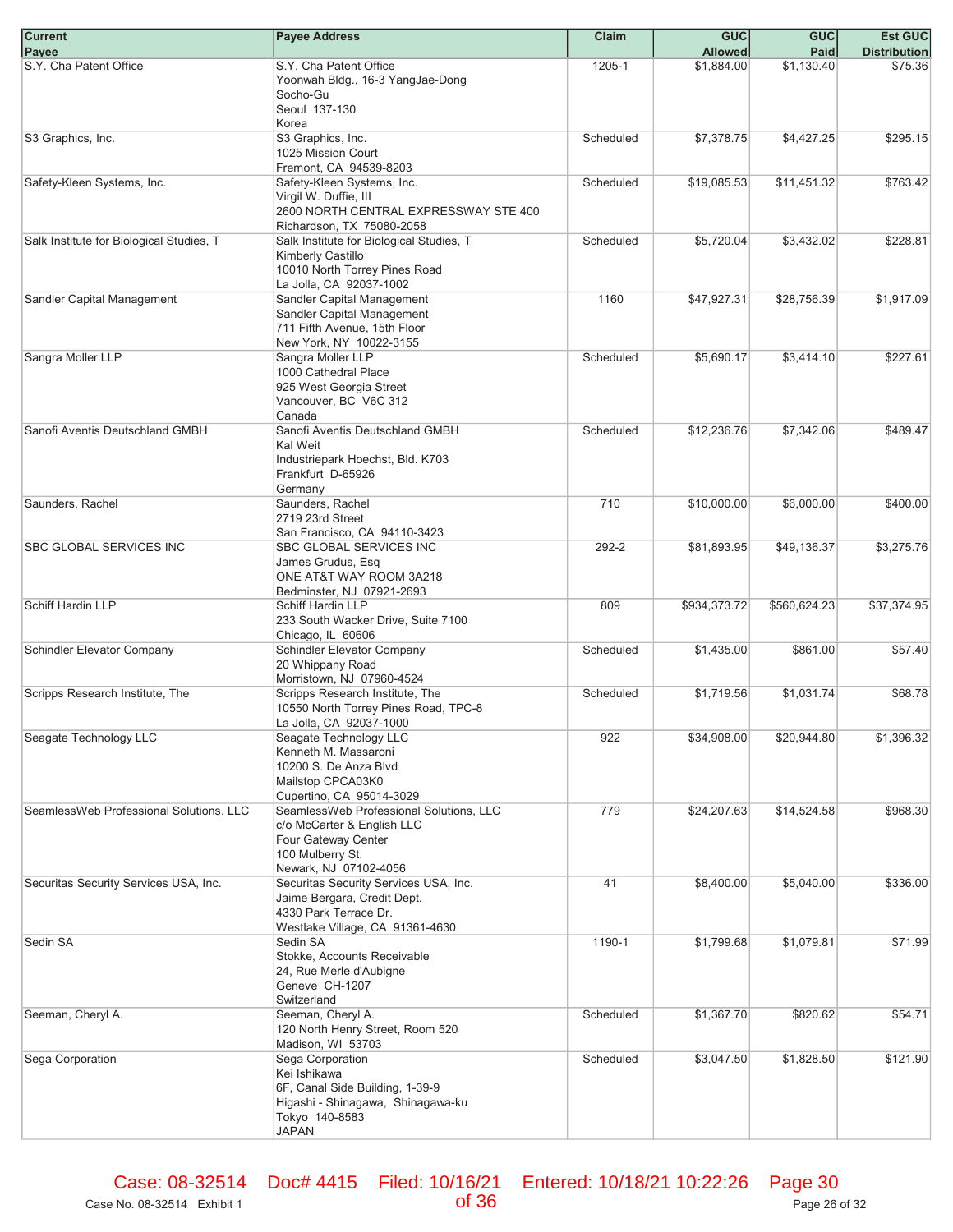| Current                          | <b>Payee Address</b>                                          | Claim     | <b>GUC</b>     | <b>GUC</b> | <b>Est GUC</b>      |
|----------------------------------|---------------------------------------------------------------|-----------|----------------|------------|---------------------|
| Payee                            |                                                               |           | <b>Allowed</b> | Paid       | <b>Distribution</b> |
| SenoRx, Inc.                     | SenoRx, Inc.                                                  | Scheduled | \$697.61       | \$369.73   | \$76.74             |
|                                  | Attn: Law Department                                          |           |                |            |                     |
|                                  | 730 Central Avenue                                            |           |                |            |                     |
|                                  | Murray Hill, NJ 07974-1139                                    |           |                |            |                     |
| Sephora U.S.A. L.L.C.            | Sephora U.S.A. L.L.C.                                         | Scheduled | \$9,371.86     | \$5.623.12 | \$374.87            |
|                                  | Chinky Viado                                                  |           |                |            |                     |
|                                  | 525 Market Street, 32nd Floor                                 |           |                |            |                     |
|                                  | San Francisco, CA 94105-2769                                  |           |                |            |                     |
| Shah, Abbas                      | Shah, Abbas                                                   | Scheduled | \$1,763.56     | \$1,058.14 | \$70.54             |
|                                  | 1713 Bergenline Avenue                                        |           |                |            |                     |
|                                  | Union City, NY 07087-3232                                     |           |                |            |                     |
| Sharlane Chase                   | Sharlane Chase                                                | 496       | \$1,362.50     | \$817.50   | \$54.50             |
|                                  | 337 NE 120th Street                                           |           |                |            |                     |
|                                  | Seattle, WA 98125-4739                                        |           |                |            |                     |
| Siemens Ultrasound Division      | Siemens Ultrasound Division                                   | Scheduled | \$984.73       | \$521.91   | \$108.32            |
|                                  | <b>Scott Turner</b>                                           |           |                |            |                     |
|                                  | <b>Siemens Medical Solutions</b><br>685 East Middlefield Road |           |                |            |                     |
|                                  |                                                               |           |                |            |                     |
|                                  | Mountain View, CA 94043-4045                                  |           |                |            |                     |
| Siliconix Incorporated           | Siliconix Incorporated                                        | Scheduled | \$1,476.10     | \$885.66   | \$59.04             |
|                                  | David L. Tomlinson                                            |           |                |            |                     |
|                                  | 2201 Laurelwood Road<br>Santa Clara, CA 95054-1516            |           |                |            |                     |
|                                  |                                                               |           |                |            |                     |
| Silver Steep Partners, LLC       | Silver Steep Partners, LLC                                    | Scheduled | \$495.00       | \$262.35   | \$54.45             |
|                                  | c/o Clairmont Partners                                        |           |                |            |                     |
|                                  | Attn: Nathan Pund                                             |           |                |            |                     |
|                                  | 203 NE 77th Street<br>Seattle, WA 98115-4030                  |           |                |            |                     |
| Singleton, Peter                 |                                                               | Scheduled |                | \$6,000.00 | \$400.00            |
|                                  | Singleton, Peter                                              |           | \$10,000.00    |            |                     |
|                                  | PO Box 7188                                                   |           |                |            |                     |
| Smart & Biggar                   | Menlo Park, CA 94026-7188<br>Smart & Biggar                   | 549       | \$11,911.26    | \$7,146.76 | \$476.45            |
|                                  | P.O. Box 2999, Station D                                      |           |                |            |                     |
|                                  | Ottawa, Ontario K1P5Y6                                        |           |                |            |                     |
|                                  | Canada                                                        |           |                |            |                     |
| Softchoice Corporation           | Softchoice Corporation                                        | 123       | \$3,757.00     | \$2,254.20 | \$150.28            |
|                                  | Kristen Thompson                                              |           |                |            |                     |
|                                  | 173 Dufferin Street, Suite 200                                |           |                |            |                     |
|                                  | Toronto, ON M6K 3H7                                           |           |                |            |                     |
|                                  | Canada                                                        |           |                |            |                     |
| Softmax Incorporated             | Softmax Incorporated                                          | Scheduled | \$13,680.94    | \$8,208.56 | \$547.24            |
|                                  | c/o Qualcom Inc., Attn: Matt Post                             |           |                |            |                     |
|                                  | 5775 Morehouse Drive                                          |           |                |            |                     |
|                                  | San Diego, CA 92121-1714                                      |           |                |            |                     |
| <b>SONN &amp; PARTNER</b>        | <b>SONN &amp; PARTNER</b>                                     | Scheduled | \$573.00       | \$303.69   | \$63.03             |
|                                  | Riemergasse 14                                                |           |                |            |                     |
|                                  | Vienna A-1010                                                 |           |                |            |                     |
|                                  | Austria                                                       |           |                |            |                     |
| Southpaw Koufax, LLC             | Southpaw Koufax, LLC                                          | 245       | \$11,109.74    | \$6,665.84 | \$444.39            |
|                                  | Kevin Wyman                                                   |           |                |            |                     |
|                                  | 3 Orchard Drive                                               |           |                |            |                     |
|                                  | Purchase, NY 10057                                            |           |                |            |                     |
| Southpaw Koufax, LLC             | Southpaw Koufax, LLC                                          | 1164      | \$6,320.62     | \$3,792.37 | \$252.83            |
|                                  | Kevin Wyman                                                   |           |                |            |                     |
|                                  | 3 Orchard Drive                                               |           |                |            |                     |
|                                  | Purchase, NY 10057                                            |           |                |            |                     |
| Southpaw Koufax, LLC             | Southpaw Koufax, LLC                                          | 52        | \$6,557.70     | \$3,934.62 | \$262.31            |
|                                  | Kevin Wyman                                                   |           |                |            |                     |
|                                  | 3 Orchard Drive                                               |           |                |            |                     |
|                                  | Purchase, NY 10057                                            |           |                |            |                     |
| <b>Special Counsel</b>           | <b>Special Counsel</b>                                        | 215       | \$6,481.25     | \$3,888.75 | \$259.25            |
|                                  | Lisa Gervin                                                   |           |                |            |                     |
|                                  | 10151 Deerwood Park Blvd.                                     |           |                |            |                     |
|                                  | <b>Bldg 200, Suite 400</b>                                    |           |                |            |                     |
|                                  | Jacksonville, FL 32256-0557                                   |           |                |            |                     |
| Spruson & Ferguson               | Spruson & Ferguson                                            | 284       | \$3,919.00     | \$2,351.40 | \$156.76            |
|                                  | PO Box 3898                                                   |           |                |            |                     |
|                                  | Sydney NSW 2001                                               |           |                |            |                     |
|                                  | Australia                                                     |           |                |            |                     |
| <b>Stanislaus Food Products</b>  | <b>Stanislaus Food Products</b>                               | Scheduled | \$5,540.41     | \$3,324.25 | \$221.61            |
|                                  | P.O. Box 3951                                                 |           |                |            |                     |
|                                  | Modesto, CA 95352-3951                                        |           |                |            |                     |
| Stanley Security Solutions, Inc. | Stanley Security Solutions, Inc.                              | Scheduled | \$2,856.02     | \$1,713.61 | \$114.24            |
|                                  | Dept. Ch 10651                                                |           |                |            |                     |
|                                  | Palatine, IL 60055-4210                                       |           |                |            |                     |

Case: 08-32514 Doc# 4415 Filed: 10/16/21 Entered: 10/18/21 10:22:26 Page 31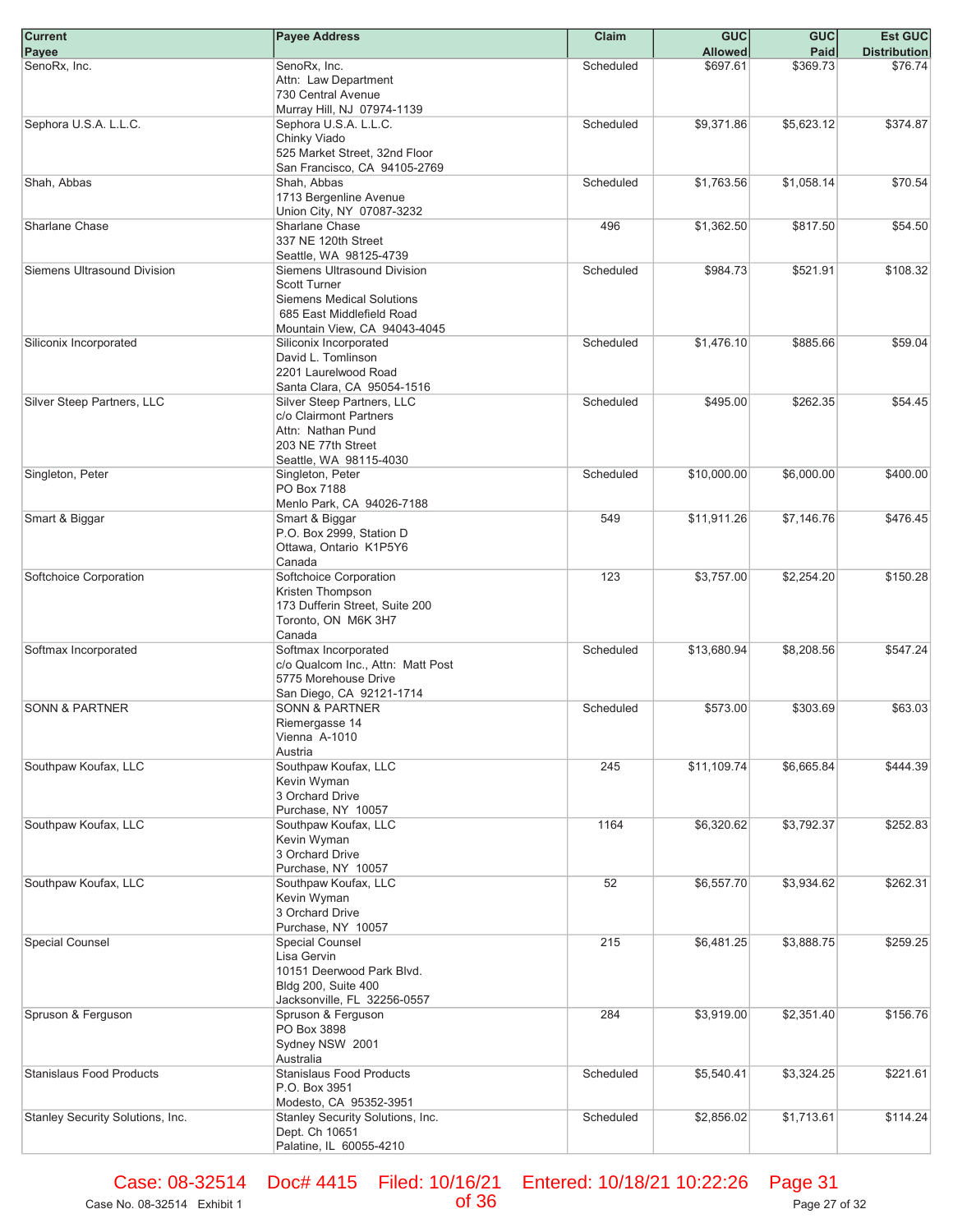| <b>Current</b>                            | <b>Payee Address</b>                                                    | Claim                      | <b>GUC</b>   | <b>GUC</b>   | <b>Est GUC</b>      |
|-------------------------------------------|-------------------------------------------------------------------------|----------------------------|--------------|--------------|---------------------|
| Payee                                     |                                                                         |                            | Allowed      | Paid         | <b>Distribution</b> |
| State Farm Insurance Companies            | State Farm Insurance Companies<br>One State Farm Plaza, B-3             | Scheduled                  | \$1,665.55   | \$999.33     | \$66.62             |
|                                           | Bloomington, IL 61710-0001                                              |                            |              |              |                     |
| Staywell Health Management, Inc.          | Staywell Health Management, Inc.                                        | Scheduled                  | \$641.90     | \$340.21     | \$70.61             |
|                                           | c/o MediMedia USA, Inc.                                                 |                            |              |              |                     |
|                                           | Attn: Michelle D. Bergman, Esq.<br>350 Starke Road, Suite 100           |                            |              |              |                     |
|                                           | Carlstadt, NJ 07072-2113                                                |                            |              |              |                     |
| Steel, James                              | Steel, James                                                            | Scheduled                  | \$10,000.00  | \$6,000.00   | \$400.00            |
|                                           | 252 Clifton Place #3                                                    |                            |              |              |                     |
|                                           | Brooklyn, NY 11216-1107                                                 |                            |              |              |                     |
| Steele, Benjamin                          | Steele, Benjamin                                                        | Scheduled                  | \$10,000.00  | \$6,000.00   | \$400.00            |
|                                           | 21-45 44th Drive Apt 5G                                                 |                            |              |              |                     |
|                                           | Long Island City, NY 11101                                              |                            |              |              |                     |
| Sterling Infosystems, Inc.                | Sterling Infosystems, Inc.                                              | Scheduled                  | \$3,280.00   | \$1,968.00   | \$131.20            |
|                                           | Newark Post Office, P.O. Box 35626                                      |                            |              |              |                     |
|                                           | Newark, NJ 07193-5626                                                   |                            |              |              |                     |
| Sterling, William                         | Sterling, William<br>680 Salmela Rd                                     | 384                        | \$15,569.54  | \$9,341.72   | \$622.79            |
|                                           | Philo, CA 95466-9412                                                    |                            |              |              |                     |
| Stern, Julian N.                          | Stern, Julian N.                                                        | 683-1                      | \$382,129.31 | \$229,277.59 | \$15,285.17         |
|                                           | 601 Laurel Avenue Apt. 1006                                             |                            |              |              |                     |
|                                           | San Mateo, CA 94401                                                     |                            |              |              |                     |
| Stockton, City of                         | Stockton, City of                                                       | Scheduled                  | \$18,417.76  | \$11,050.66  | \$736.71            |
|                                           | 425 N. El Dorado St.                                                    |                            |              |              |                     |
|                                           | Stockton, CA 95202-1997                                                 |                            |              |              |                     |
| Strategic Growth Concepts, Inc.           | Strategic Growth Concepts, Inc.                                         | 82                         | \$23,334.00  | \$14,000.40  | \$933.36            |
|                                           | 3960 River Club Drive                                                   |                            |              |              |                     |
|                                           | Cumming, GA 30041-9404                                                  |                            |              |              |                     |
| Strygin, Aleksey                          | Strygin, Aleksey                                                        | 886                        | \$10,000.00  | \$6,000.00   | \$400.00            |
|                                           | 610 Bridgeport Lane                                                     |                            |              |              |                     |
|                                           | Foster City, CA 94404-3606                                              |                            |              |              |                     |
| Stuart Dean Co., Inc.                     | Stuart Dean Co., Inc.                                                   | Scheduled                  | \$4,212.00   | \$2,527.20   | \$168.48            |
|                                           | P.O. Box 10369                                                          |                            |              |              |                     |
|                                           | Newark, NJ 07193-0369                                                   |                            |              |              |                     |
| <b>Studios Architecture</b>               | <b>Studios Architecture</b>                                             | 203                        | \$9,216.91   | \$5,530.15   | \$368.67            |
|                                           | Ingrid Jacobsen<br>1625 M Street NW                                     |                            |              |              |                     |
|                                           | Washington, DC 20036-3203                                               |                            |              |              |                     |
| Sunesis Pharmaceuticals, Inc.             | Sunesis Pharmaceuticals, Inc.                                           | Scheduled                  | \$6,655.40   | \$3,993.24   | \$266.22            |
|                                           | <b>Teish Perrone</b>                                                    |                            |              |              |                     |
|                                           | 395 Oyster Point Blvd, #400                                             |                            |              |              |                     |
|                                           | So. San Francisco, CA 94080-1995                                        |                            |              |              |                     |
| SunTrust Bank                             | SunTrust Bank                                                           | Scheduled                  | \$3,328.30   | \$1,996.98   | \$133.13            |
|                                           | Lisa Miles                                                              |                            |              |              |                     |
|                                           | SunTrust Plaza                                                          |                            |              |              |                     |
|                                           | 303 Peachtree St., N.E.                                                 |                            |              |              |                     |
|                                           | Atlanta, GA 30308-3201                                                  |                            |              |              |                     |
| Superconductor Technologies, Inc.         | Superconductor Technologies, Inc.                                       | 442                        | \$8.836.91   | \$5,302.15   | \$353.47            |
|                                           | 460 Ward Drive                                                          |                            |              |              |                     |
|                                           | Santa Barbara, CA 93111-2358                                            |                            |              |              |                     |
| Supergen, INC.                            | Supergen, INC.<br>4420 Rosewood Drive, Suite 200                        | 434                        | \$11,523.48  | \$6,914.09   | \$460.94            |
|                                           | Pleasanton, CA 94588                                                    |                            |              |              |                     |
| Supernus Pharmaceuticals Inc.             | Supernus Pharmaceuticals Inc.                                           | Scheduled                  | \$923.98     | \$489.71     | \$101.64            |
|                                           | 9715 Key West Ave.                                                      |                            |              |              |                     |
|                                           | Rockville, MD 20850                                                     |                            |              |              |                     |
| SupplyPro, Inc.                           | SupplyPro, Inc.                                                         | Scheduled                  | \$688.48     | \$364.89     | \$75.74             |
|                                           | Shallako Goodnick, Controller                                           |                            |              |              |                     |
|                                           | 8572 Spectrum Lane                                                      |                            |              |              |                     |
|                                           | San Diego, CA 92121-2652                                                |                            |              |              |                     |
| Syngenta Seeds, Inc.                      | Syngenta Seeds, Inc.                                                    | Scheduled                  | \$20,474.83  | \$12,284.90  | \$818.99            |
|                                           | Diana Lacatus                                                           |                            |              |              |                     |
|                                           | 410 S. Swing Road                                                       |                            |              |              |                     |
|                                           | Greensboro, NC 27409-2012                                               |                            |              |              |                     |
| Synopsys, Inc.                            | Synopsys, Inc.                                                          | Scheduled                  | \$2,612.21   | \$1,567.33   | \$104.48            |
|                                           | 700 East Middlefield Road M/S: US1-C2.4<br>Mountain View, CA 94043-4033 |                            |              |              |                     |
| Syntex (U.S.A.) LLC (Roche Molecular Sys  | Syntex (U.S.A.) LLC (Roche Molecular Sys                                | Scheduled                  | \$1,418.25   | \$850.95     | \$56.73             |
|                                           | <b>Mario Torres</b>                                                     |                            |              |              |                     |
|                                           | 4300 Hacienda Drive                                                     |                            |              |              |                     |
|                                           | Pleasanton, CA 94588-2722                                               |                            |              |              |                     |
| Syntex (U.S.A.) LLC (Syntex Laboratories) | Syntex (U.S.A.) LLC (Syntex Laboratories)                               | Scheduled                  | \$578.86     | \$306.80     | \$63.67             |
|                                           | Vickie Tague                                                            |                            |              |              |                     |
|                                           | 1 DNA Way                                                               |                            |              |              |                     |
|                                           | South San Francisco, CA 94083-4918                                      |                            |              |              |                     |
| Case: 08-32514                            | Filed: 10/16/21<br>Doc# 4415                                            | Entered: 10/18/21 10:22:26 |              | Page 32      |                     |
|                                           |                                                                         |                            |              |              |                     |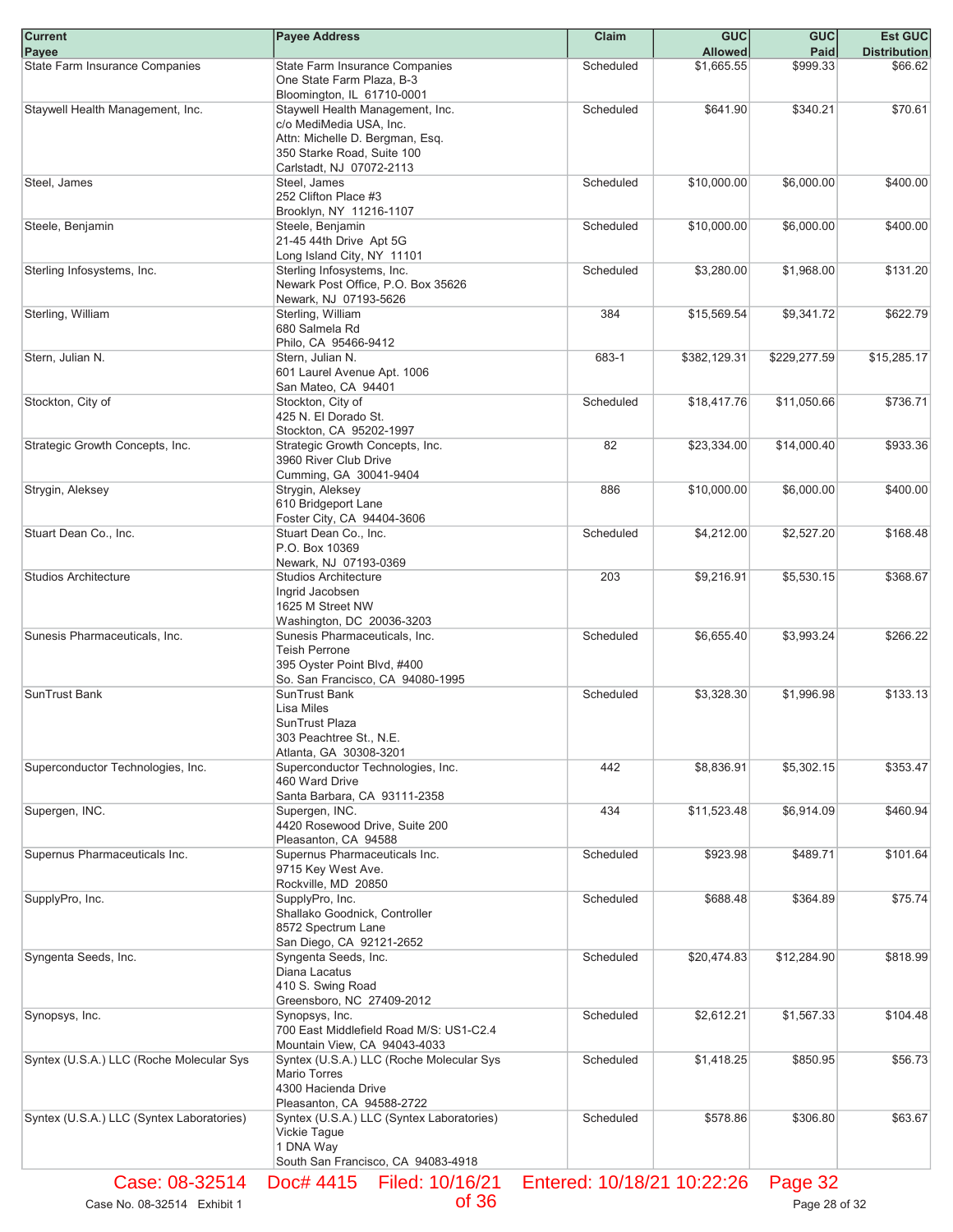| <b>Current</b>                           | <b>Payee Address</b>                                                  | Claim                               | <b>GUC</b>   | <b>GUC</b>   | <b>Est GUC</b>      |
|------------------------------------------|-----------------------------------------------------------------------|-------------------------------------|--------------|--------------|---------------------|
| Payee                                    |                                                                       |                                     | Allowed      | Paid         | <b>Distribution</b> |
| <b>Syntex Corporation</b>                | <b>Syntex Corporation</b><br>Vickie Tague                             | Scheduled                           | \$1,515.00   | \$909.00     | \$60.60             |
|                                          | 1 DNA Way                                                             |                                     |              |              |                     |
|                                          | South San Francisco, CA 94083-4918                                    |                                     |              |              |                     |
| T Mobile USA Inc                         | T Mobile USA Inc                                                      | 99                                  | \$2,204.44   | \$1,322.66   | \$88.18             |
|                                          | Bankruptcy Dept. Attn: Aram Meade                                     |                                     |              |              |                     |
|                                          | P.O. Box 53410                                                        |                                     |              |              |                     |
|                                          | Bellevue, WA 98015-3410                                               |                                     |              |              |                     |
| Tai E. International Patent & Law Office | Tai E. International Patent & Law Office                              | 474                                 | \$10,593.00  | \$6,355.80   | \$423.72            |
|                                          | P.O. Box 46-478, 9 Fl. No. 112, Sec. 2                                |                                     |              |              |                     |
|                                          | Chang-An E. Road<br>Taipei 104                                        |                                     |              |              |                     |
|                                          | Taiwan, ROC                                                           |                                     |              |              |                     |
| Talbot, Tracy                            | Talbot, Tracy                                                         | 1115                                | \$10,000.00  | \$6,000.00   | \$400.00            |
|                                          | 3346 Stuart St.                                                       |                                     |              |              |                     |
|                                          | Denver, CO 80212                                                      |                                     |              |              |                     |
| Tambour, Florence                        | Tambour, Florence                                                     | Scheduled                           | \$2,305.33   | \$1,221.83   | \$253.58            |
|                                          | 52 Amethyst Way                                                       |                                     |              |              |                     |
|                                          | San Francisco, CA 94131<br>Taylor & Associates                        | 211                                 |              | \$2,829.60   | \$188.64            |
| Taylor & Associates                      | 964 San Pablo Avenue                                                  |                                     | \$4,716.00   |              |                     |
|                                          | Albany, CA 94706-2010                                                 |                                     |              |              |                     |
| Teg Staffing, Inc.                       | Teg Staffing, Inc.                                                    | 626                                 | \$22,510.25  | \$11,930.43  | \$2,476.13          |
|                                          | 2355 Northside Dr. # 170                                              |                                     |              |              |                     |
|                                          | San Diego, CA 92108-2705                                              |                                     |              |              |                     |
| Teleplan International NV                | Teleplan International NV                                             | Scheduled                           | \$15,928.05  | \$9,556.83   | \$637.12            |
|                                          | Maria Bavelaar - Corp. Director Treasury                              |                                     |              |              |                     |
|                                          | Schiphol Boulevard 201                                                |                                     |              |              |                     |
|                                          | Tower A, 5th Floor<br>Schiphol 1118 BG                                |                                     |              |              |                     |
|                                          | The Netherlands                                                       |                                     |              |              |                     |
| Teletrac, Inc.                           | Teletrac, Inc.                                                        | Scheduled                           | \$2,447.44   | \$1,468.46   | \$97.90             |
|                                          | 7391 Lincoln Way                                                      |                                     |              |              |                     |
|                                          | Garden Grove, CA 92841-1428                                           |                                     |              |              |                     |
| <b>Tesoro Petroleum Corporation</b>      | <b>Tesoro Petroleum Corporation</b>                                   | Scheduled                           | \$96,556.42  | \$57,933.85  | \$3,862.26          |
|                                          | Cliff Bar                                                             |                                     |              |              |                     |
|                                          | <b>Tesoro Corporation</b><br>19100 Ridgewood Parkway                  |                                     |              |              |                     |
|                                          | San Antonio, TX 78259-1834                                            |                                     |              |              |                     |
| Teva Pharmaceutical Industries, Ltd.     | Teva Pharmaceutical Industries, Ltd.                                  | Scheduled                           | \$3,886.04   | \$2,331.62   | \$155.45            |
|                                          | 5 Basel Street                                                        |                                     |              |              |                     |
|                                          | Petach Tikva 49131                                                    |                                     |              |              |                     |
|                                          | Israel                                                                |                                     |              |              |                     |
| The Brattle Group                        | The Brattle Group                                                     | 230                                 | \$24,643.75  | \$14,786.25  | \$985.75            |
|                                          | One Beacon Street, Suite 2600                                         |                                     |              |              |                     |
| The Children's Place                     | Boston, MA 02108<br>The Children's Place                              | Scheduled                           | \$7,334.25   | \$4,400.55   | \$293.37            |
|                                          | Legal Department                                                      |                                     |              |              |                     |
|                                          | 500 Plaza Drive, 4th Floor                                            |                                     |              |              |                     |
|                                          | Secaucus, NJ 07094                                                    |                                     |              |              |                     |
| The Children's Place                     | The Children's Place                                                  | Scheduled                           | \$3,345.25   | \$2,007.15   | \$133.81            |
|                                          | <b>Legal Department</b>                                               |                                     |              |              |                     |
|                                          | 500 Plaza Drive, 4th Floor                                            |                                     |              |              |                     |
| The City Of New York - Dept Of Finance   | Secaucus, NJ 07094<br>The City Of New York - Dept Of Finance          | 130                                 |              |              | \$33,087.13         |
|                                          | 345 Adams Street 5th Flr                                              |                                     | \$827,178.19 | \$496,306.91 |                     |
|                                          | Brooklyn, NY 11201-3719                                               |                                     |              |              |                     |
| The Estate of Ebba Jensen/Anne Reibo     | The Estate of Ebba Jensen/Anne Reibo                                  | 339                                 | \$350.34     | \$105.11     | \$119.11            |
|                                          | c/o Anne Reibo                                                        |                                     |              |              |                     |
|                                          | Elvestrandveien 5                                                     |                                     |              |              |                     |
|                                          | Tromsdalen 9020                                                       |                                     |              |              |                     |
|                                          | Norway                                                                |                                     |              |              |                     |
| The Estate of Linda J. Crank             | The Estate of Linda J. Crank                                          | 795                                 | \$2,585.59   | \$1,370.36   | \$284.42            |
|                                          | Attn: Vernon McCurdy<br>9878 Harper Hill Road, SE                     |                                     |              |              |                     |
|                                          | Port Orchard, WA 98366-8974                                           |                                     |              |              |                     |
| The Founders Fund, LLP                   | The Founders Fund, LLP                                                | 569                                 | \$4,757.76   | \$2,854.66   | \$190.31            |
|                                          | 1 Letterman Drive, Bldg C                                             |                                     |              |              |                     |
|                                          | Suite 400                                                             |                                     |              |              |                     |
|                                          | San Francisco, CA 94129-2402                                          |                                     |              |              |                     |
| The Hive Group, Inc.                     | The Hive Group, Inc.                                                  | Scheduled                           | \$3,282.49   | \$1,969.49   | \$131.30            |
|                                          | Melissa Colantuoni                                                    |                                     |              |              |                     |
|                                          | 2201 North Central Expressway, Suite 180<br>Richardson, TX 75080-2761 |                                     |              |              |                     |
| The Julliard School                      | The Julliard School                                                   | Scheduled                           | \$1,274.50   | \$764.70     | \$50.98             |
|                                          | 60 Lincoln Center Plaza                                               |                                     |              |              |                     |
|                                          | <u>New York, NY—10023</u>                                             | 10/16/21 Entered: 10/18/21 10:22:26 |              |              |                     |
| Case: 08-32514                           |                                                                       |                                     |              | Page 33      |                     |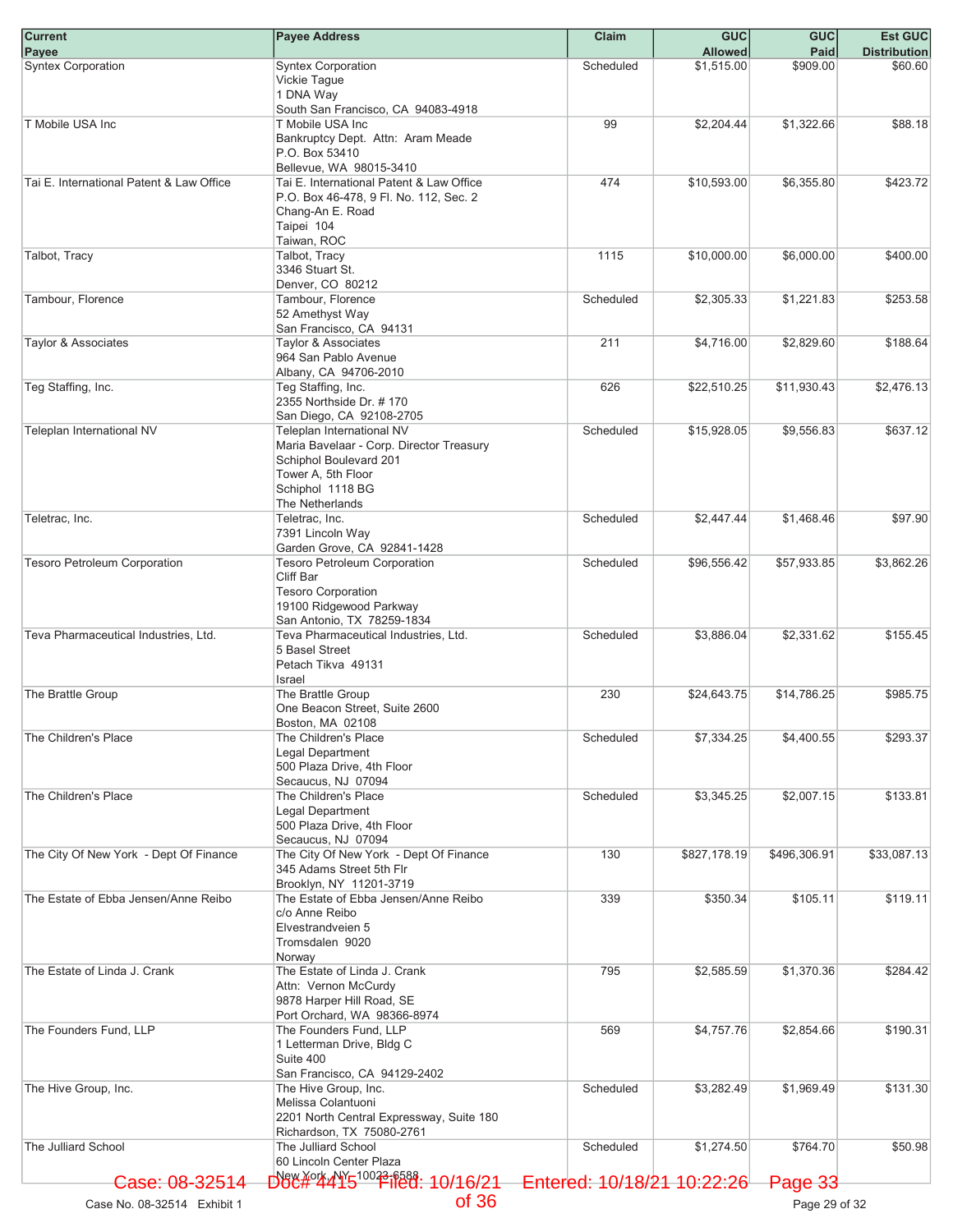| Current                                       | <b>Payee Address</b>                                                                                        | Claim     | <b>GUC</b>     | <b>GUC</b>     | <b>Est GUC</b>      |
|-----------------------------------------------|-------------------------------------------------------------------------------------------------------------|-----------|----------------|----------------|---------------------|
| Payee                                         |                                                                                                             |           | <b>Allowed</b> | Paid           | <b>Distribution</b> |
| The Regents University of California          | The Regents University of California<br>The Office Of Technology Transfer<br>1111 Franklin Street, 12th Flr | Scheduled | \$1,431.46     | \$858.88       | \$57.25             |
|                                               | Oakland, CA 94607                                                                                           |           |                |                |                     |
| The Seaport Group, LLC                        | The Seaport Group, LLC<br>Scott Fredberg<br>360 Madison Avenue, 22nd Floor                                  | 81        | \$41,739.72    | \$25,043.83    | \$1,669.59          |
|                                               | New York, NY 10017                                                                                          |           |                |                |                     |
| Therapeutic Human Polyclonals, Inc.           | Therapeutic Human Polyclonals, Inc.<br>Vickie Tague<br>1 DNA Way                                            | Scheduled | \$3,941.90     | \$2,365.14     | \$157.68            |
|                                               | South San Francisco, CA 94083-4918                                                                          |           |                |                |                     |
| Timothy Murphy, Seller's Representative       | Timothy Murphy, Seller's Representative<br>PO Box 675468                                                    | 186       | \$12,078.10    | \$7,246.86     | \$483.12            |
|                                               | Rancho Santa Fe, CA 92067-5468                                                                              |           |                |                |                     |
| TI Electric, Inc.                             | TI Electric, Inc.<br>2296 Mora Drive<br>Mountain View, CA 94040-1549                                        | Scheduled | \$684.23       | \$362.64       | \$75.27             |
| Touradji Capital Management LP                | Touradji Capital Management LP                                                                              | Scheduled | \$409.06       | \$179.99       | \$81.81             |
|                                               | 101 Park Avenue, 48th Floor<br>New York, NY 10178-4799                                                      |           |                |                |                     |
| Traversa Therapeutics, Inc. Bankruptcy Estate | Traversa Therapeutics, Inc. Bankruptcy Estate                                                               | Scheduled | \$1.798.25     | \$1,078.95     | \$71.93             |
|                                               | Richard M. Kipperman<br>PO Box 3010                                                                         |           |                |                |                     |
| TRC Master Fund, LLC                          | La Mesa, CA 91944-3010<br>TRC Master Fund, LLC                                                              | 96        |                | \$3,060,000.00 | \$204,000.00        |
|                                               | <b>Terrel Ross</b><br>PO Box 633                                                                            |           | \$5,100,000.00 |                |                     |
|                                               | Woodmere, NY 11598                                                                                          |           |                |                |                     |
| TRC Master Fund, LLC                          | <b>TRC Master Fund, LLC</b><br><b>Terrel Ross</b><br>PO Box 633                                             | 1170      | \$226,201.56   | \$135,720.94   | \$9,048.06          |
|                                               | Woodmere, NY 11598                                                                                          |           |                |                |                     |
| TRC Master Fund, LLC                          | TRC Master Fund, LLC<br><b>Terrel Ross</b><br>PO Box 633                                                    | 896       | \$2,374,792.23 | \$1,424,875.34 | \$94,991.69         |
|                                               | Woodmere, NY 11598                                                                                          |           |                |                |                     |
| Trincado, Amber                               | Trincado, Amber<br>405 Thistle Circle<br>Martinez, CA 94553-5814                                            | Scheduled | \$10,000.00    | \$6,000.00     | \$400.00            |
| Tropical Creations, Inc.                      | Tropical Creations, Inc.                                                                                    | 260       | \$584.00       | \$309.52       | \$64.24             |
|                                               | Chris Sturm<br>14560 Calvert Street                                                                         |           |                |                |                     |
|                                               | Van Nuys, CA 91411-2805                                                                                     | Scheduled |                |                |                     |
| Tularik, Inc.                                 | Tularik, Inc.<br>c/o Amgen Inc.<br>Accounts Payable Objacct: 622310<br>Box 667, Business Unit: S520         |           | \$26,359.90    | \$15,815.94    | \$1,054.40          |
| <b>Tyco Electronics Corporation</b>           | Newbury Park, CA 91319-0667<br><b>Tyco Electronics Corporation</b>                                          | Scheduled | \$6,825.06     | \$4,095.04     | \$273.00            |
|                                               | P.O. Box 3608<br>Legal Dept. MS 140-42                                                                      |           |                |                |                     |
| Tyson, Zachary                                | Harrisburg, PA 17105-3608<br>Tyson, Zachary                                                                 | Scheduled | \$10,000.00    | \$6,000.00     | \$400.00            |
|                                               | 588 Mission Bay Blvd North<br>Apt 509                                                                       |           |                |                |                     |
|                                               | San Francisco, CA 94158<br>U.S. Document Retireval Services, Inc.                                           |           |                |                |                     |
| U.S. Document Retireval Services, Inc.        | 11 Park Place, Suite 814<br>New York, NY 10007-2838                                                         | 200       | \$1,271.02     | \$762.61       | \$50.84             |
| U.S. Government Printing Office               | U.S. Government Printing Office                                                                             | 1241      | \$1,499.00     | \$899.40       | \$59.96             |
|                                               | Mailstop: CID<br>732 North Capitol Street NW                                                                |           |                |                |                     |
| U.S. Legal Support                            | Washington, DC 20401<br>U.S. Legal Support                                                                  | 300       | \$49,292.62    | \$29,575.57    | \$1,971.71          |
|                                               | Shelly Wood<br>363 N. Sam Houston Pkwy E. Ste1200                                                           |           |                |                |                     |
|                                               | Houston, TX 77060-2404                                                                                      |           |                |                |                     |
| Uline                                         | Uline<br><b>Accounts Receivable</b><br>2200 S. Lakeside Drive                                               | 36        | \$1,361.67     | \$817.00       | \$54.47             |
|                                               | Waukegan, IL 60085                                                                                          |           |                |                |                     |
| Uncle Abies Deli Inc.                         | Uncle Abies Deli Inc.<br>157 East Houston Street, 2nd Flr                                                   | 227       | \$5,110.67     | \$3,066.40     | \$204.43            |
|                                               | New York, NY 10002-1004                                                                                     |           |                |                |                     |

Case: 08-32514 Doc# 4415 Filed: 10/16/21 Entered: 10/18/21 10:22:26 Page 34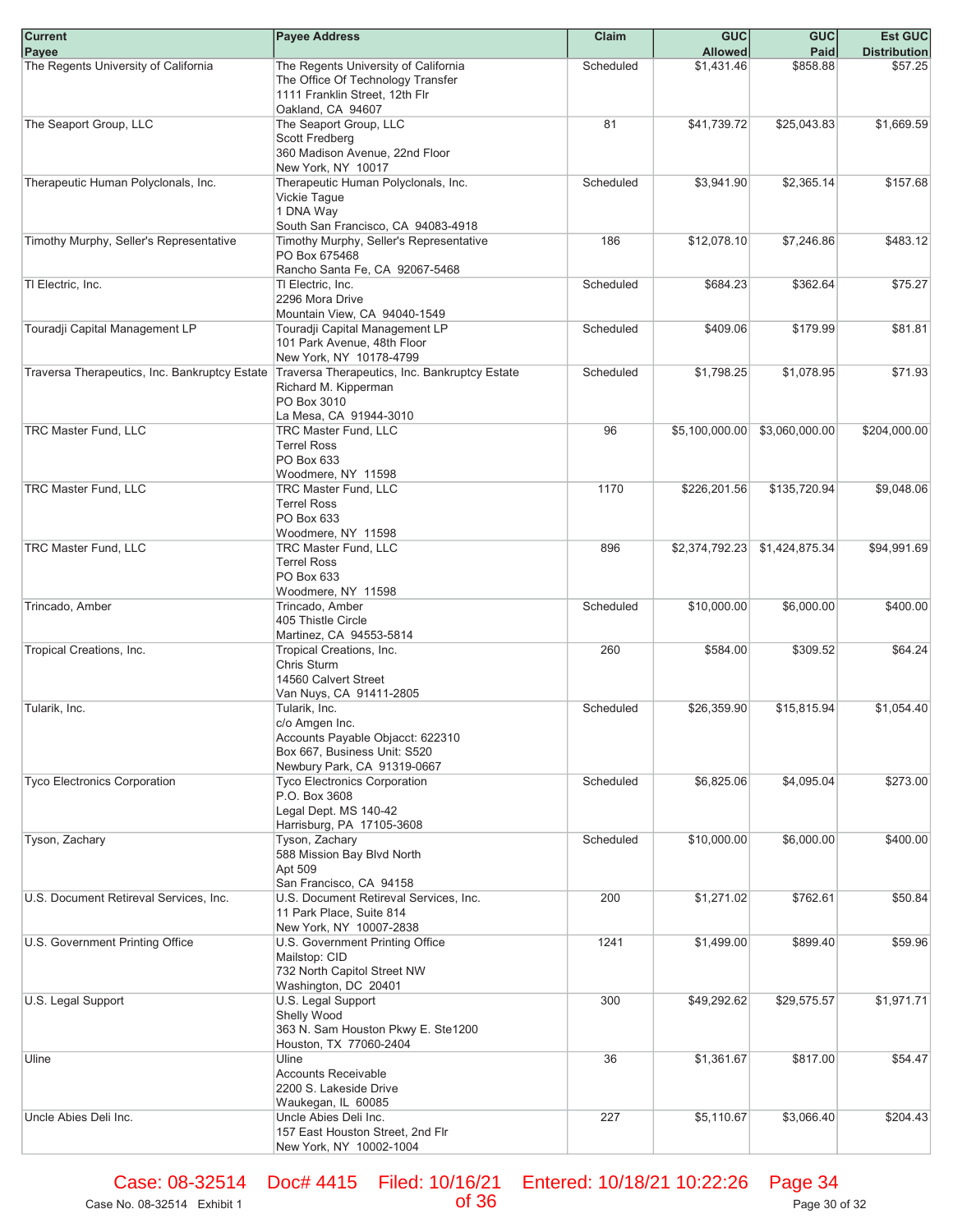| <b>Current</b>                  | <b>Payee Address</b>                                                                                              | Claim     | <b>GUC</b>      | <b>GUC</b>     | Est GUC             |
|---------------------------------|-------------------------------------------------------------------------------------------------------------------|-----------|-----------------|----------------|---------------------|
| Payee                           |                                                                                                                   |           | <b>Allowed</b>  | Paid           | <b>Distribution</b> |
| Unico Investment Company        | Unico Investment Company<br>1215 Fourth Avenue, Suite 600<br>Seattle, WA 98161                                    | Scheduled | \$2,711.49      | \$1,626.89     | \$108.46            |
| Union Bank of California, N.A.  | Union Bank of California, N.A.                                                                                    | Scheduled | \$9,990.83      | \$5,994.50     | \$399.63            |
|                                 | Grace Angeles, Accounts Payable<br>445 S. Figueroa Street                                                         |           |                 |                |                     |
|                                 | Los Angeles, CA 90071-1602                                                                                        |           |                 |                |                     |
| <b>United Airlines</b>          | <b>United Airlines</b><br>609 Main Street, HSCPZ<br>Houston, TX 77002                                             | Scheduled | \$9,125.00      | \$4,836.25     | \$1,003.75          |
| <b>United Rentals</b>           | <b>United Rentals</b>                                                                                             | Scheduled | \$75,000.00     | \$45,000.00    | \$3,000.00          |
|                                 | Irene Moshouris, SVP<br>100 First Stamford Place, Suite 700<br>Stamford, CT 06902-9200                            |           |                 |                |                     |
| USGI Medical, Inc.              | USGI Medical, Inc.<br>1140 Calle Cordillera                                                                       | Scheduled | \$6,369.00      | \$3,821.40     | \$254.76            |
|                                 | San Clemente, CA 92673-6238                                                                                       | 628       |                 |                |                     |
| Various see schedule            | Various see schedule<br>Marc Pfeuffer, Chief Counsel<br>1200 K Street N.W. Ste 340                                |           | \$155,500.00    | \$68,420.00    | \$31,100.00         |
|                                 | Washington, DC 20005-4026                                                                                         |           |                 |                |                     |
| Venning 2002 Trust              | Venning 2002 Trust<br>1717 Mountain Blvd<br>Oakland, CA 94611-2259                                                | $144 - 1$ | \$233,091.64    | \$139,854.98   | \$9,323.67          |
| Vera Wang Bridal House          | Vera Wang Bridal House                                                                                            | Scheduled | \$6,500.00      | \$3,900.00     | \$260.00            |
|                                 | Nina Okun Furia<br>c/o Vera Wang Group<br>15 East 26th Street                                                     |           |                 |                |                     |
| Veritext New York Reporting Co  | New York, NY 10010-1505<br>Veritext New York Reporting Co                                                         | Scheduled |                 | \$2,204.32     |                     |
|                                 | 200 Old Country Road, Suite 580<br>Mineola, NY 11501                                                              |           | \$3,673.86      |                | \$146.95            |
| Verizon                         | Verizon                                                                                                           | Scheduled | \$13,474.52     | \$8,084.71     | \$538.98            |
|                                 | P.O. Box 4820<br>Trenton, NJ 08650-4820                                                                           |           |                 |                |                     |
| Vital Transportation, Inc.      | Vital Transportation, Inc.                                                                                        | 23        | \$41,446.70     | \$24,868.02    | \$1,657.87          |
|                                 | 41-24 38Th Street                                                                                                 |           |                 |                |                     |
| von Funer Ebbinghuas Finck Hano | Long Island City, NY 11101<br>von Funer Ebbinghuas Finck Hano<br>Mariahilfplatz 3                                 | 1224-1    | \$5,140.00      | \$3,084.00     | \$205.60            |
|                                 | 81541 Munchen<br>Germany                                                                                          |           |                 |                |                     |
| Vonwin Capital Management, LP   | Vonwin Capital Management, LP<br>c/o Roger Von Spiegel<br>261 Fifth Avenue, 22nd Floor                            | 1180      | \$13,610,427.25 | \$8,166,256.35 | \$544,417.09        |
| Vonwin Capital Management, LP   | New York, NY 10016<br>Vonwin Capital Management, LP                                                               | 138-1     | \$162,158.61    | \$97,295.17    | \$6,486.34          |
|                                 | c/o Roger Von Spiegel<br>261 Fifth Avenue, 22nd Floor                                                             |           |                 |                |                     |
|                                 | New York, NY 10016-7701                                                                                           |           |                 |                |                     |
| Vonwin Capital Management, LP   | Vonwin Capital Management, LP<br>c/o Roger Von Spiegel<br>261 Fifth Avenue, 22nd Floor<br>New York, NY 10016-7701 | 293       | \$10,000.00     | \$6,000.00     | \$400.00            |
| Vonwin Capital Management, LP   | Vonwin Capital Management, LP                                                                                     | $140 - 1$ | \$164,072.46    | \$98,443.48    | \$6,562.89          |
|                                 | c/o Roger Von Spiegel<br>261 Fifth Avenue, 22nd Floor<br>New York, NY 10016-7701                                  |           |                 |                |                     |
| Vossius & Partner               | Vossius & Partner                                                                                                 | 1117      | \$12,552.41     | \$7,531.45     | \$502.09            |
|                                 | Siebertstraße 4<br>Munchen 81675<br>Germany                                                                       |           |                 |                |                     |
| Wagner, Patricia                | Wagner, Patricia<br>1667 E. Boston Terrace<br>Seattle, WA 98112-2831                                              | $143 - 1$ | \$118,344.77    | \$71,006.86    | \$4,733.79          |
| Wakukawa, David                 | Wakukawa, David<br>312 11th Ave Apt 302                                                                           | Scheduled | \$10,000.00     | \$6,000.00     | \$400.00            |
|                                 | Seattle, WA 98122-5399                                                                                            |           |                 |                |                     |
| <b>Webex Communications</b>     | <b>Webex Communications</b><br>c/o RMS                                                                            | 331       | \$21,250.00     | \$12,750.00    | \$850.00            |
|                                 | PO Box 19253<br>Minneapolis, MN 55419                                                                             |           |                 |                |                     |
| Weiner, Daniel                  | Weiner, Daniel                                                                                                    | 962       | \$10,000.00     | \$6,000.00     | \$400.00            |
|                                 | 111 Kent Avenue, Apt. 3E<br>Brooklyn, NY 11249                                                                    |           |                 |                |                     |

Case: 08-32514 Doc# 4415 Filed: 10/16/21 Entered: 10/18/21 10:22:26 Page 35